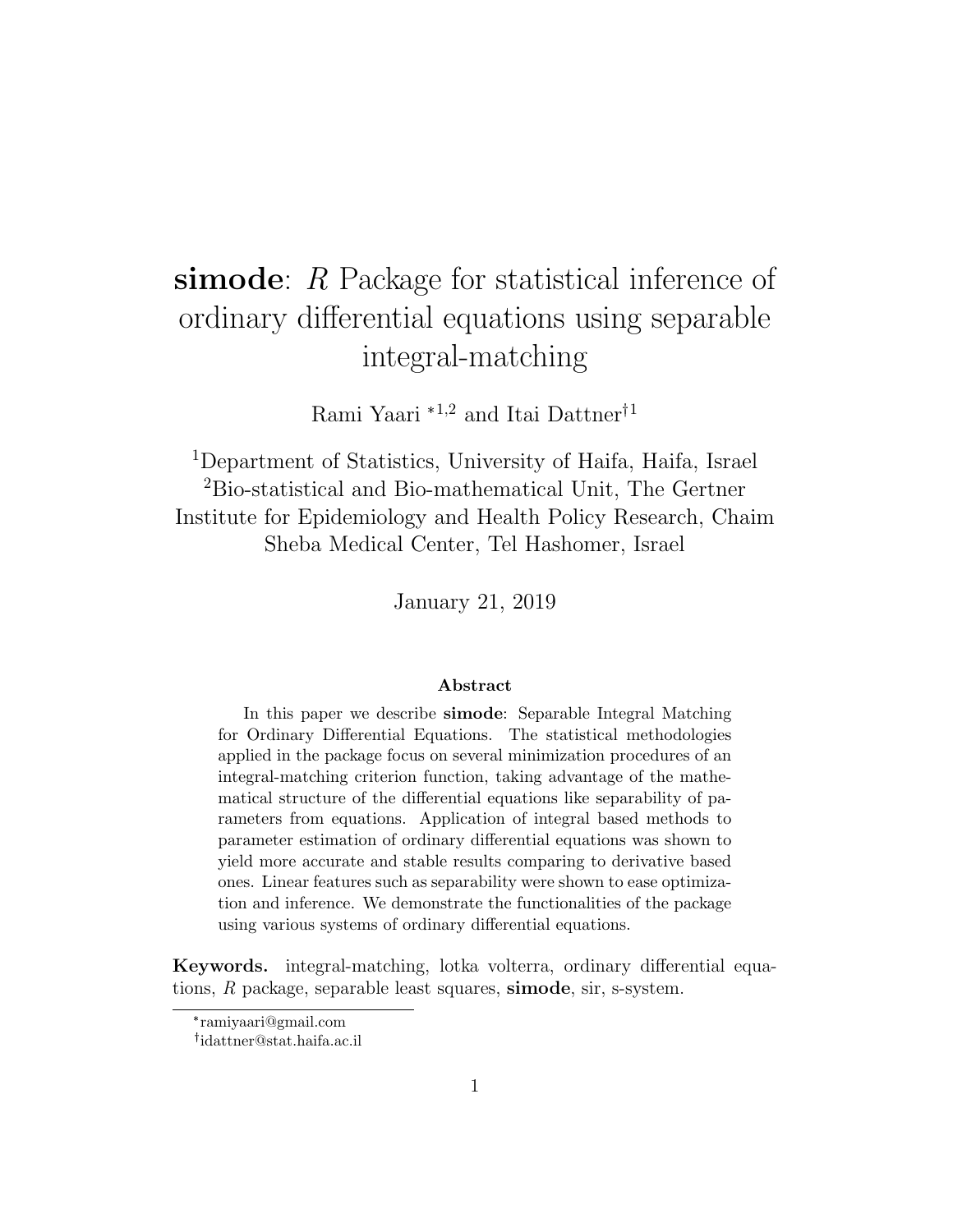# 1 Introduction

#### 1.1 Background

This paper presents the **simode** R package  $[1]$  aimed for conducting statistical inference on systems of ordinary differential equations (ODEs). Systems of ODEs are commonly used for the mathematical modeling of the rate of change of dynamic processes such as in mathematical biology [2], biochemistry [3] and compartmental models in epidemiology [4], to mention a few areas. Inference of ODEs involves the 'standard' statistical problems such as studying the identifiability of a model, estimating model parameters, predicting future states of the system, testing hypotheses, and choosing the 'best' model. However, dynamic systems are typically very complex: nonlinear, high dimensional and only partly measured. Moreover, data may be sparse and noisy. Thus, statistical learning (inference, prediction) of dynamical systems is not a trivial task in practice. In particular, numerical application of standard estimators, like the maximum likelihood or the least squares, may be difficult or computationally costly. Therefore, special computational platforms that allow for performing statistical inference for ODEs were recently developed. We first briefly mention some relevant packages we are aware of and then point out the main focus of simode.

Existing software implementations that are most relevant to this work are the following. **CollocInfer** R package of  $[5]$  implements the profiling methodology of [6] and some extensions (there exist also a Matlab version). In the area of systems biology, [7] present **Data2Dynamics**, a modeling environment for Matlab that can be used for constructing dynamical models of biochemical reaction networks for large datasets and complex experimental conditions, and to perform efficient and reliable parameter estimation for model fitting. [8] developed the **episode** R package that implements adaptive integral-matching (AIM) algorithm for learning polynomial or rational ODEs with a sparse network structure. Other software libraries not directly related to our methodological framework are described or used in [9], [10], [11], and [12] which focus on stochastic modeling or on more specific domains. [3] uses PLAS (Power Law Analysis and Simulation; Copyright 1996–2012 by António Ferreira) a software suitable to analyze power-law differential equations. Also developed by António Ferreira is **S-timator**, a *Python* library dedicated for analyzing ODE-based models.

The R package **simode** is substantially different from all the above tools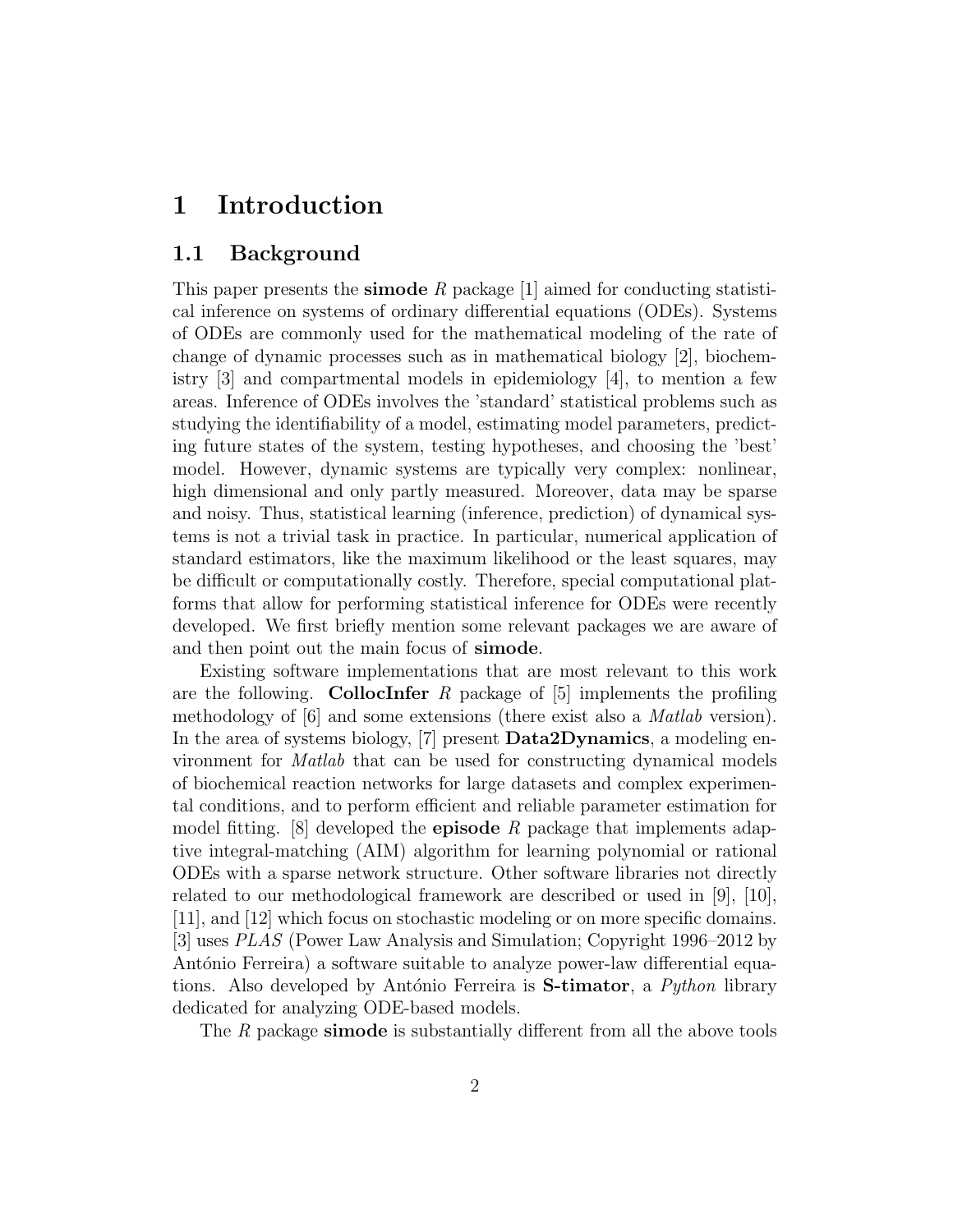in a sense that will be now explained and made clear.

#### 1.2 The focus of simode

The statistical methodologies applied in the package are based on recent publications that study theoretical and applied aspects of smoothing methods in the context of ordinary differential equations ([13], [14], [15], [16], [17]). In that sense simode is closer in spirit to CollocInfer R package of [5], and episode R package of [8]. Unlike CollocInfer we do not consider penalized estimation which balances between data and model. Further, we focus on integral-matching criterion functions which were shown to be more robust than gradient based ones [13]. Using integral-matching criteria takes us closer in spirit to the **episode** R package of  $|8|$ . However, we focus on several minimization procedures of an integral-matching criterion function, taking advantage of the mathematical structure of the ODEs like separability of parameters from equations. Linear features such as separability were shown to ease optimization and inference  $([13], [14], [18], [15], [16], [19]$ .

We demonstrate various functionalities of the package using different systems of ODEs. To be more specific, we demonstrate the ability of the package to implement a full estimation pipeline from point estimates to generating confidence intervals (using an example of S-system); deal with partially observed systems (using SIR example); user defined likelihood functions and system decoupling(using FitzHugh-Nagumo model); Monte-Carlo and multiple subjects expeirments (using Lotka-Volterra example) and models with an external input functions (using a seasonally forced Lotka-Volterra example).

The idea of separability of parameters and equations is now explained. Consider the following simple biochemical system taken from Chapter 2, Page 54 of [3],

$$
x'_1(t) = 2x_2(t) - 1.2x_1(t)^{0.5}x_3(t)^{-1},
$$
  
\n
$$
x'_2(t) = 2x_1(t)^{0.1}x_3(t)^{-1}x_4(t)^{0.5} - 2x_2(t),
$$
  
\n
$$
x_3 = 0.5,
$$
  
\n
$$
x_4 = 1.
$$
\n(1)

In this system the production of  $x_2$  depends on  $x_1, x_3$ , and  $x_4$  which enter with different kinetic orders (power). Specifically,  $x_3$  has a negative power which indicates an inhibiting effect since an increase in *x*<sup>3</sup> leads to reduced production of  $x_2$ . The dynamics of the system for  $x_1(0) = 2$  and  $x_2(0) = 0.1$ is shown in Figure 1.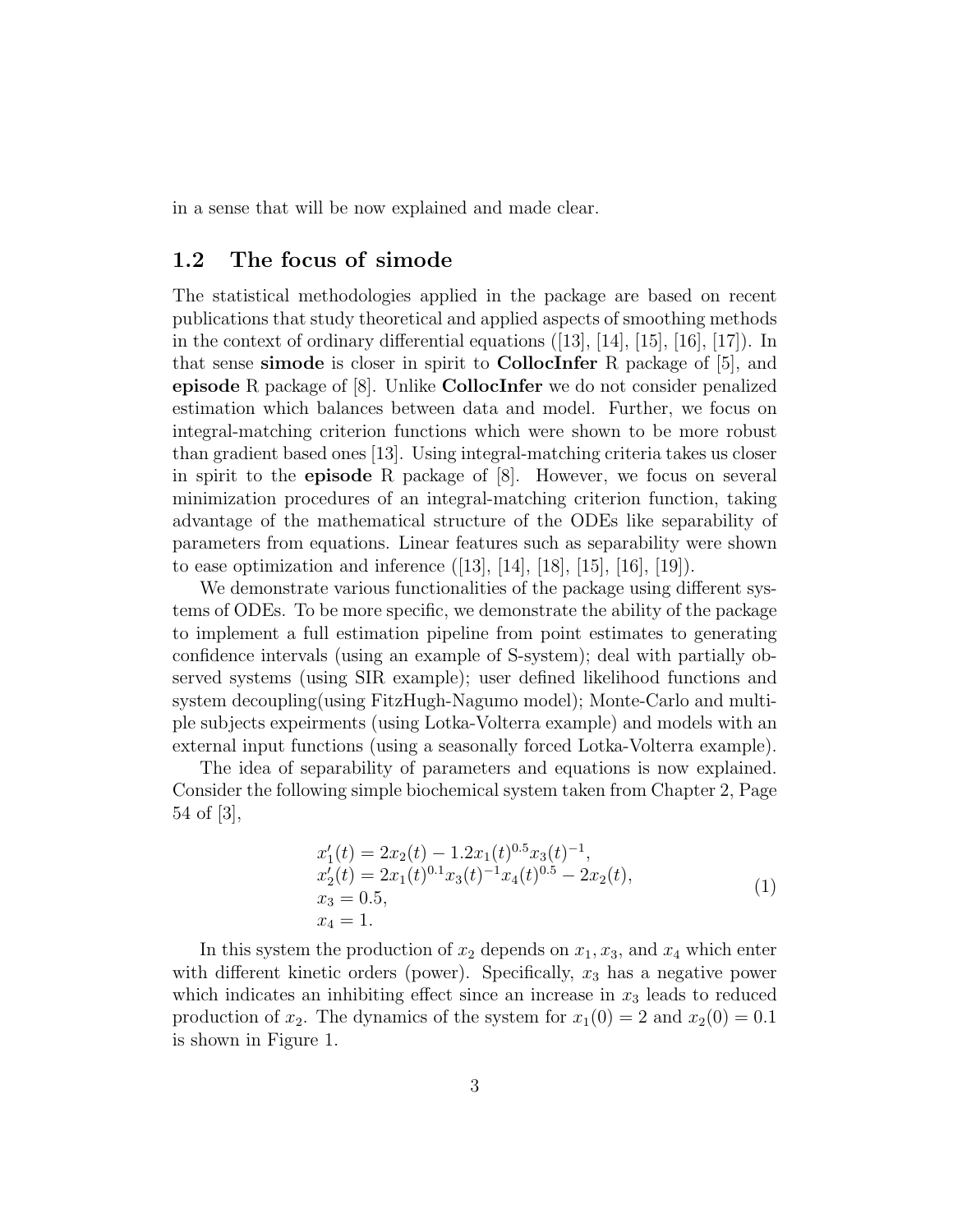

Figure 1: Solutions  $x_1$  and  $x_2$  of the biochemical system of equation (1).

This system is a special case of an S-system ([3]) defined as

$$
x'_{j}(t) = \alpha_{j} \Pi_{k=1}^{d} x_{k}^{g_{jk}}(t) - \beta_{j} \Pi_{k=1}^{d} x_{k}^{h_{jk}}(t), \quad j = 1..., d.
$$
 (2)

Here,  $\alpha_j$ ,  $\beta_j$  are rate constants;  $g_{jk}$ ,  $h_{jk}$  are kinetic orders that reflect the strength and directionality of the effect a variable has on a given influx or efflux. The above system is linear in  $\alpha_j$ ,  $\beta_j$  but nonlinear in  $g_{jk}$ ,  $h_{jk}$ . In fact, one can view this system as a regression where the 'covariates' variables are  $x_i(t)$ , the solutions of the ODEs on the right hand side of the equations, while the 'response' variables are the derivatives  $x'_{j}(t)$  on the left hand side. Further, we can say that the system is linear in its rate constants but nonlinear in the kinetic orders (the powers).

More generally, consider a system of ordinary differential equations given by

$$
\begin{cases}\n x'(t) = F(x(t); \theta), \ t \in [0, T], \\
 x(0) = \xi,\n\end{cases}
$$
\n(3)

where  $x(t)$  takes values in  $\mathbb{R}^d$ ,  $\xi$  in  $\Xi \subset \mathbb{R}^d$ , and  $\theta$  in  $\Theta \subset \mathbb{R}^p$ . The **simode** R package is especially useful for handling ODE systems for which

$$
F(x(t); \theta) = g(x(t); \theta_{NL})\theta_L, \tag{4}
$$

where  $\theta = (\theta_{NL}^T, \theta_L^T)^T$ ,  $\top$  stands for the matrix transpose. Here  $\theta_{NL}$ , a vector of size  $p_{NL}$ , stands for the 'nonlinear' parameters that can not be separated from the state variables *x*, while  $\theta_L$ , a vector of size  $p_L$ , are the 'linear' parameters; note that  $p = p_L + p_{NL}$ . Setting

$$
\theta_{NL} = (g_{11}, \ldots, g_{1d}, \ldots, g_{d1}, \ldots, g_{dd}, h_{11}, \ldots, h_{1d}, \ldots, h_{d1}, \ldots, h_{dd})^{\top},
$$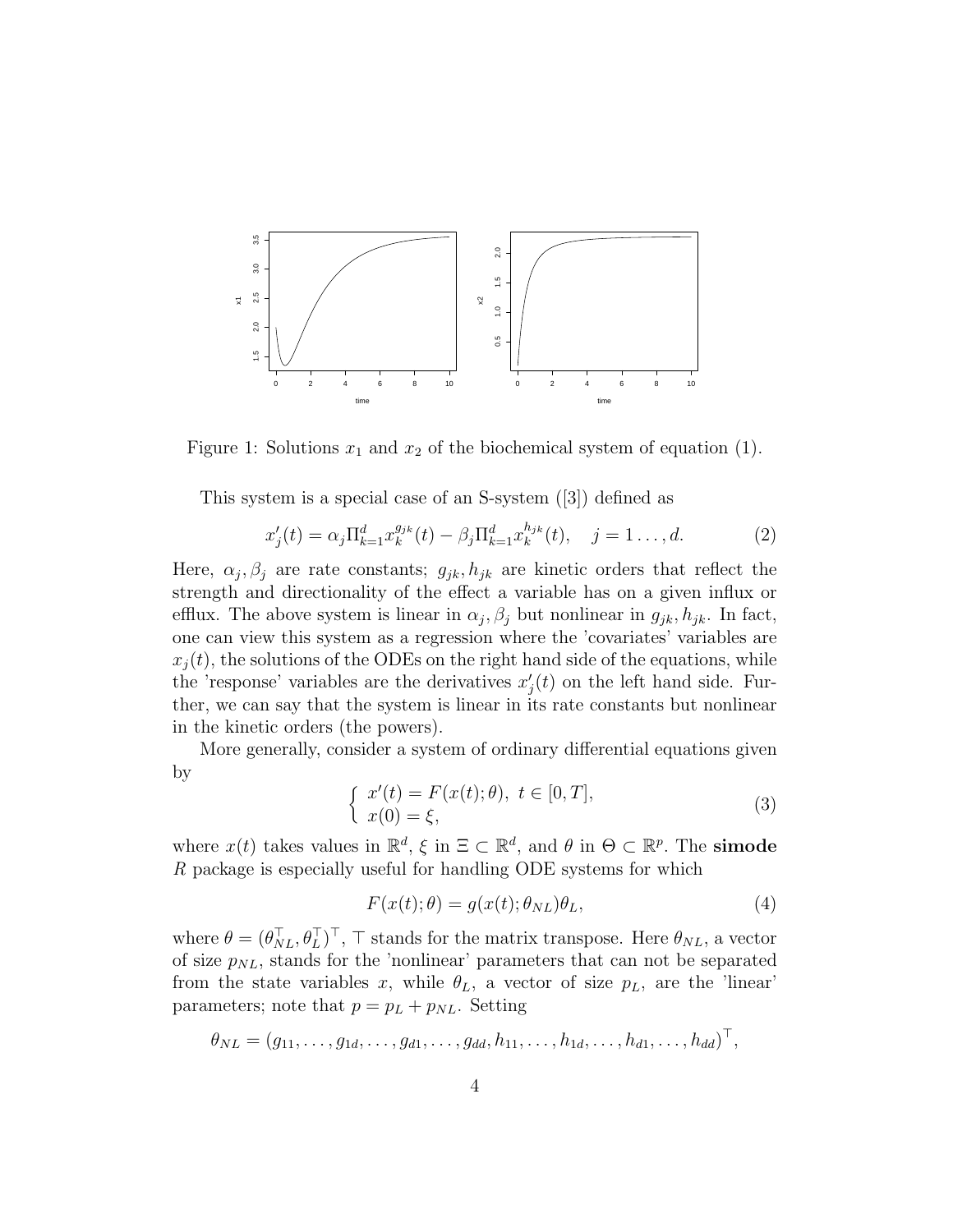and  $\theta_L = (\alpha_1, \beta_1, \dots, \alpha_d, \beta_d)^\top$ , one can easily see that (2) is a special case of (3) with a vector field *F* as given in (4). In the special case of the biochemical example (1), fixing  $x_3, x_4$ , we have  $d = 2$ , so that the matrix  $g(x(t); \theta_{NL})$  is given by

$$
\left(\begin{array}{c}x_1^{g_{11}}(t)x_2^{g_{12}}(t),-x_1^{h_{11}}(t)x_2^{h_{12}}(t),0,0\\0,0,x_1^{g_{21}}(t)x_2^{g_{22}}(t),-x_1^{h_{21}}(t)x_2^{h_{22}}(t)\end{array}\right).
$$

Thus, the system can be written in the form

$$
\begin{pmatrix} x_1'(t) \\ x_2'(t) \end{pmatrix} = \begin{pmatrix} x_1^{g_{11}}(t)x_2^{g_{12}}(t), -x_1^{h_{11}}(t)x_2^{h_{12}}(t), 0, 0 \\ 0, 0, x_1^{g_{21}}(t)x_2^{g_{22}}(t), -x_1^{h_{21}}(t)x_2^{h_{22}}(t) \end{pmatrix} \theta_L, \tag{5}
$$

where  $\theta_L = (\alpha_1, \beta_1, \alpha_2, \beta_2)^{\top} = (2, 2.4, 4, 2)^{\top}$ ,  $\partial_{ML} = (g_{11}, g_{12}, h_{11}, h_{12}, g_{21}, g_{22}, h_{21}, h_{22})^{\top} = (0, 1, 0.5, 0, 0.1, 0, 0, 1)^{\top}$ . The vector field in the formulation above is separable in the linear parameter vector  $\theta_L$ , and therefore we refer to such systems as ODEs linear in the parameter  $\theta_L$  (as in a linear regression model). This linear property of the system turns out to be very useful for data fitting purposes where parameter estimation is required.

We emphasize that in our view **simode** should NOT be considered as a competitor for the other tools and packages mentioned above but instead, a complementary tool. Indeed, real problems arising in the area of dynamic systems are complex and typically there is no one method that can handle all type of problems uniformly better than other methods. For instance, one may consider generating initial parameter estimates using **simode** and then derive final estimates using generalized profiling implemented in CollocInfer that enables additional flexibility in assuming that the ODEs description of the dynamics are only approximately correct.

The paper is organized as follows. In the next section we briefly present the statistical methodology implemented in simode. In Section 3 we describe in detail the use of simode for parameter estimation of ODEs. Section 4 deals with partial observed systems, while additional functionalities are demonstrated in Section 5. The last section includes a summary and some future directions.

### 2 Statistical methodology

Let  $x(t; \theta, \xi), t \in [0, T]$  be the solution of the initial value problem (3) given values of  $\xi$  and  $\theta$ . We assume measurements of x are collected at discrete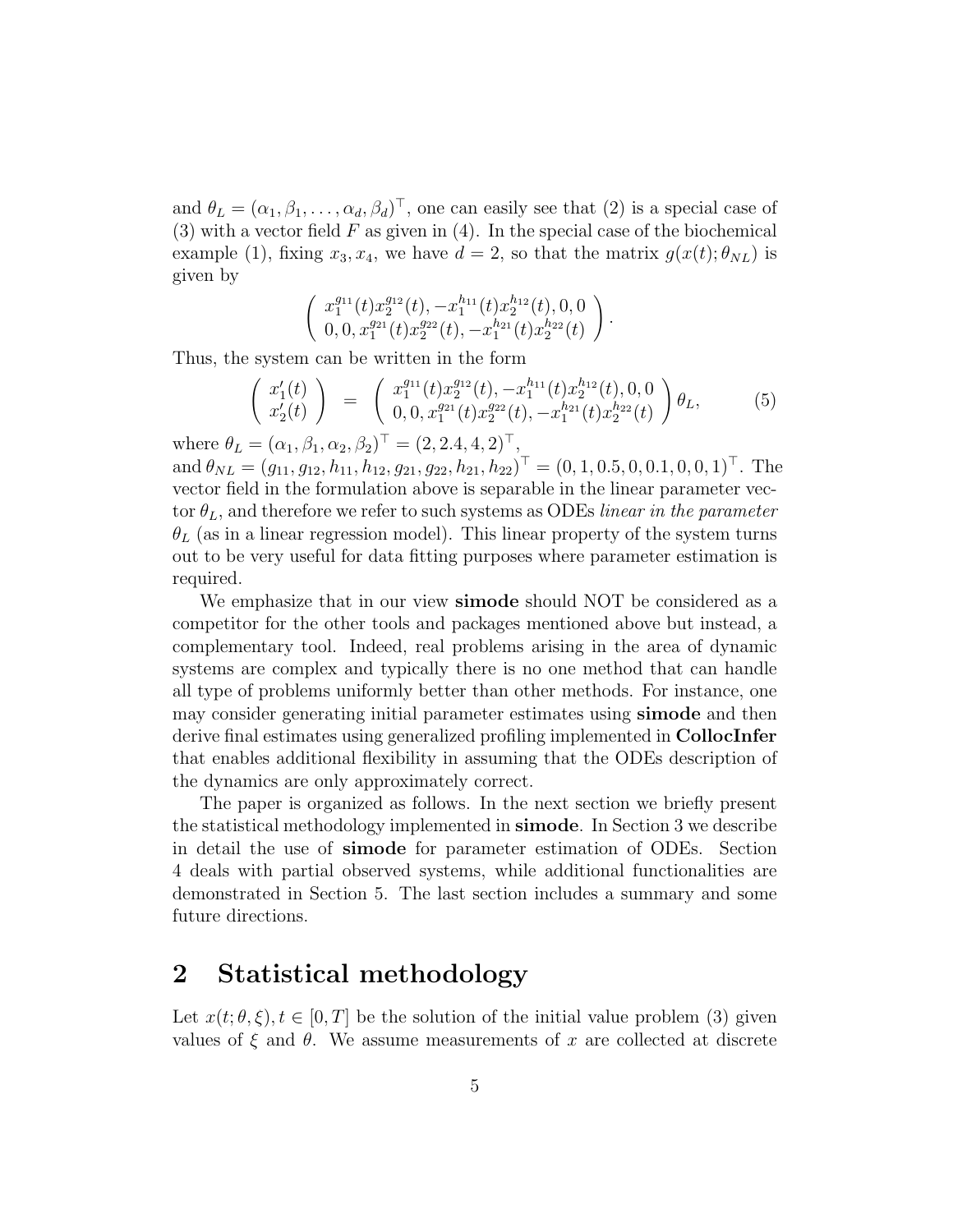time points

$$
Y_j(t_i) = x_j(t_i; \theta, \xi) + \epsilon_{ij}, \quad i = 1, ..., n, j = 1, ..., d,
$$
 (6)

where the random variables  $\epsilon_{ij}$  are independent measurement errors (not necessarily Gaussian) with zero mean and finite variance. Consider the nonlinear least squares estimator of *θ* and *ξ* defined as a minimiser with respect to *η* and  $\zeta$  of the least squares criterion function

$$
\sum_{j=1}^{d} \sum_{i=1}^{n} (Y_j(t_i) - x_j(t_i; \eta, \zeta))^2.
$$
 (7)

Typically, the ODEs (3) are nonlinear in *x*, and no analytic solution of the system exists, therefore numerical integration techniques are required in the estimation process. In fact, in the least squares criterion above the exact solution x will be approximated by  $\tilde{x}$ , a numerical solution (e.g., using Runge-Kutta) of the ODEs equation (3) for a given parameter and initial conditions. Thus, estimation methods such as nonlinear least squares or maximum likelihood require solving the system numerically for large set of potential parameters values, and then choosing an optimal parameter using some nonlinear optimisation technique. However, the combination of sparse and noisy data, nonlinear optimisation, and the need for numerical integration makes the parameter estimation a complex task (even for systems of low dimensions, e.g., [20]), and in many instances requires heavy computation. Therefore we adopt a 'smooth and match' approach for parameter estimation which includes two steps  $(i)$ : by passing numerical integration by using nonparametric smoothing of the data, and  $(ii)$ : estimating the parameters by fitting the ODEs model to the estimated functions ([21], [13], [14], [18], [15], [17], [22], [23], [24], [25], [26]; see also Chapter 8 of [27]). Then the resulting estimates are used as initial guess for optimization of the nonlinear least squares criterion function (7). In particular, in the first estimation stage which includes the two steps mentioned above, we consider integral-matching which is now described.

#### 2.1 Integral matching

By integration, equation (3) yields the system of integral equations

$$
x(t) = \xi + \int_0^t F(x(s); \theta) \, ds \, t \in [0, T]. \tag{8}
$$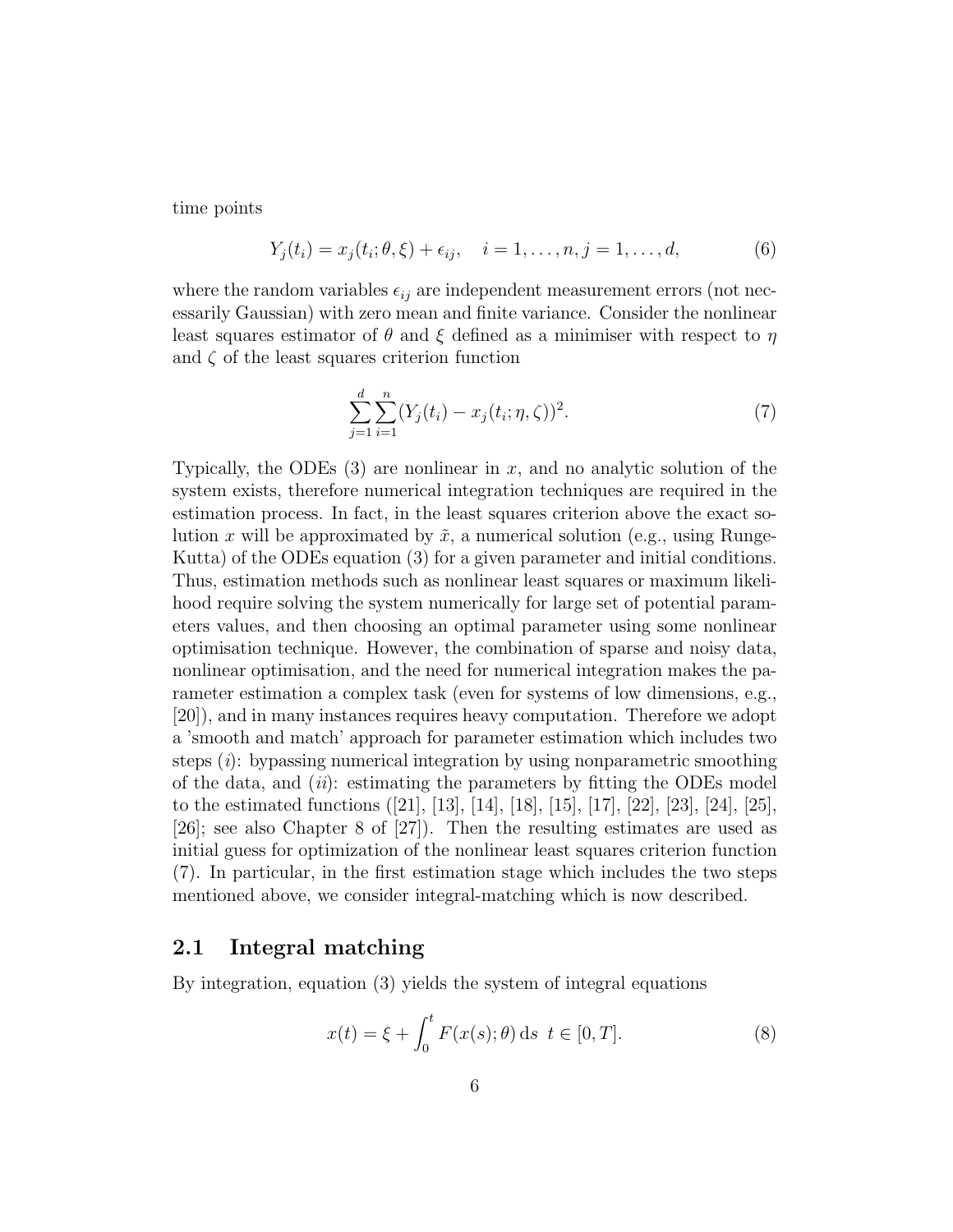Here  $x(t) = x(t; \theta, \xi)$  is the true solution of the ODE. Let  $\hat{x}(t)$  stand for a nonparametric estimator (e.g., smoothing the data using splines or local polynomials) of the solution *x* of the ODEs equation (3) given observations (6). The criterion function of an integral-matching approach for a fully observed systems of ODEs takes the form

$$
\int_0^T \| \hat{x}(t) - \zeta - \int_0^t F(\hat{x}(s); \eta) \, ds \|^2 dt,
$$
\n(9)

where  $\|\cdot\|$  denotes the standard Euclidean norm. The estimator of the parameter will be the minimiser of the criterion function (9), with respect to *ζ* and *η*. As its name suggests, integral-matching avoids the estimation of derivatives of the solution *x* as done in other smooth and match applications and hence is more stable ([13]). While applying integral-matching leads to stable estimators, minimizing the criterion (9) is a complicated task in practice and good initial guess of parameter values is required for optimization. Therefore, the R package simode is designed to take advantage of separability of the ODE system, as demonstrated above in equation (5). This separability issue is now further explained.

#### 2.2 Exploiting linear features of the ODEs

The simode package implements three separability scenarios corresponding to the following cases of equation (3):

- (a) ODEs linear in the parameters where  $F(x(t);\theta) = q(x(t))\theta$ ;
- (b) ODEs semi-linear in the parameters where  $F(x(t); \theta) = g(x(t); \theta_{NL})\theta_L$ ;
- (c) ODEs nonlinear in the parameters where *F*(*x*(*t*); *θ*) has no separable form that can be exploited.

On top of the estimation stability the integral-matching criteria ensures, cases (a)-(b) above enable better optimization. Indeed, the above cases describe mathematical characteristics (separability) of the ODEs, and in what follows we use a smoothed version of separable nonlinear least squares ([28]) as well as 'classical' nonlinear least squares. These two optimization methods can be applied in both cases (a) and (b). However, case (c) characterizes a model for which the only optimization method applicable is a nonlinear one since there is no separability of parameters.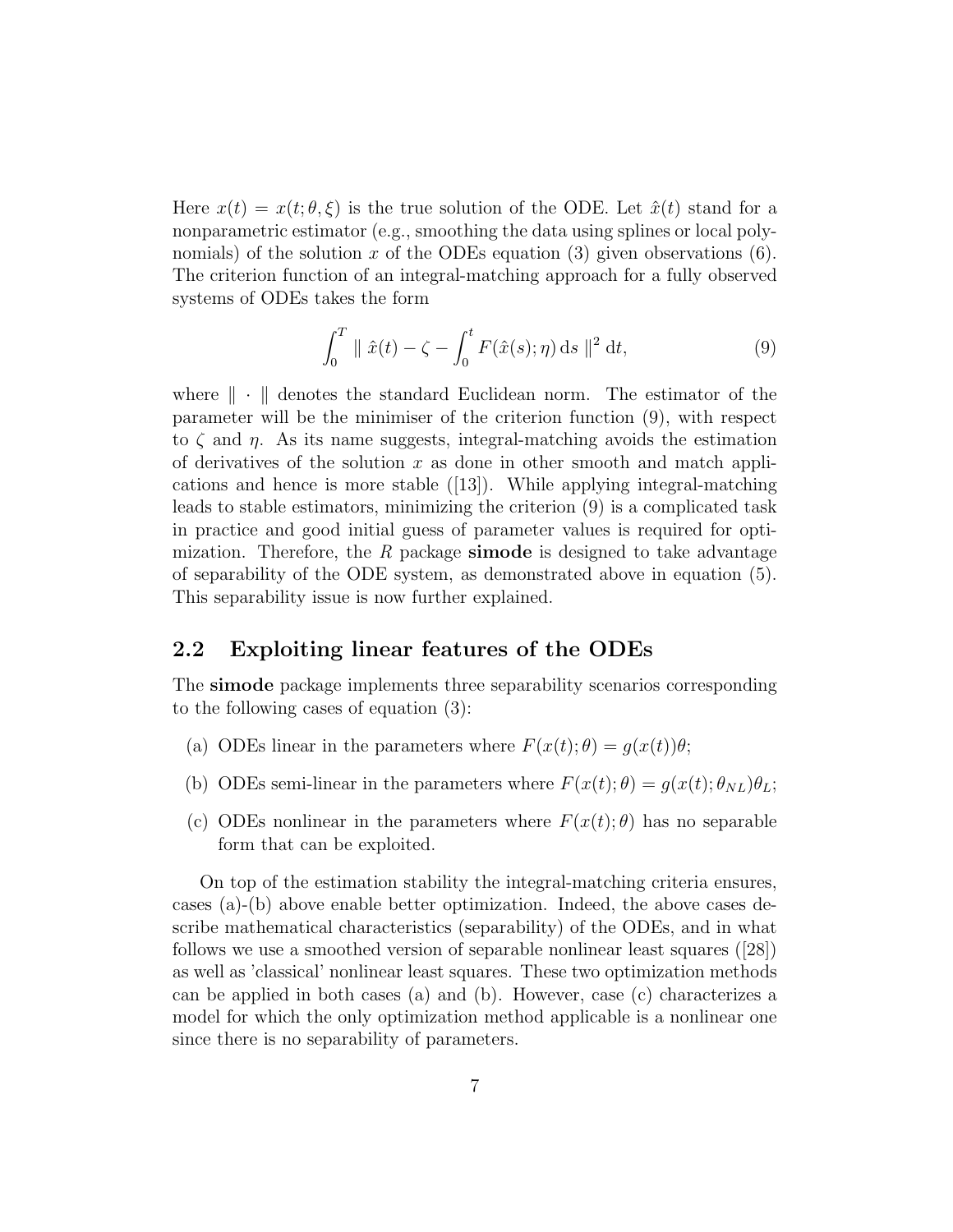Consider case (a) of ODEs linear in the parameters where  $F(x(t);\theta) =$ *g*(*x*(*t*))*θ*. Denote

$$
\hat{G}(t) = \int_0^t g(\hat{x}(s)) ds, \quad t \in [0, T],
$$

$$
\hat{A} = \int_0^T \hat{G}(t) dt,
$$

$$
\hat{B} = \int_0^T \hat{G}^\top(t) \hat{G}(t) dt.
$$

Minimizing the integral criterion function (9) with respect to *ζ* and *η* results in the direct estimators

$$
\hat{\xi} = \left( T I_d - \hat{A} \hat{B}^{-1} \hat{A}^\top \right)^{-1} \int_0^T \left( I_d - \hat{A} \hat{B}^{-1} \hat{G}^\top(t) \right) \hat{x}(t) \, \mathrm{d}t,\tag{10}
$$

$$
\hat{\theta} = \hat{B}^{-1} \int_0^T \hat{G}^\top(t) \left( \hat{x}(t) - \hat{\xi} \right) dt,\tag{11}
$$

where  $I_d$  denotes the  $d \times d$  identity matrix. Note that these estimators are well defined only if the inverse matrices in  $(10)$  and  $(11)$  exist. Necessary wen defined only if the inverse matrices in (10) and (11) exist. Necessary<br>and sufficient conditions for  $\sqrt{n}$ -consistency of the 'direct integral estimators' (10) and (11) are provided in [13]. Furthermore, the extensive simulation study in the aforementioned paper has demonstrated that using integrals as above instead of derivatives yields more accurate estimates. Indeed, it is well known (see e.g., [3] and [29]) that estimating derivatives from noisy and sparse data may be rather inaccurate. Additional application of the direct integral method to a variety of synthetic and real data was shown to yield accurate and stable results in [17] and [18]. Clearly, in this special case of ODEs linear in the parameter  $\theta$  the complex task of nonlinear optimization reduces to the least squares solutions (10) and (11) which are easy to obtain and therefore a substantial computational improvement in optimization performance is achieved.

Now consider case (b) above of ODEs semi-linear in the parameters for which in equation (3) the model can be written in the form  $F(x(t);\theta) =$  $g(x(t); \theta_{NL})\theta_L$ . Then, for a given  $\theta_{NL}$ , minimizing the integral criterion function  $(9)$  yields least squares solutions similar to  $(10)-(11)$  which we denote by  $\hat{\xi}(\theta_{NL})$  and  $\hat{\theta}_L(\theta_{NL})$  with the notation emphasizing the dependence of the linear solutions on the nonlinear parameters. Plugging back  $\hat{\xi}(\theta_{NL})$  and  $\theta_L(\theta_{NL})$  into the integral criterion function (9) results with

$$
M(\theta_{NL}) := \int_0^T \left\| \hat{x}(t) - \hat{\xi}(\theta_{NL}) - \hat{G}(t; \theta_{NL}) \hat{\theta}_L(\theta_{NL}) \right\|^2 dt, \tag{12}
$$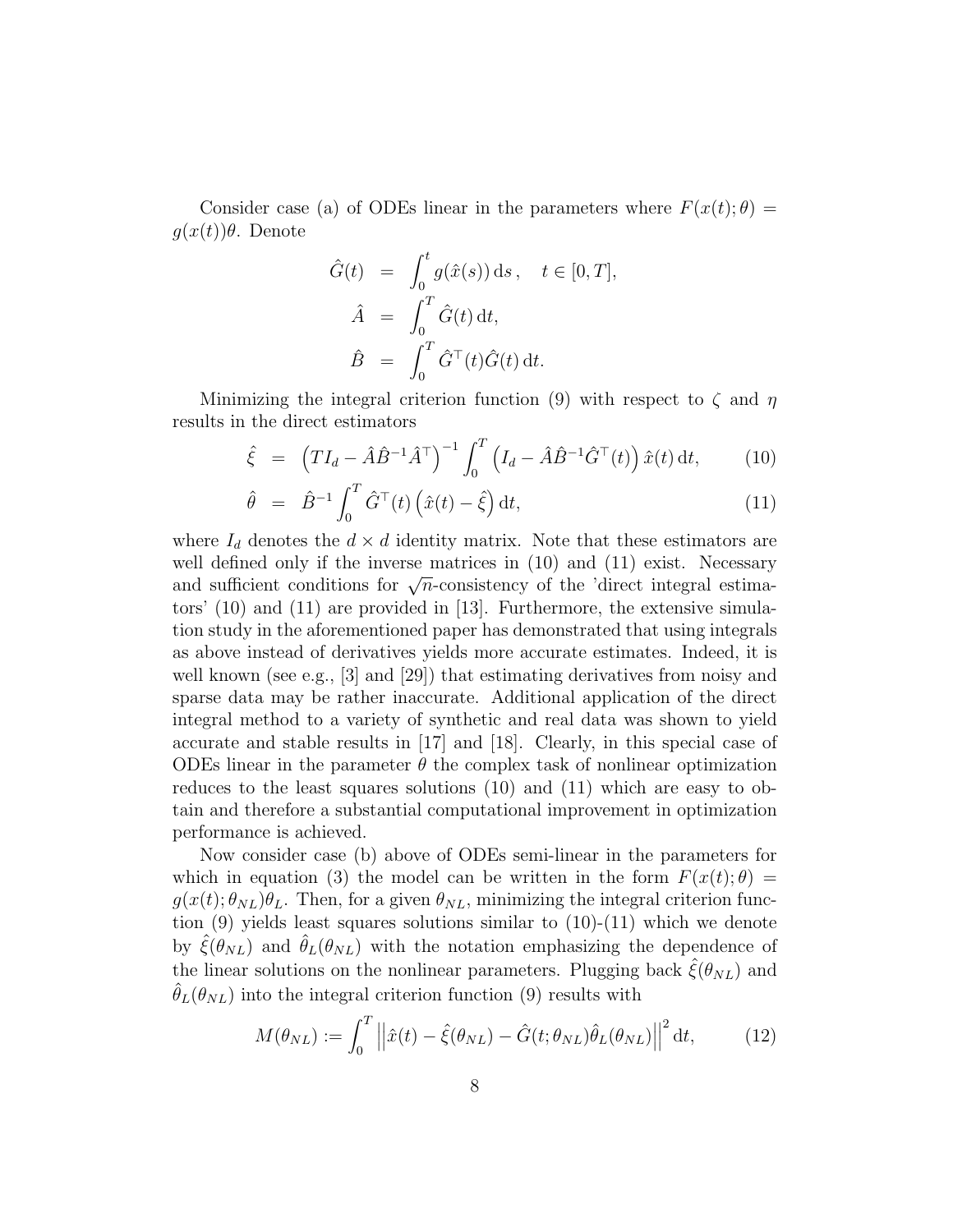where we have defined  $\hat{G}(t; \theta_{NL}) = \int_0^t g(\hat{x}(s); \theta_{NL}) ds, \quad t \in [0, T].$  Once  $M(\theta_{NL})$  is minimized and a solution  $\hat{\theta}_{NL}$  is obtained, estimators for  $\xi$  and  $\theta$ follow immediately and are given by  $\hat{\xi}(\hat{\theta}_{NL})$  and  $\hat{\theta}_{L}(\hat{\theta}_{NL})$ , respectively. This optimization procedure was considered in [15] and is a form of separable nonlinear least squares ([28]). Note that the we apply nonlinear optimization only for estimating the nonlinear parameters  $\theta_{NL}$ , and hence the dimension of the optimization problem has been substantially reduced.

Finally, case (c) above requires nonlinear optimization for estimating *ξ* and  $\theta$  and the dimension of the optimization problem can not be reduced.

### 3 Parameter estimation of ODEs using simode

In this section we demonstrate the main functionality of simode package (version 1.1.2), for parameter estimation of ODEs, via exploring the cases

- (a) ODEs linear in the parameters where  $F(x(t); \theta) = g(x(t))\theta$ ;
- (b) ODEs semi-linear in the parameters where  $F(x(t); \theta) = g(x(t); \theta_{NL})\theta_L$ ;
- (c) ODEs nonlinear in the parameters where *F*(*x*(*t*); *θ*) has no separable form that can be exploited.

We continue with the biochemical example described in equation (1). Consider equation (1) where we drop the last two equations and set  $x_3 = 0.5, x_4 =$ 1 as constants. Further, assume that the zero kinetic parameters are known , so that the system is given by

$$
x_1'(t) = 2x_2(t) - 2.4x_1(t)^{0.5},
$$
  
\n
$$
x_2'(t) = 4x_1(t)^{0.1} - 2x_2(t).
$$
\n(13)

Thus, the linear parameters of the system are  $\theta_L = (\alpha_1, \beta_1, \alpha_2, \beta_2)^\top$  =  $(2, 2.4, 4, 2)^{\top}$ , and the nonlinear parameters are  $\theta_{NL} = (g_{12}, h_{11}, g_{21}, h_{22})^{\top}$  $(1, 0.5, 0.1, 1)$ <sup>T</sup>. Here is the system given in equation (13) as it should be written to be used later by the package:

```
R> pars <- c('alpha1','g12','beta1','h11', 'alpha2','g21','beta2','h22')
R> vars <- paste0('x', 1:2)R> eq1 <- 'alpha1*(x2^g12)-beta1*(x1^h11)'
R> eq2 <- 'alpha2*(x1^g21)-beta2*(x2^h22)'
```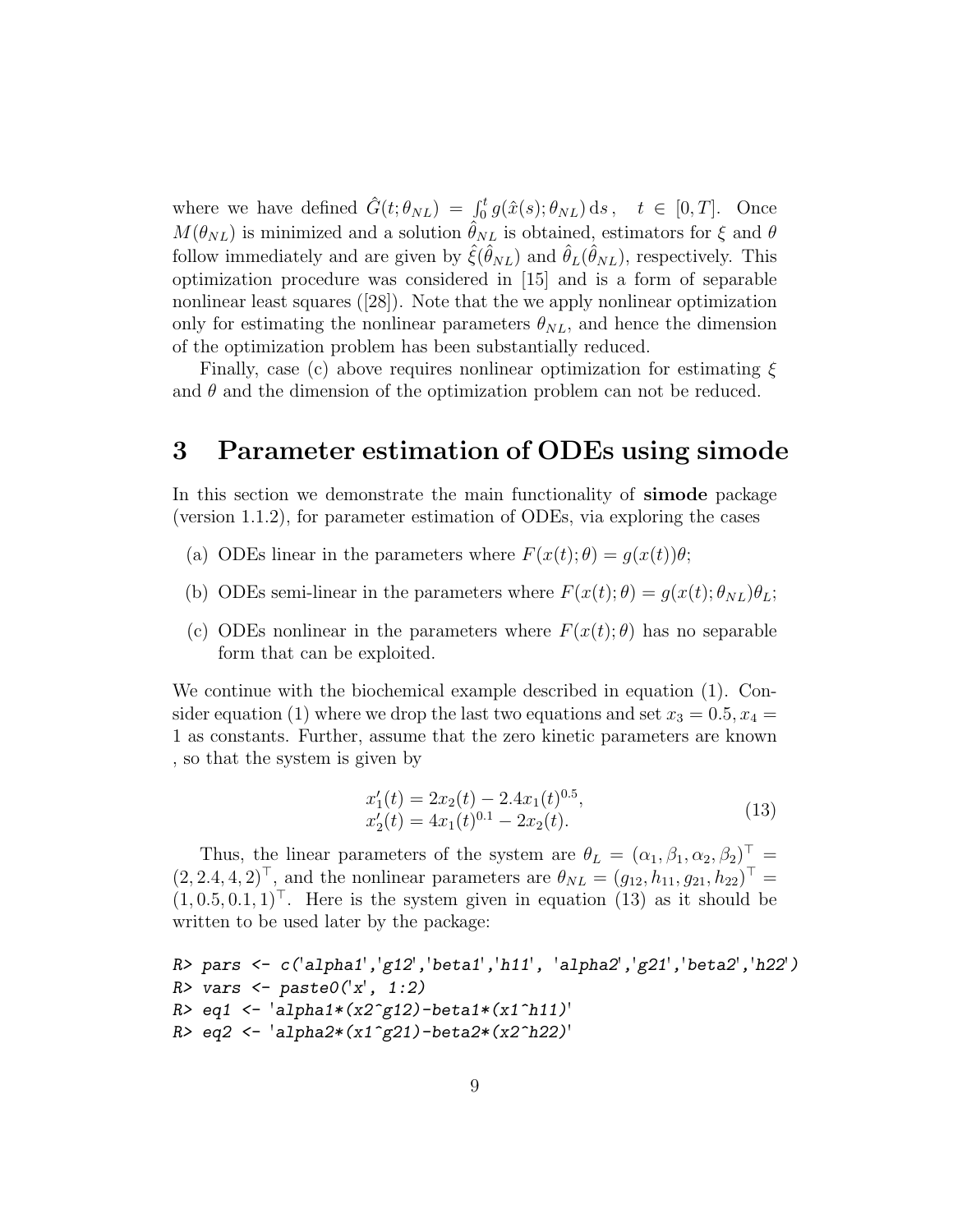```
R> equations \leq c(eq1,eq2)
R> names(equations) \leq vars
R> theta <- c(2,1,2.4,0.5,4,0.1,2,1)R> names(theta) \leq pars
R > x0 \leq c(2,0.1)R> names(x0) <- vars
```
The code above is the symbolic setup of the ODE system. The resulting objects of variables, parameters and initial conditions are

R> equations

```
x1 x2"alpha1*(x2^g12)-beta1*(x1^h11)" "alpha2*(x1^g21)-beta2*(x2^h22)"
R> theta
alpha1 g12 beta1 h11 alpha2 g21 beta2 h22
  2.0 1.0 2.4 0.5 4.0 0.1 2.0 1.0
R > x0x1 x2
2.0 0.1
```
Since we are working with symbolic objects we have created a function solve ode that uses the ode function of deSolve package  $([30])$ . The following code generates observations according to the statistical model defined in equation (6) where the distribution of the measurement error is Gaussian with standard deviation of 0*.*05. The resulting 'true' ODE solutions and the stochastic observations are presented in Figure (2).

```
R> library("simode")
R> set.seed(1000)
R > n < -50R> time \leq seq(0,10,length.out=n)
R> model_out \leq solve_ode(equations, theta, x0, time)
R> x_det \leq model_out[, vars]
R> sigma <- 0.05
```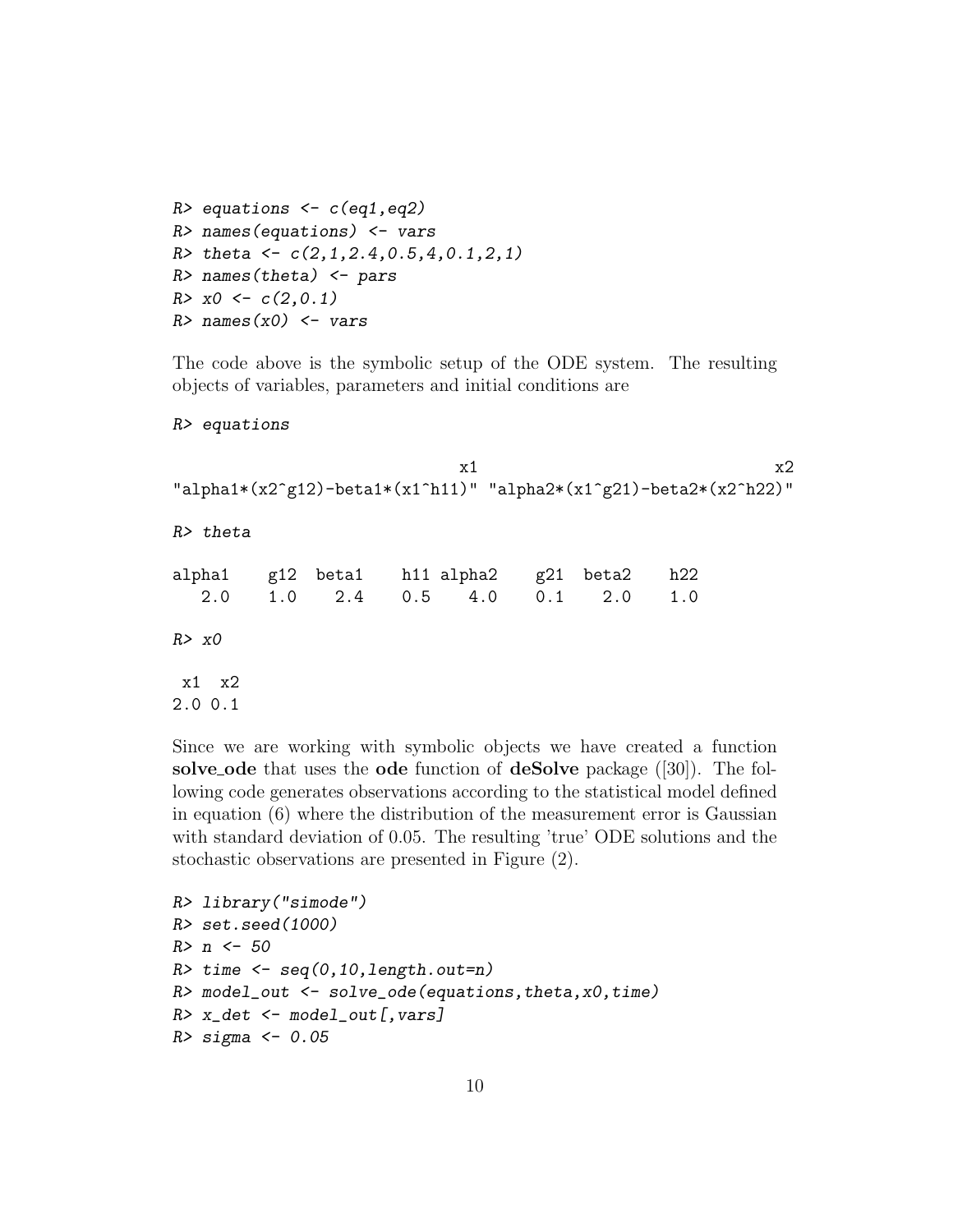

Figure 2: Solutions  $x_1$  and  $x_2$  of the biochemical system of equation (1) in solid lines. Stochastic observations generated from the statistical model (6) in circles.

```
R> obs \leq list()
R> for(i in 1:length(vars)) {
+ obs[[i]] <- x_det[,i] + rnorm(n,0,sigma)
+ }
R> names(obs) \leftarrow vars
```
Now that we have setup the system of ODEs in a symbolic form and generated observations from the statistical model we can explore cases (a)- (b)-(c) described above: we estimate model parameters, plot model fits, and provide profile-likelihood confidence intervals.

The package uses integral-matching as a first stage and then (by default) executes nonlinear least squares optimization, namely minimizing equation (7), starting from the integral-matching estimates. The first estimation stage, i.e., the integral-matching, is based on smoothing the observations. We use by default the smooth.spline method of the stats package, with generalized cross validation (we also support kernel smoothing and performing integralmatching without smoothing the observations). Our implementation of the estimators  $(10)-(11)$  uses **lsqlincon** function of the **pracma** package, which also allows us to introduce constraints on the parameters.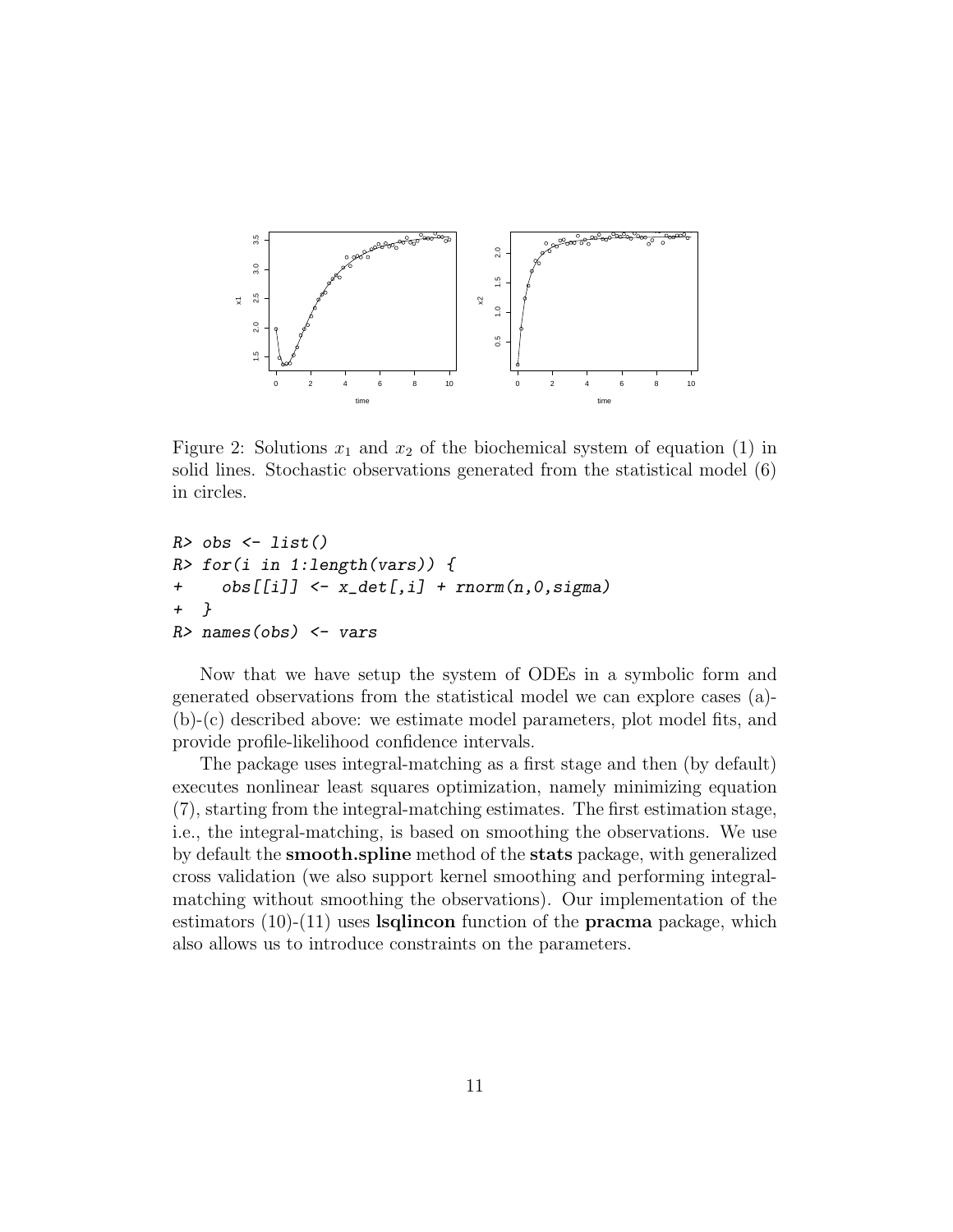### 3.1 Case (a): ODEs linear in the parameters

For simplicity we begin with assuming that the initial conditions  $x_1(0), x_2(0)$ are known to the user. Here we also assume that the kinetic parameters are all known, so that our goal is to estimate the vector  $\theta_L = (\alpha_1, \beta_1, \alpha_2, \beta_2)^\top$ . The code for doing so is:

```
R> lin_pars <- c('alpha1','beta1','alpha2','beta2')
R> nlin_pars <- setdiff(pars,lin_pars)
R> est_lin <- simode(
+ equations=equations, pars=lin_pars, fixed=c(x0,theta[nlin_pars]),
+ time=time, obs=obs)
R> summary(est_lin)
call:
simode(equations = equations, pars = lin_pars, time = time, obs = obs,
   fixed = c(x0, \theta), theta[nlin_pars])
equations:
                           x1 x2"alpha1*(x2^1)-beta1*(x1^0.5)" "alpha2*(x1^0.1)-beta2*(x2^1)"
initial conditions:
x1 x2
2.0 0.1
parameter estimates:
    par type im_est nls_est
1 alpha1 linear 1.932 2.013
2 beta1 linear 2.324 2.432
3 alpha2 linear 3.868 3.943
4 beta2 linear 1.923 1.959
im-method: separable
im-loss: 0.1492
nls-loss: 0.2398
```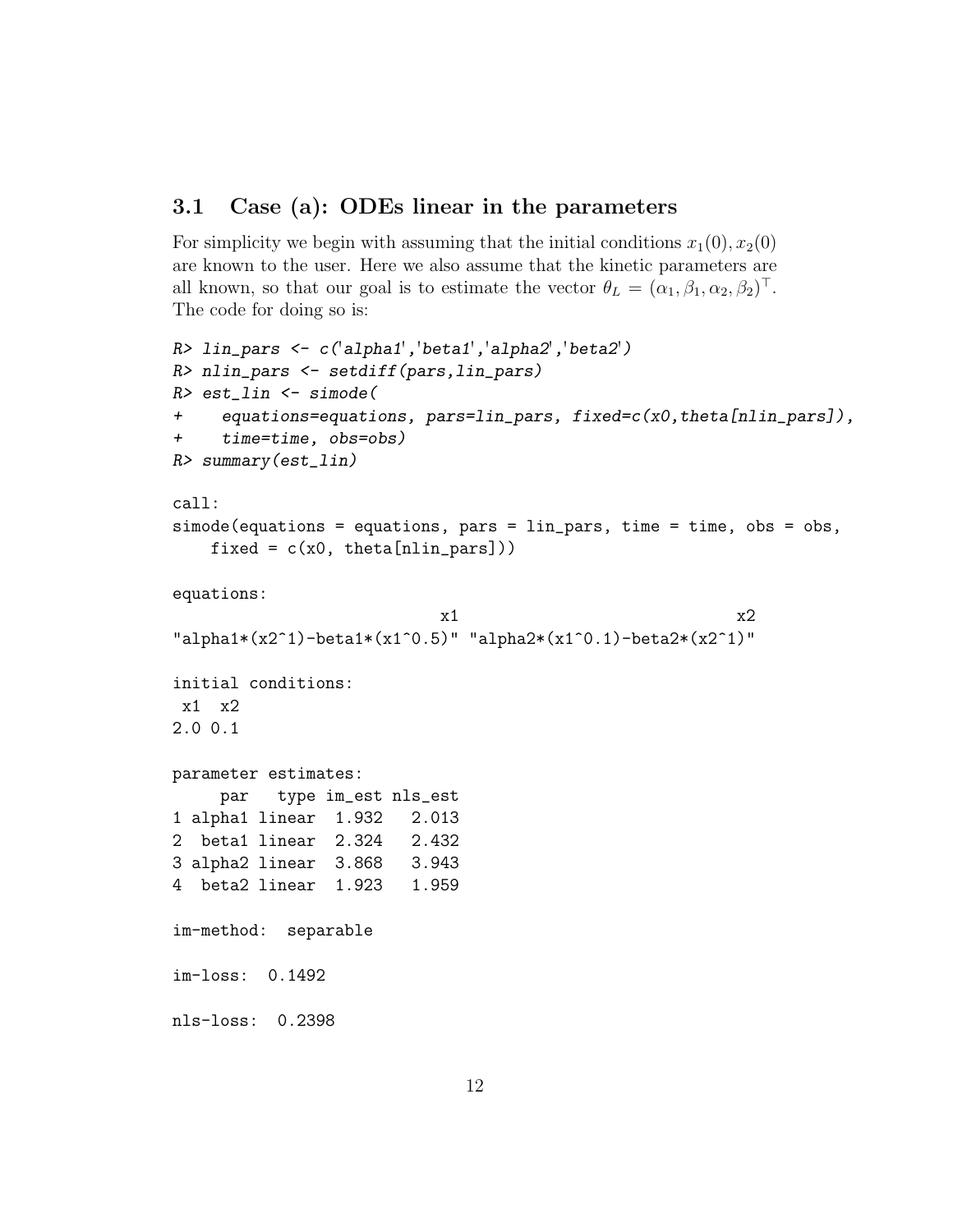```
R> plot(est_lin, type='fit', pars_true=theta[lin_pars],
        mfrow=c(1,2), legend=T)
```


Figure 3: Case (a): 'True' and estimated solutions  $x_1$  and  $x_2$  of the biochemical system of equation (1).

The call to simode returns a simode object containing the parameters estimates obtained using integral-matching as well as those obtained using nonlinear least squares optimization starting from the integral-matching estimates.

An implementation of the generic plot function for **simode** objects can be used to plot the fit obtained using these estimates, either the fit after integral-matching and nonlinear least squares optimization (the default), just the integral-matching based fit, or both; see Figure 3. In this case, we can also plot the fit against the true curves since we know the true values of the parameters that were used to generate the observations. The same plot function can also be used to show the estimates obtained as demonstrated in the sequel.

In the code above we have defined which parameters are linear by  $lin\_pars$ and which are not by **nlin**-**pars**. Then we fixed the set of parameters and initial conditions that we do not want to estimate. However, note that it is not mandatory for the user to know which parameters are linear and which are not. For instance, here is the result of running the estimation without this knowledge:

```
R> est_par <- simode(
```
+ equations=equations,time=time,pars=pars,fixed=x0,obs=obs)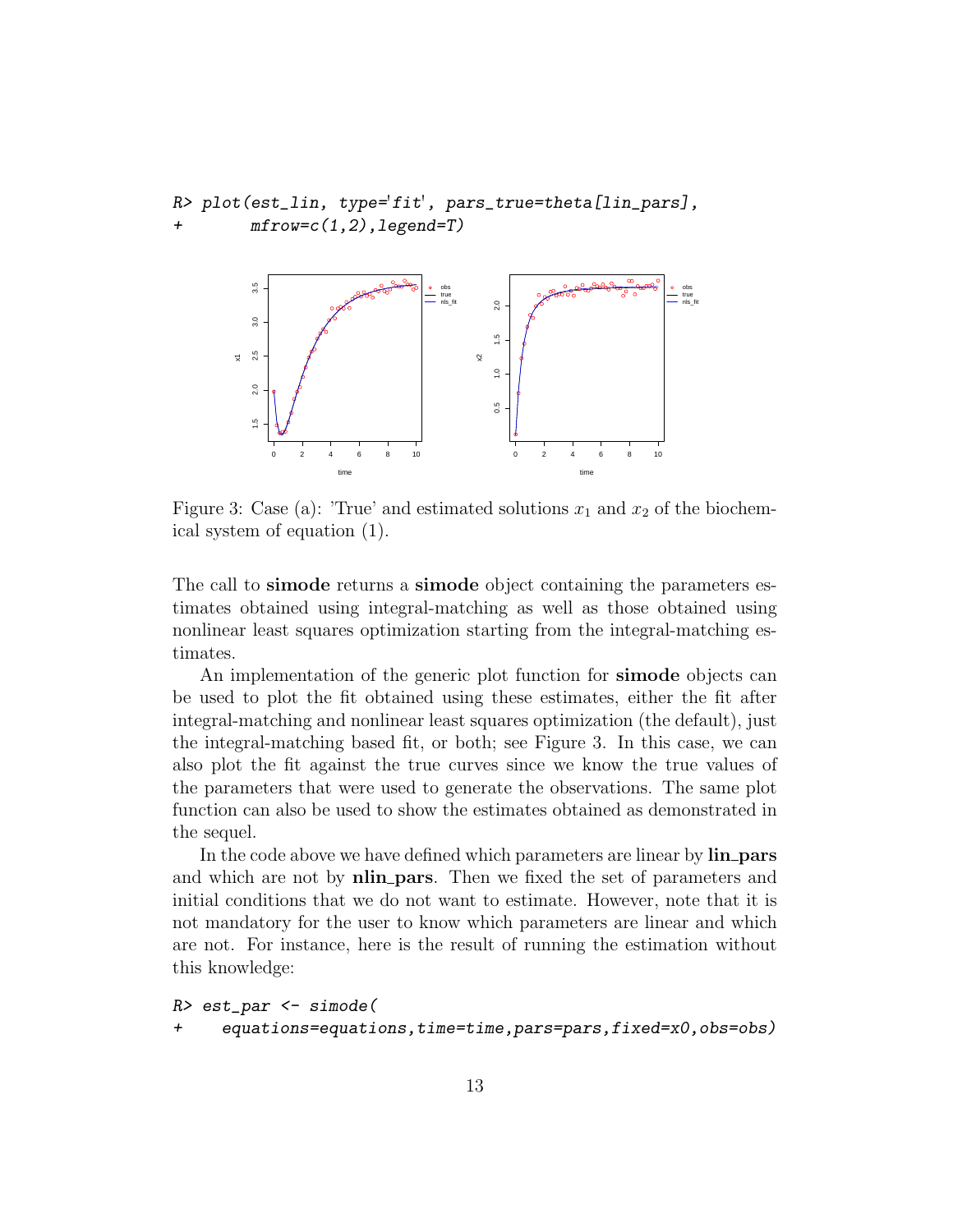Problem in eq.1  $[x1]$  - parameter  $[g12]$  should be set as non-linear Problem in eq.1 [x1] - parameter [h11] should be set as non-linear Problem in eq.2  $[x2]$  - parameter  $[g21]$  should be set as non-linear Problem in eq.2 [x2] - parameter [h22] should be set as non-linear

As can be seen, the simode function generates error messages that point out exactly the nonlinear parameters. This is due to the fact that the simode function considers ODEs linear in the parameters as its default, namely  $im_{\text{method}} = "separable", \text{ unless } im_{\text{method}} = "non-separable" \text{ is}$ defined. This added simode feature makes it very useful for handling ODEs with linear features in case the mathematical knowledge for characterizing them is lacking.

Now we generate and plot confidence intervals for the parameters using profile likelihood, see Figure 4. In case nonlinear optimization for the point estimates was used, then the profiling is done using a Gaussian based likelihood with fixed sigma which we estimate in the background.

```
R> step_size <- 0.01*est_lin$nls_pars_est
R> profile_lin <- profile(est_lin,step_size=step_size,max_steps=50)
R> confint(profile_lin,level=0.95)
call:
confint.profile.simode(object = profile_lin, level = 0.95)
level:
0.95
intervals:
    par nls_est lower upper
1 alpha1 2.013303 1.901046 2.130440
2 beta1 2.432117 2.290981 2.581607
3 alpha2 3.942877 3.825985 4.065744
4 beta2 1.959493 1.899323 2.021247
```
#### 3.2 Case (b): ODEs semi-linear in the parameters

Now consider ODEs semi-linear in the parameters where separable nonlinear least squares might be used as in equation (12). Thus, the nonlinear  $\varphi_{NL} = (g_{12}, h_{11}, g_{21}, h_{22})^{\top} = (1, 0.5, 0.1, 1)^{\top}$  are not assumed to be known and their estimation is needed. Estimating nonlinear parameters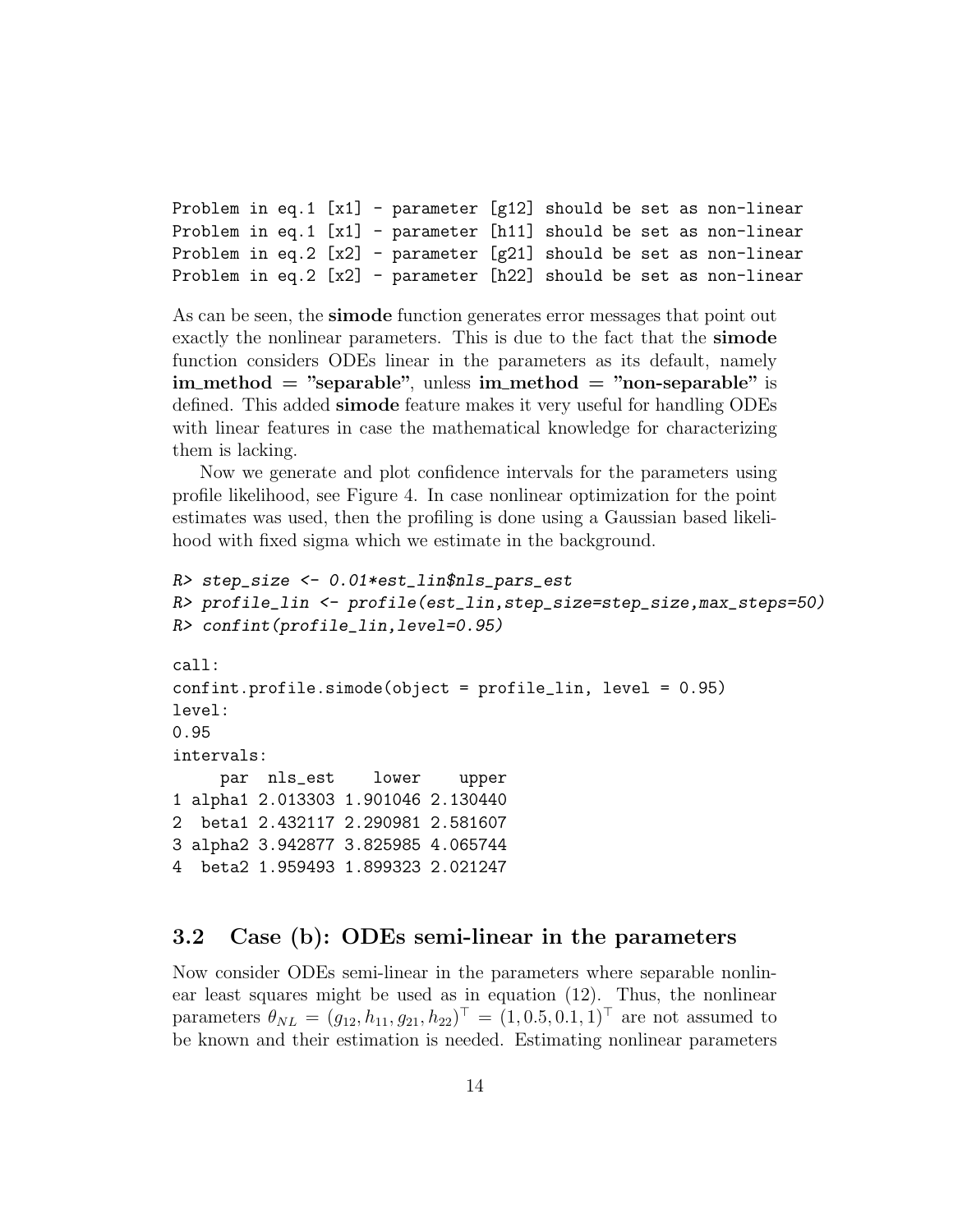$R$ > plot(profile\_lin, mfrow= $c(2,2)$ )



Figure 4: Profile likelihood confidence intervals for the linear parameters of the system (1).

requires nonlinear optimization. The function simode uses the optim function, thus we need to provide initial guess for optimization. In our example, the true parameter values are known, so we generate random initial guess in the vicinity of the true nonlinear parameters. The code and estimation results are given below.

```
R> nlin_init <- rnorm(length(theta[nlin_pars]), theta[nlin_pars],
+ 0.1*theta[nlin_pars])
R> names(nlin_init) <- nlin_pars
R> est_semilin <- simode(
+ equations=equations, pars=pars, fixed=x0, time=time, obs=obs,
+ nlin_pars=nlin_pars, start=nlin_init)
R> summary(est_semilin)
call:
simode(equations = equations, pars = pars, time = time, obs = obs,
   nlin_pars = nlin_pars, fixed = x0, start = nlin_init)
equations:
                           x1 x2"alpha1*(x2^g12)-beta1*(x1^h11)" "alpha2*(x1^g21)-beta2*(x2^h22)"
```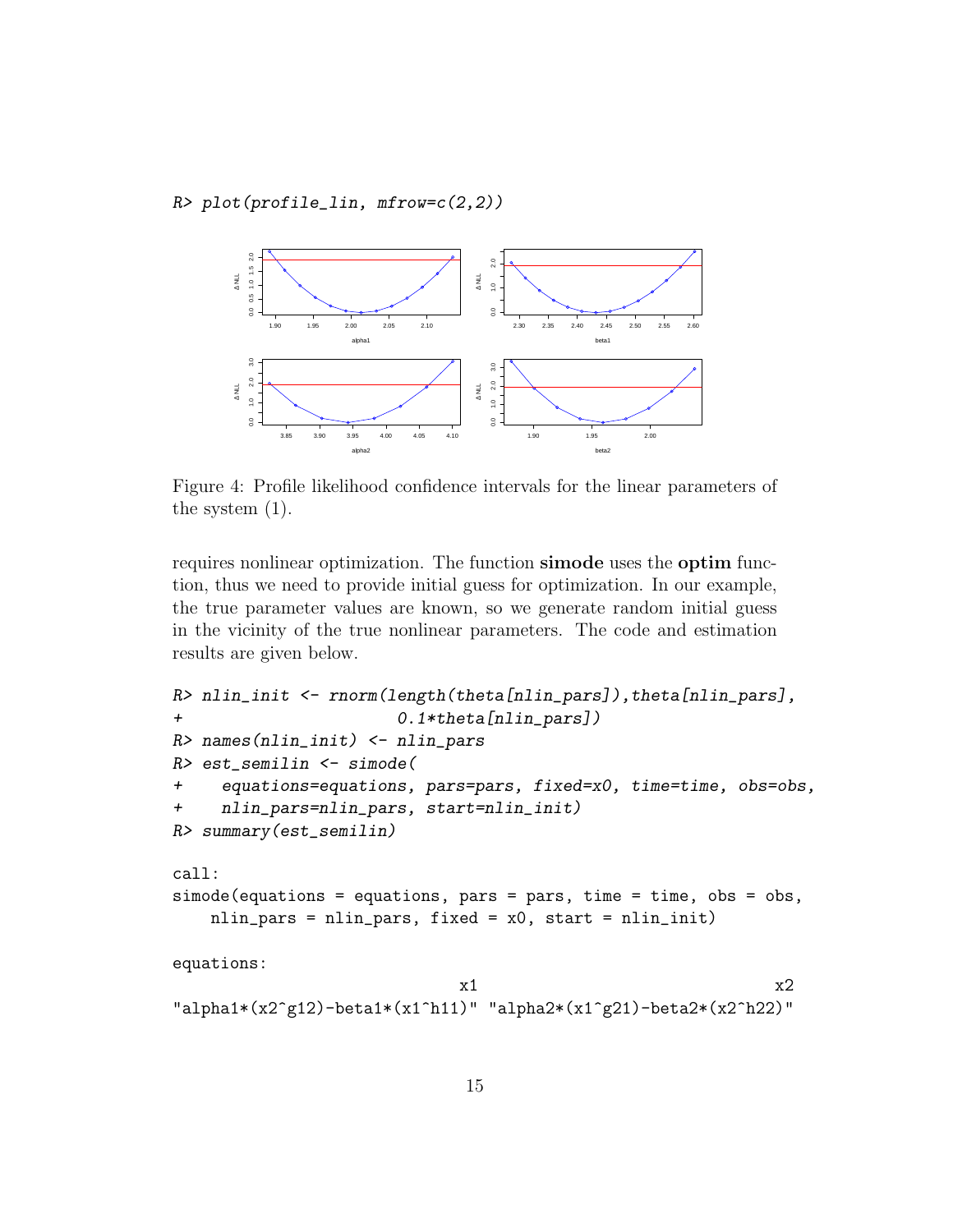```
initial conditions:
x1 x2
2.0 0.1
parameter estimates:
    par type start im_est nls_est
1 alpha1 linear NA 1.8740 2.0580
2 g12 non-linear 0.86305878 1.0040 0.9637
3 beta1 linear NA 2.2270 2.4490
4 h11 non-linear 0.50815084 0.5136 0.4877
5 alpha2 linear NA 3.5260 3.6870
6 g21 non-linear 0.09886774 0.1057 0.1019
7 beta2 linear NA 1.5840 1.7160
8 h22 non-linear 1.08597553 1.1330 1.0840
im-method: separable
im-loss: 0.1142
```
nls-loss: 0.239

We can plot the resulting integral-maching and nonlinear least squares parameter estimates and compare them visualy to their true values, see Figure 5.

So far we have used the default optimization of **simode** function which executes separable least squares. However, we could ignore the fact that the ODE we consider has linear features in its parameters. In that case we execute classical nonlinear optimization of the integral-matching criterion function for all the parameters,  $\theta_L$ , and  $\theta_{NL}$ .

To run simode in non-separable mode set the argument im method accordingly. Initial guesses for the nonlinear parameters are still obligatory. Setting initial guesses for the linear parameters is optional in this case. However, unless specifically entered, initial guesses for the optimization used in order to estimate the linear parameters appearing in the integral-matching criterion function are calculated directly using the separability of the model.

```
R> est_semilin_nosep <- simode(
+ equations=equations, pars=pars, fixed=x0,
```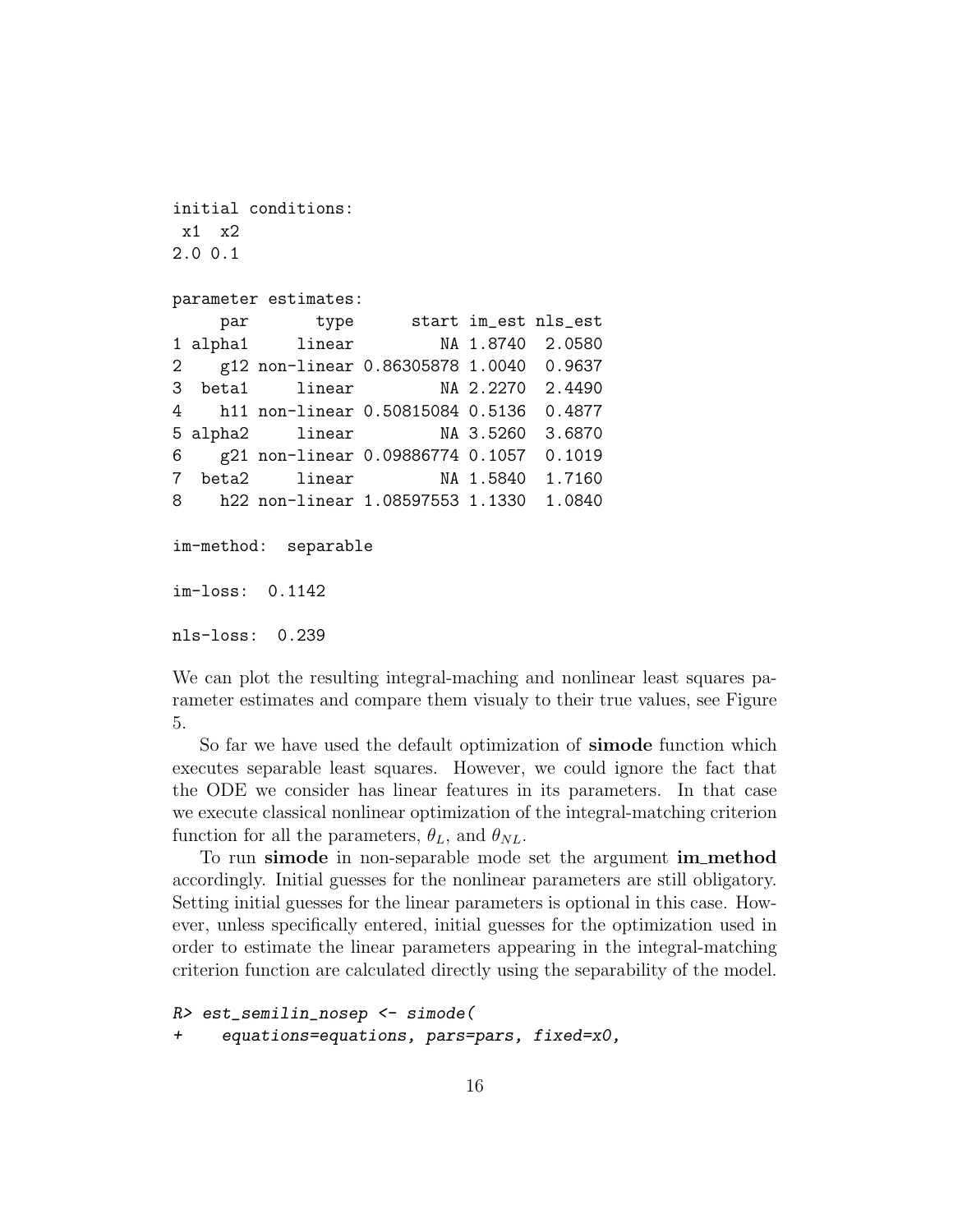R> plot(est\_semilin, type='est', show='both', pars\_true=theta, legend=T)



Figure 5: Case (b) separable: 'True' and estimated parameters of the biochemical system of equation (1).

```
+ time=time, obs=obs, nlin_pars=nlin_pars, start=nlin_init,
+ im_method = "non-separable")
R> summary(est_semilin_nosep)
call:
simode(equations = equations, pars = pars, time = time, obs = obs,
   nlin_pars = nlin_pars, fixed = x0, start = nlin_init,
       im_method = "non-separable")
equations:
                          x1 x2
"alpha1*(x2^g12)-beta1*(x1^h11)" "alpha2*(x1^g21)-beta2*(x2^h22)"
initial conditions:
x1 x2
2.0 0.1
parameter estimates:
    par type start im_est nls_est
1 alpha1 linear NA 1.76300 2.0690
2 g12 non-linear 0.86305878 1.05000 0.9597
3 beta1 linear NA 2.12500 2.4580
```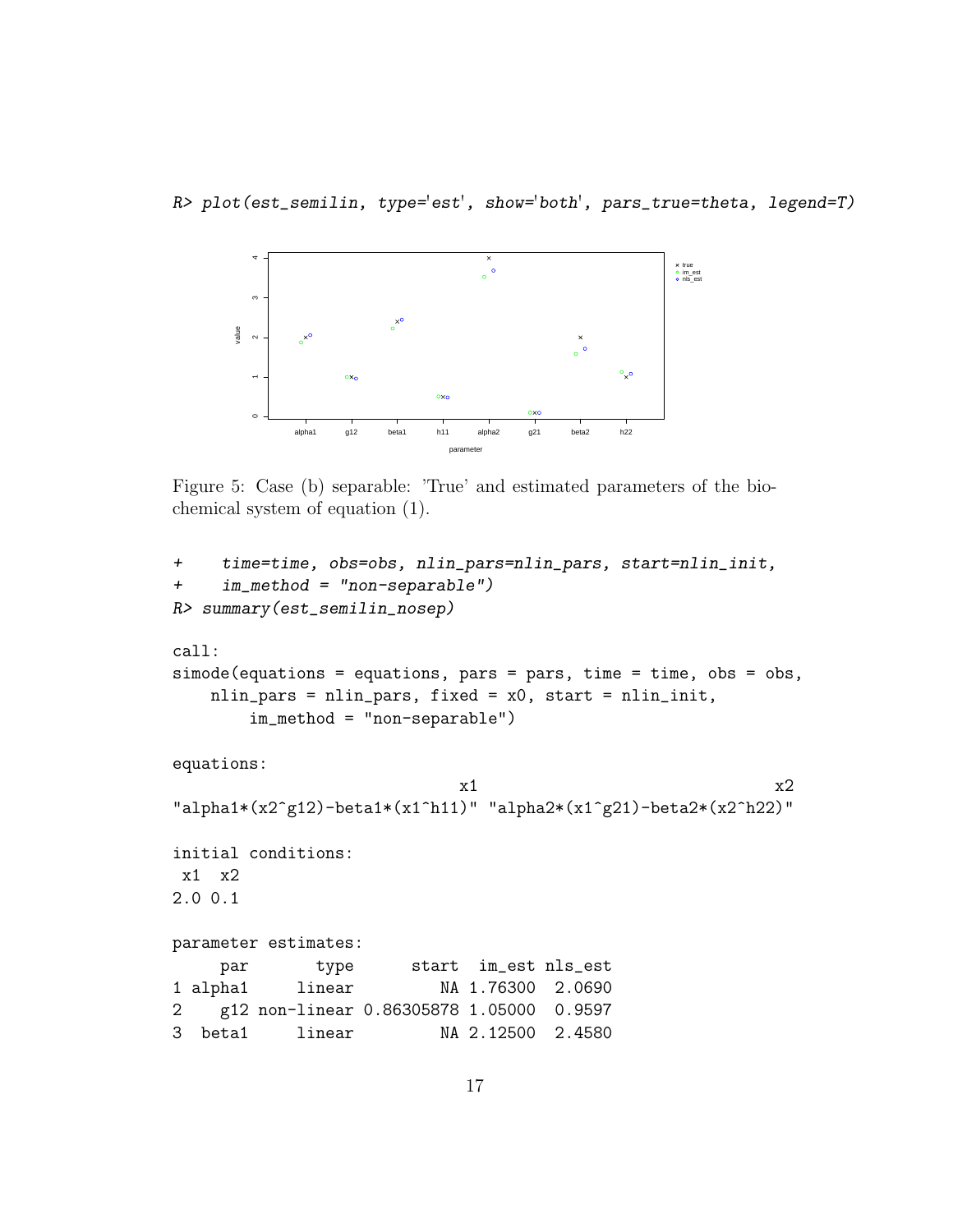R> plot(est\_semilin\_nosep, type='fit', pars\_true=theta, mfrow=c(1,2), legend=T)



Figure 6: Case (b) non-separable: 'True' and estimated solutions  $x_1$  and  $x_2$ of the biochemical system of equation (1).

|                          |  | 4 h11 non-linear 0.50815084 0.53230 0.4862 |  |  |  |  |  |  |
|--------------------------|--|--------------------------------------------|--|--|--|--|--|--|
|                          |  | 5 alpha2 linear MA 3.63800 3.6930          |  |  |  |  |  |  |
|                          |  | 6 g21 non-linear 0.09886774 0.09619 0.1013 |  |  |  |  |  |  |
|                          |  |                                            |  |  |  |  |  |  |
|                          |  | 8 h22 non-linear 1.08597553 1.07100 1.0800 |  |  |  |  |  |  |
|                          |  |                                            |  |  |  |  |  |  |
| im-method: non-separable |  |                                            |  |  |  |  |  |  |
|                          |  |                                            |  |  |  |  |  |  |

im-loss: 0.1146

nls-loss: 0.2389

### 3.3 Case (c): ODEs nonlinear in the parameters

There are cases where the system of ODEs is not separable, meaning that there are only nonlinear parameters. For instance, consider our toy example where the linear parameters, namely the coefficients are known. Still we may want to use integral-matching since this way we bypass the need for solving numerically the ODEs, at least in the first stage of optimization. Doing so leads to minimization of (9) as it is. The resulting code is: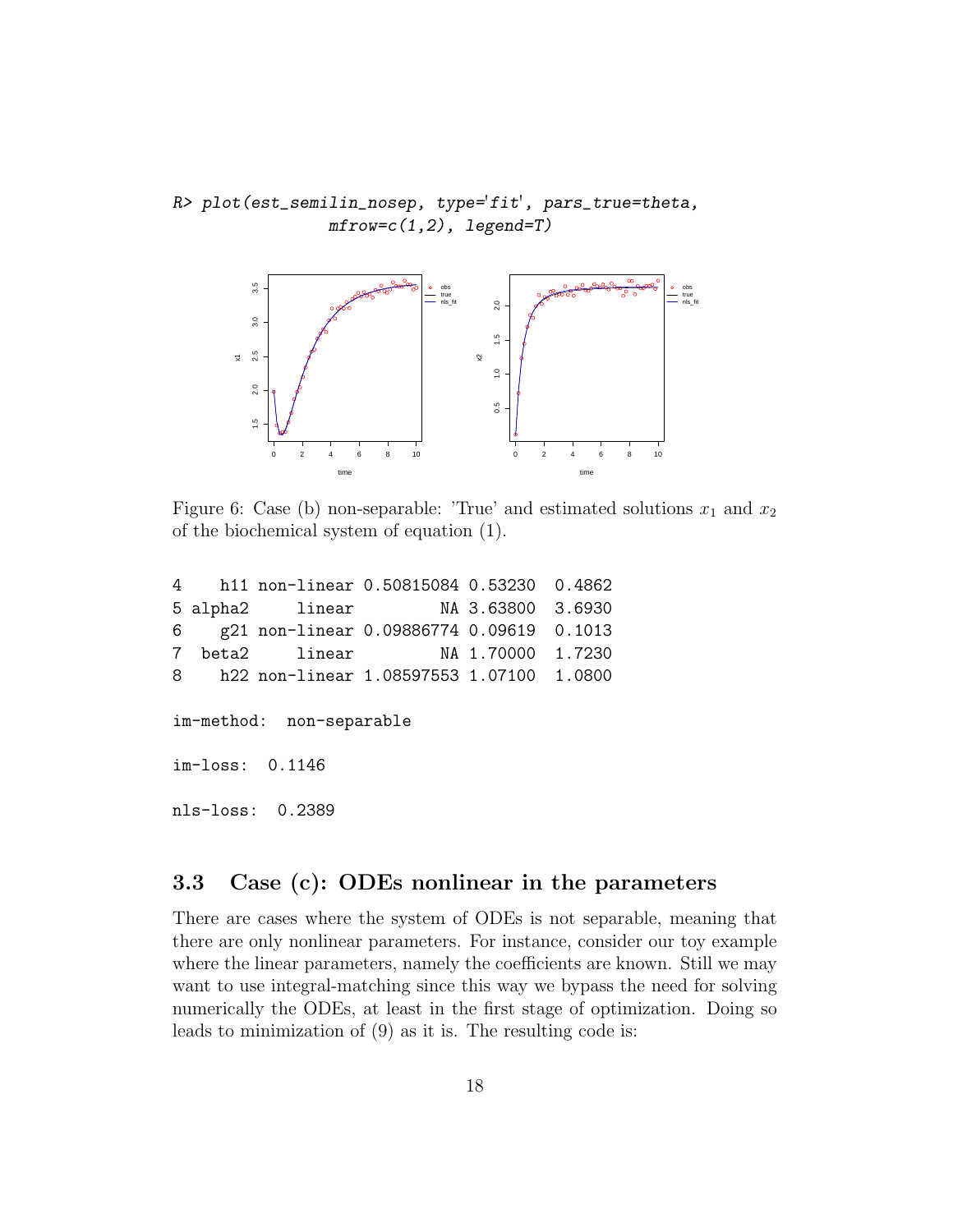```
R> est_nosep <- simode(
+ equations=equations, pars=pars, nlin_pars=pars,
+ start=nlin_init, fixed=c(theta[lin_pars],x0),
+ im_method = 'non-separable', time=time, obs=obs)
R> summary(est_nosep)
call:
simode(equations = equations, pars = pars, time = time,
   obs = obs, nlin\_pars = pars, fixed = c(theta[lin\_pars], x0),
   start = nlin_init, im_method = "non-separable")
equations:
                      x1 x2"2*(x2^q42)-2.4*(x1^h11)" "4*(x1^q21)-2*(x2^h22)"initial conditions:
x1 x2
2.0 0.1
parameter estimates:
 par type start im_est nls_est
1 g12 non-linear 0.86305878 0.8303 0.97600
2 h11 non-linear 0.50815084 0.3975 0.48830
3 g21 non-linear 0.09886774 0.4040 0.08095
4 h22 non-linear 1.08597553 1.4490 0.96560
im-method: non-separable
im-loss: 38.3
nls-loss: 0.2401
```
#### 3.4 Initial conditions *x*(0) are unknown

In the examples above, for simplicity of presentation, we considered the initial conditions to be known. Here is an example of estimating the initial conditions using the separability property of the ODEs. We extend case (b) above by adding the names of the unknown  $x_0$  variables to the list of parameters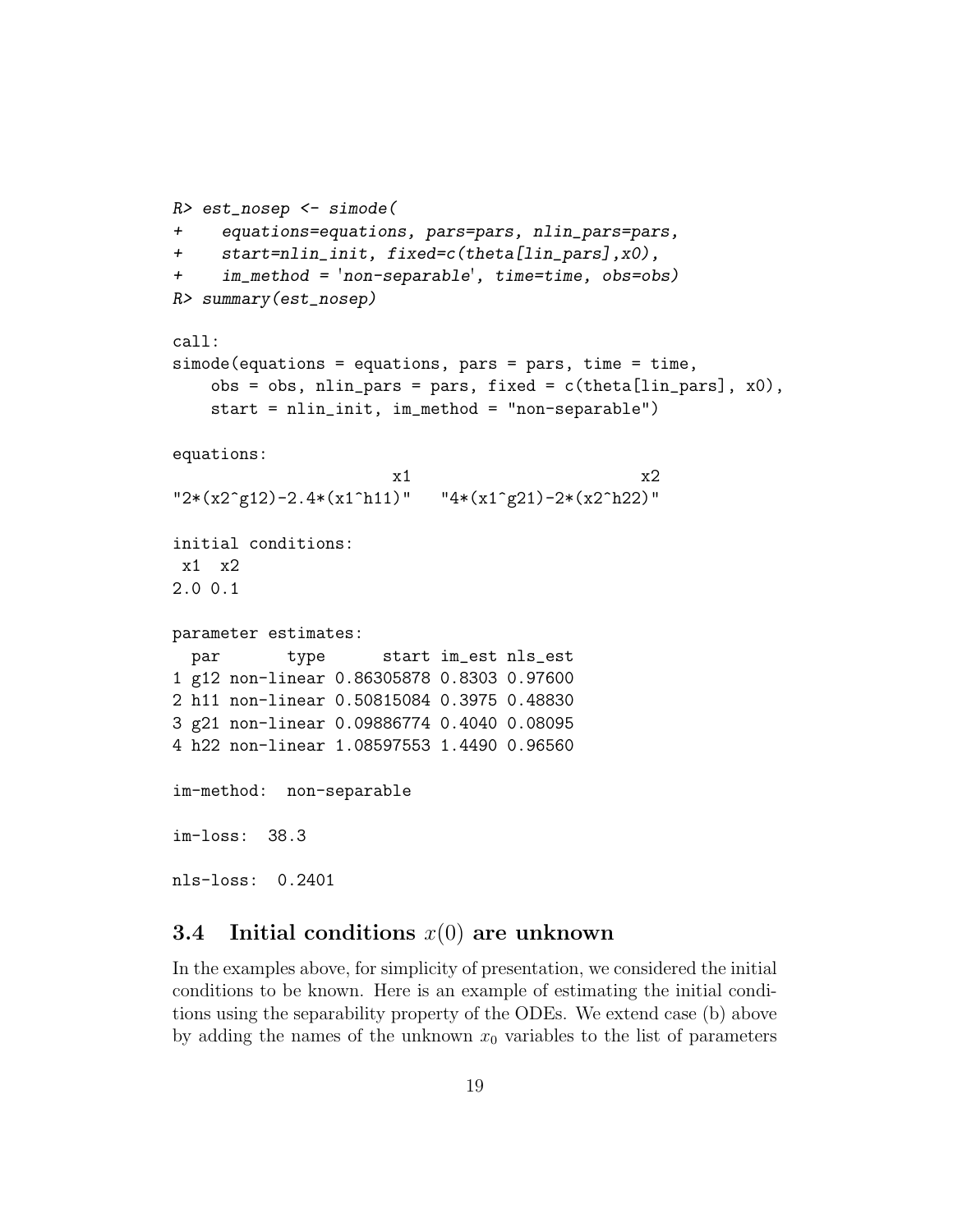```
to estimate.
```

```
R> est_all <- simode(
+ equations=equations, pars=c(pars,names(x0)), time=time,
+ obs=obs, nlin_pars=nlin_pars, start=nlin_init)
R> summary(est_all)
call:
simode(equations = equations, pars = c(pars, names(x0)), time = time,
   obs = obs, nlin_pars = nlin_pars, start = nlin_init)
equations:
                         x1 x2"alpha1*(x2^g12)-beta1*(x1^h11)" "alpha2*(x1^g21)-beta2*(x2^h22)"
initial conditions:
x1 x2
NA NA
parameter estimates:
    par type start im_est nls_est
1 alpha1 linear NA 1.4350 1.7800
2 g12 non-linear 0.86305878 1.1610 1.0480
3 beta1 linear NA 1.7340 2.1450
4 h11 non-linear 0.50815084 0.6020 0.5327
5 alpha2 linear NA 3.2440 3.6790
6 g21 non-linear 0.09886774 0.1204 0.1023
7 beta2 linear NA 1.3320 1.7090
8 h22 non-linear 1.08597553 1.2650 1.0870
9 x1 linear NA 1.9190 1.9580
10 x2 linear NA 0.1282 0.1037
im-method: separable
im-loss: 0.106
nls-loss: 0.2374
```
Note that unless otherwise defined, the simode method implements in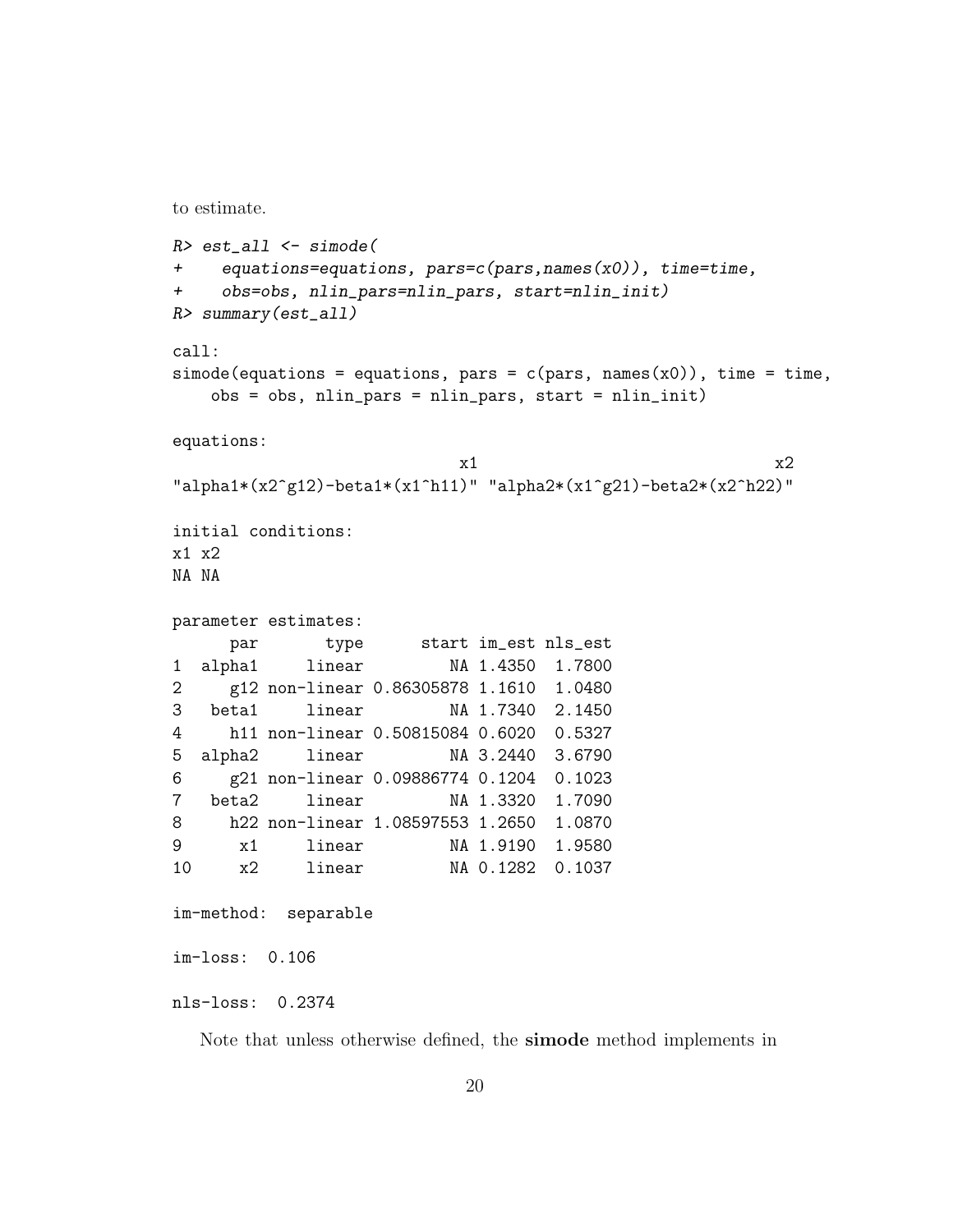the integral-matching step the estimator for initial conditions defined in (10). Alternatively, one could estimate the initial conditions using nonlinear optimization by adding the initial conditions to the **nlin pars** argument in the call to **simode**. However, in that case an intial guess  $x_0$  for optimization is required.

### 4 Partially observed systems of ODEs

In general, inference using integral-matching requires a fully observed system. However, in some cases, integral-matching can be applied to a partially observed system. For example, if it is possible to reconstruct the unobserved variables using estimates of the system parameters. We demonstrate this using an example of an ODE system describing the spread of seasonal influenza in multiple age-groups across mutiple seasons. A discrete-time version of the model and a two-stage estimation procedure similar to the one used in simode, was described in details in [16]. Here we present the model and show how to employ the **simode** package in order to estimate its parameters.

The model is an SIR-type (Susceptible-Infected-Recovered) model. The epidemic in each age-group  $1 \le a \le M$  and each season  $1 \le y \le L$  can be described using two equations for the proportion of susceptible (*S*) and infected  $(I)$  in the population (the proportion of recovered is given by 1 −  $S - I$ :

$$
S'_{a,y}(t) = -S_{a,y}(t)\kappa_y \sum_{j=1}^M \beta_{a,j} I_{j,y}(t),
$$
  
\n
$$
I'_{a,y}(t) = S_{a,y}(t)\kappa_y \sum_{j=1}^M (\beta_{a,j} I_{j,y}(t)) - \gamma I_{a,y}(t).
$$
\n(14)

The parameters of the model include the  $M \times M$  transmission matrix  $\beta$ , the recovery rate  $\gamma$  and  $\kappa_{2,\dots,L}$  which signify the relative infectivity of the influenza virus strains circulating in seasons  $2, ..., L$  compared to season  $1(\kappa_1)$  is fixed as 1). As shown in [16], taking into account separability characteristics of this model is advantageous.

The simode package includes an example dataset called sir\_example, containing pre-made structures for testing this example. In this dataset there are two age-groups and five influenza seasons, so in total there are 10 equations for *S* and 10 equations for *I*.

```
R> data(sir_example)
R> summary(sir_example)
```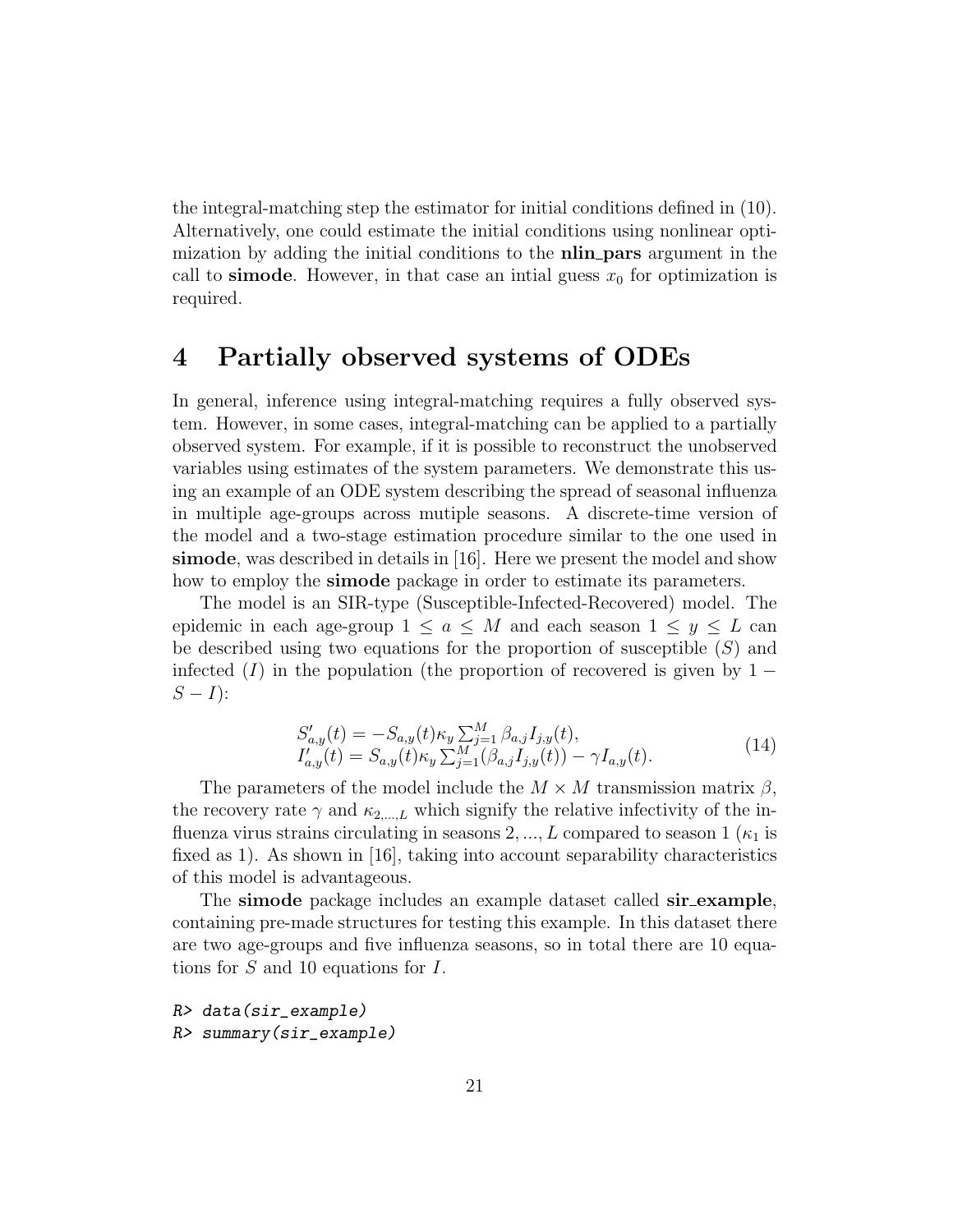Length Class Mode equations 20 -none- character beta 4 -none- numeric gamma 1 -none- numeric kappa 4 -none- numeric S0 10 -none- numeric I0 10 -none- numeric time 18 -none- numeric obs 10 -none- list R> sir\_example\$beta beta1\_1 beta2\_1 beta1\_2 beta2\_2 6 2 1 3 R> sir\_example\$gamma gamma 2.333333 R> sir\_example\$kappa kappa2 kappa3 kappa4 kappa5 0.988 1.182 1.037 1.052 R> sir\_example\$S0 S1\_1 S2\_1 S1\_2 S2\_2 S1\_3 S2\_3 S1\_4 S2\_4 S1\_5 S2\_5 0.56 0.57 0.49 0.45 0.56 0.32 0.56 0.47 0.47 0.41

The dataset contains noisy observations for the *I* variables created using the parameter and initial condition values given in the example according to model (14), where the measurement errors have a Gaussian distribution with  $\sigma = 0.001$ . There are no observations of the *S* variables in the example as the proportion of susceptible in the population is typically unknown. Time is given in weeks and include 18 weeks of observations. The values of the parameters  $\beta$  and  $\gamma$  are also given assuming a time unit of weeks.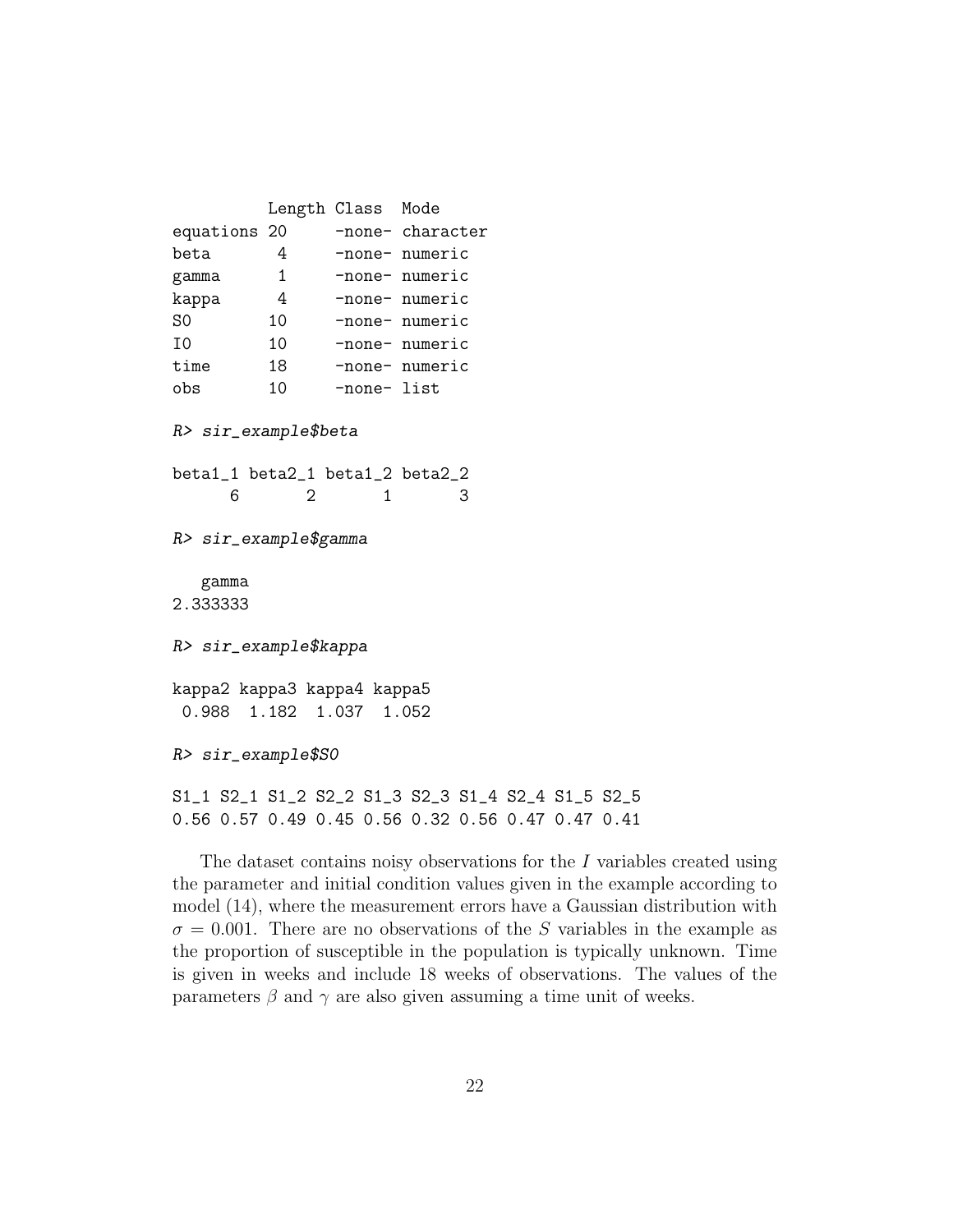#### 4.1 Case (a): SIR linear in the parameters

We begin exploring this example in the simplest case in which we assume all the parameter values besides the matrix  $\beta$ , as well as all the initial conditions are known. However, the integral-matching method requires a fully observed system while in this case there are no observations for the *S* variables. Nevertheless, given the observations of the *I* variables, and given values for the parameter  $\gamma$  and the initial conditions  $S_{a,y}(0)$ ,  $I_{a,y}(0)$ , we can generate observations for the *S* variables using the formula:

$$
S_{a,y}(t) = S_{a,y}(0) + I_{a,y}(0) - I_{a,y}(t) - \gamma \int_{u=1}^{t} I_{a,y}(u) du
$$

In the code below, observations for the *S* variables are generated using the above formula. We then fit the data assuming the parameters  $\gamma$  and  $\kappa$  and the initial conditions are known. Resulting data fits and parameter estimates are presented in Figures 7-8.

```
R> equations <- sir_example$equations
R> S0 <- sir_example$S0
R> I0 <- sir_example$I0
R> beta <- sir_example$beta
R> gamma <- sir_example$gamma
R> kappa <- sir_example$kappa
R> time <- sir_example$time
R> I_obs <- sir_example$obs
R > S_{obs} < - lapply(1:length(S0), function(j)
+ S0[j] + I0[j] - I_obs[[j]]
+ - gamma*pracma::cumtrapz(time,I_obs[[j]]))
R> names(S_obs) <- names(SO)
R> obs \leftarrow c(S_obs, I_obs)
R > x0 \leftarrow c(S0, I0)R> pars <- names(beta)
R> pars_min <- rep(0,length(pars))
R> names(pars_min) <- pars
R> est_sir_lin <- simode(
+ equations=equations, pars=pars, time=time, obs=obs,
     fixed=c(gamma, kappa, x0), lower=pars_min)
R> summary(est_sir_lin)$est
```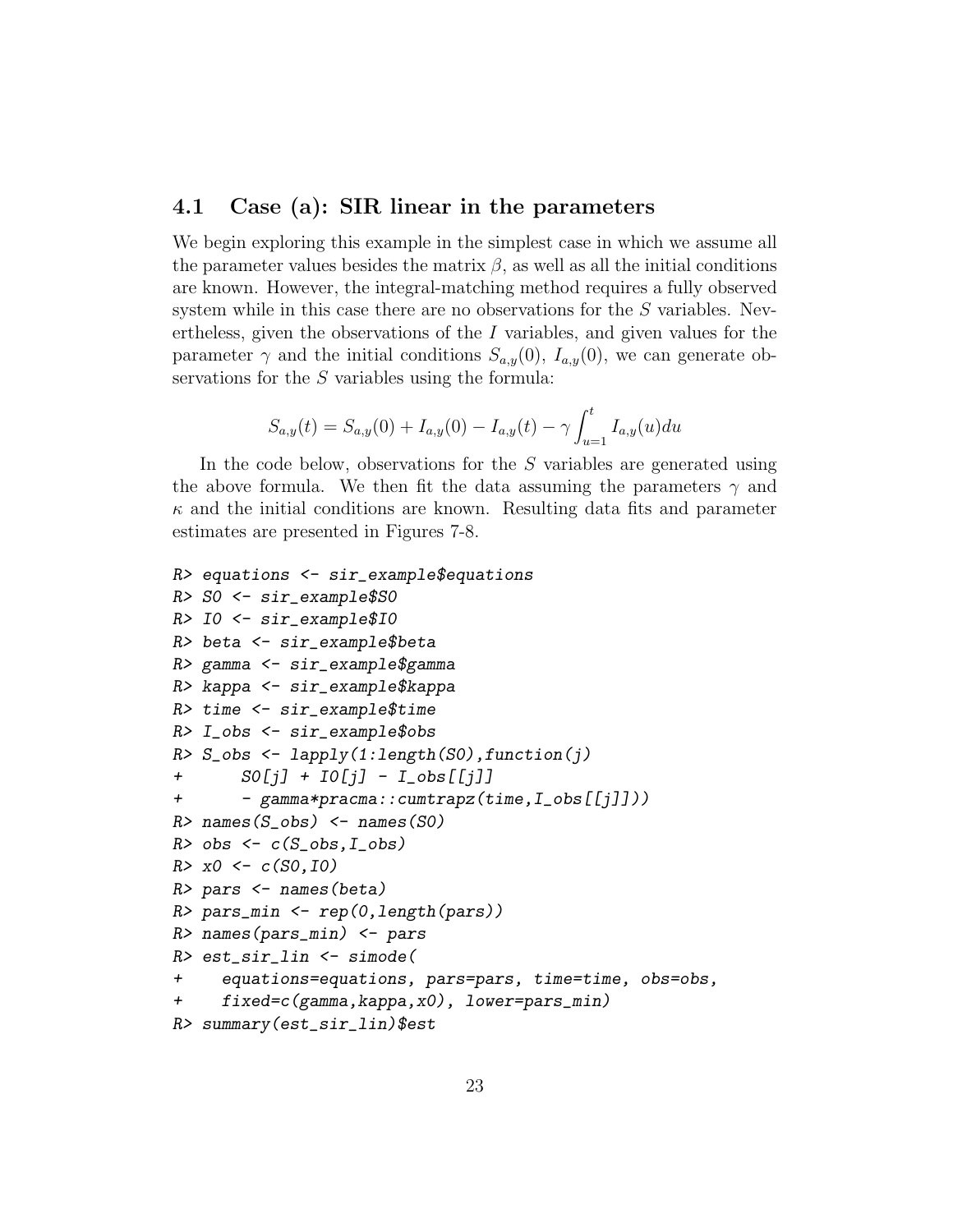```
R> plot(est_sir_lin, type='fit', which=names(I0),
```
- + time=seq(1,time[length(time)],by=0.1),
- + pars\_true=beta, mfrow=c(5,2))



Figure 7: SIR case (a) - fit to observations of *I*

|                  |  |                 | par type lower im_est nls_est |
|------------------|--|-----------------|-------------------------------|
| 1 beta1_1 linear |  | 0 5.924         | 5.932                         |
| 2 beta2_1 linear |  | $0 \quad 2.246$ | 2.150                         |
| 3 beta1_2 linear |  | $0 \quad 1.188$ | 1.137                         |
| 4 beta2_2 linear |  | $0\quad 2.685$  | 2.835                         |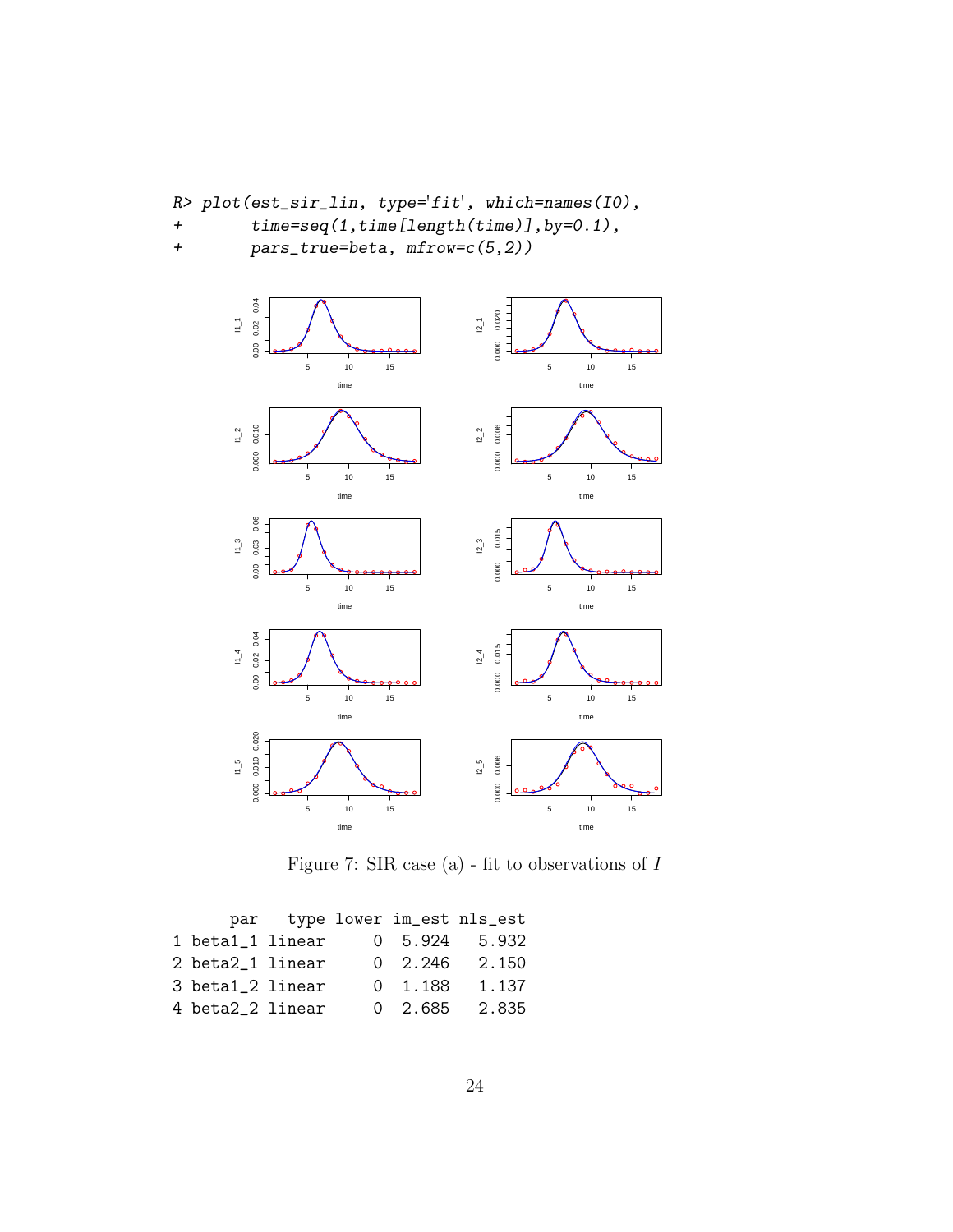```
R> plot(est_sir_lin, type='est', show='both',
        pars_true=beta, legend=T)
```


Figure 8: SIR case (a) - estimates of *β*

### 4.2 Case (b1): SIR - semi-linear with unknown initial conditions -  $\gamma$  and  $\kappa$  are known

Now let us assume that the initial conditions  $S_0$  are not known. In this case, we cannot generate the missing observations for the susceptible variables ahead of time. However, if we run **simode** in order to estimate  $\beta$  and  $S_0$ , then for a given set of values of  $S_0$  within nonlinear optimization, we can generate the missing observations and estimate  $\beta$  using integral-matching. To do this, we need to define a function that will generate the missing observations given the missing parameters, and pass this function in the call to simode using the **gen** obs argument. The user-defined **gen** obs function should accept as arguments the equations, parameter values, initial condition values, time points and observations. Additional arguments could be passed to **genobs** by passing them in the call to simode using the ellipsis construct. The function should return a list with two elements: the element 'obs' which should contain the observations for all the equations in the ODE, and the element 'time' with the time points for the observations (since 'time' can include different time points for each equation). In this example, we define a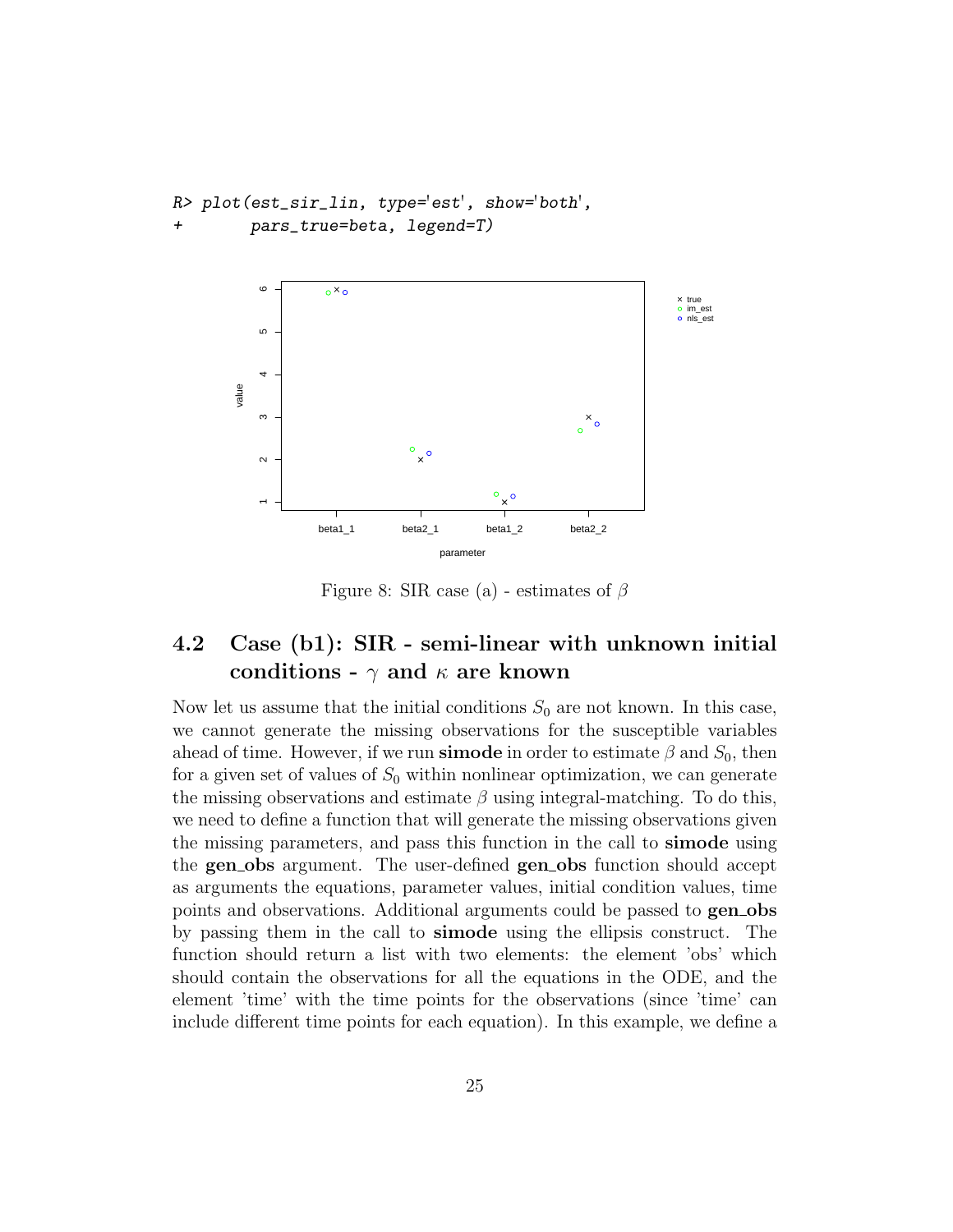function that receives additional parameters that include *γ* and the names of the *S* and *I* variables. Here is the code for this case followed by estimation results.

```
R> gen_obs <- function(equations, pars, x0, time, obs,
                     gamma, S_names, I_names, \ldots)
+ {
+ S0 <- x0[S_names]
+ IO \leftarrow x0 [I_names]
+ I_obs <- obs
+ S_obs <- lapply(1:length(S0),function(i)
+ S0[i]+I0[i]-I_obs[[i]]-gamma*pracma::cumtrapz(time,I_obs[[i]]))
+ names(S_obs) <- S_names
+ obs \leftarrow c(S\_obs, I\_obs)+ return (list(obs=obs, time=time))
+ }
R> pars \leftarrow c(names(beta), names(S0))
R> pars_min <- rep(0,length(pars))
R> names(pars_min) \leq pars
R> pars_max <- rep(1,length(S0))
R> names(pars_max) \leq names(SO)
R > SO_init \leftarrow rep(0.5, length(S0))R> names(SO\_init) <- names(SO)
R> est_sir_semilin <- simode(
+ equations=equations, pars=pars, time=time, obs=I_obs,
+ fixed=c(I0,gamma,kappa), nlin=names(S0), start=S0_init,
+ lower=pars_min, upper=pars_max, gen_obs=gen_obs,
+ gamma=gamma, S_names=names(S0), I_names=names(I0))
R> summary(est_sir_semilin)$est
      par type lower upper start im_est nls_est
1 beta1_1 linear 0 Inf NA 6.47300 6.3400
2 beta2_1 linear 0 Inf NA 1.91200 1.9720
3 beta1_2 linear 0 Inf NA 0.02678 0.0000
4 beta2_2 linear 0 Inf NA 2.99100 2.9920
5 S1_1 non-linear 0 1 0.5 0.57560 0.5847
6 S2_1 non-linear 0 1 0.5 0.58360 0.5733
```
7 S1\_2 non-linear 0 1 0.5 0.49930 0.5046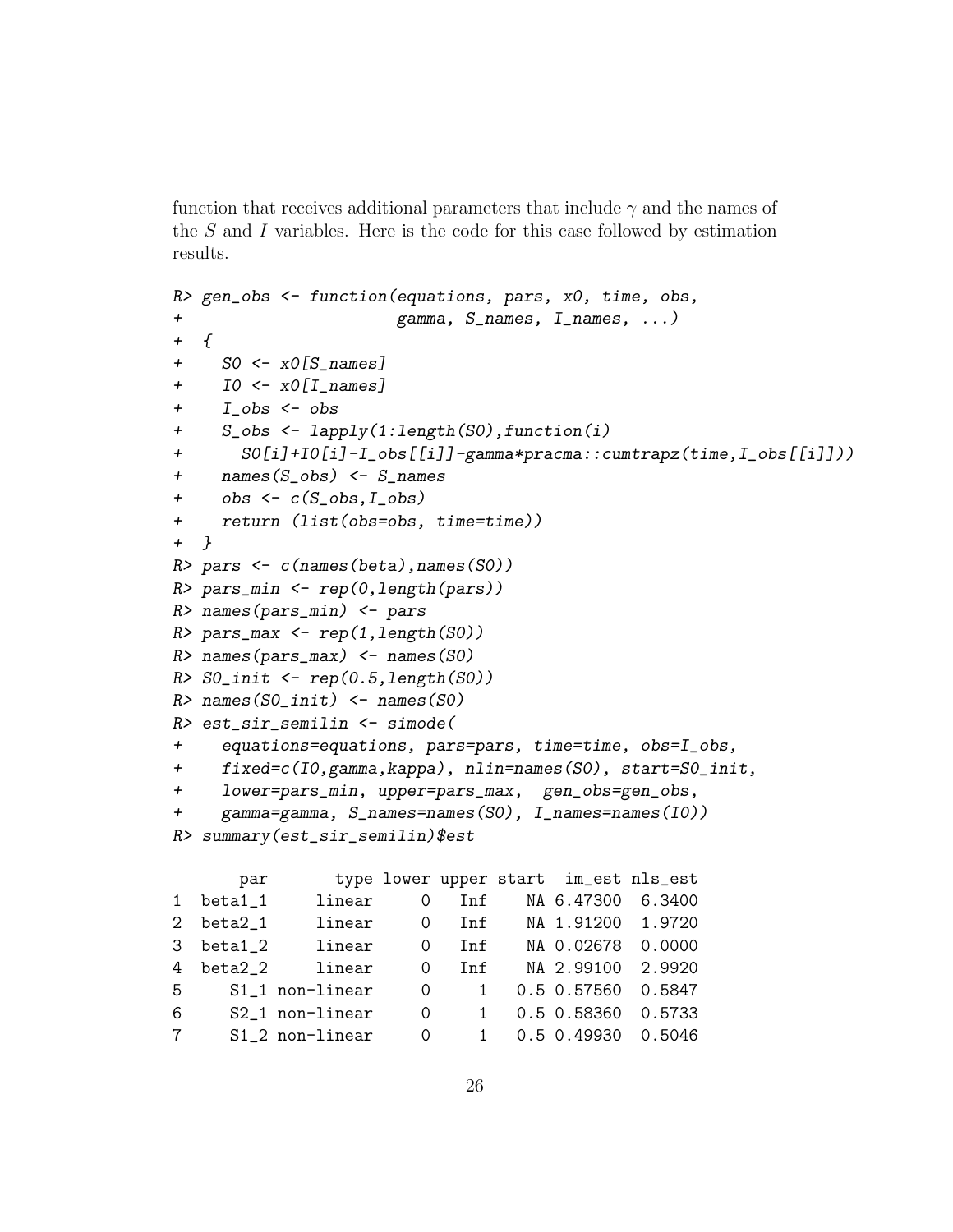| 8               | S2_2 non-linear | $\Omega$ |              | $0.5$ 0.45660 0.4537 |        |
|-----------------|-----------------|----------|--------------|----------------------|--------|
| -9              | S1_3 non-linear | 0        |              | 0.5 0.55370          | 0.5575 |
| 10              | S2_3 non-linear | 0        | $\mathbf{1}$ | $0.5$ 0.34100 0.3279 |        |
| 11              | S1_4 non-linear | 0        |              | $0.5$ 0.56410 0.5710 |        |
| 12 <sub>1</sub> | S2_4 non-linear | 0        | $1 \quad$    | 0.5 0.48700 0.4740   |        |
| 13              | S1_5 non-linear | 0        |              | 0.5 0.47330 0.4811   |        |
| 14              | S2_5 non-linear | 0        |              | 0.5 0.40880 0.3979   |        |

### 4.3 Case (b2): SIR - semi-linear with unknown initial conditions -  $\gamma$  and  $\kappa$  are unknown

Finally, we can try and estimate all the model parameters including the nonlinear parameters  $\gamma$  and  $\kappa_{2,...,5}$ . We define the function **genobs2** in which the value of the parameter  $\gamma$  is taken from the **pars** argument.

```
R> gen_obs2 <- function(equations, pars, x0, time, obs,
+ S_names, I_names, ...)
+ \{+ gamma <- pars['gamma']
+ S0 <- x0[S_names]
+ I0 <- x0[I_names]
+ I_obs <- obs
+ S_obs <- lapply(1:length(S0),function(i)
+ S0[i]+I0[i]-I_obs[[i]]-gamma*pracma::cumtrapz(time,I_obs[[i]]))
+ names(S_obs) <- S_names
+ \circbs <- c(S_{\text{-}obs}, I_{\text{-}obs})+ return (list(obs=obs, time=time))
+ }
R> gamma_init <- 2
R> names(gamma_init) \leq names(gamma)
R> kappa_init <- rep(1,length(kappa))
R> names(kappa_init) <- names(kappa)
R> pars <- names(c(beta, gamma, kappa, SO())
R> nlin_pars <- names(c(gamma, kappa, SO))
R> start <- c(gamma_init,kappa_init,S0_init)
R> names(start) \le nlin_pars
R> pars_min <- c(rep(0,length(beta)),1.4,rep(0.25,length(kappa)),
+ rep(0,length(S0)))
```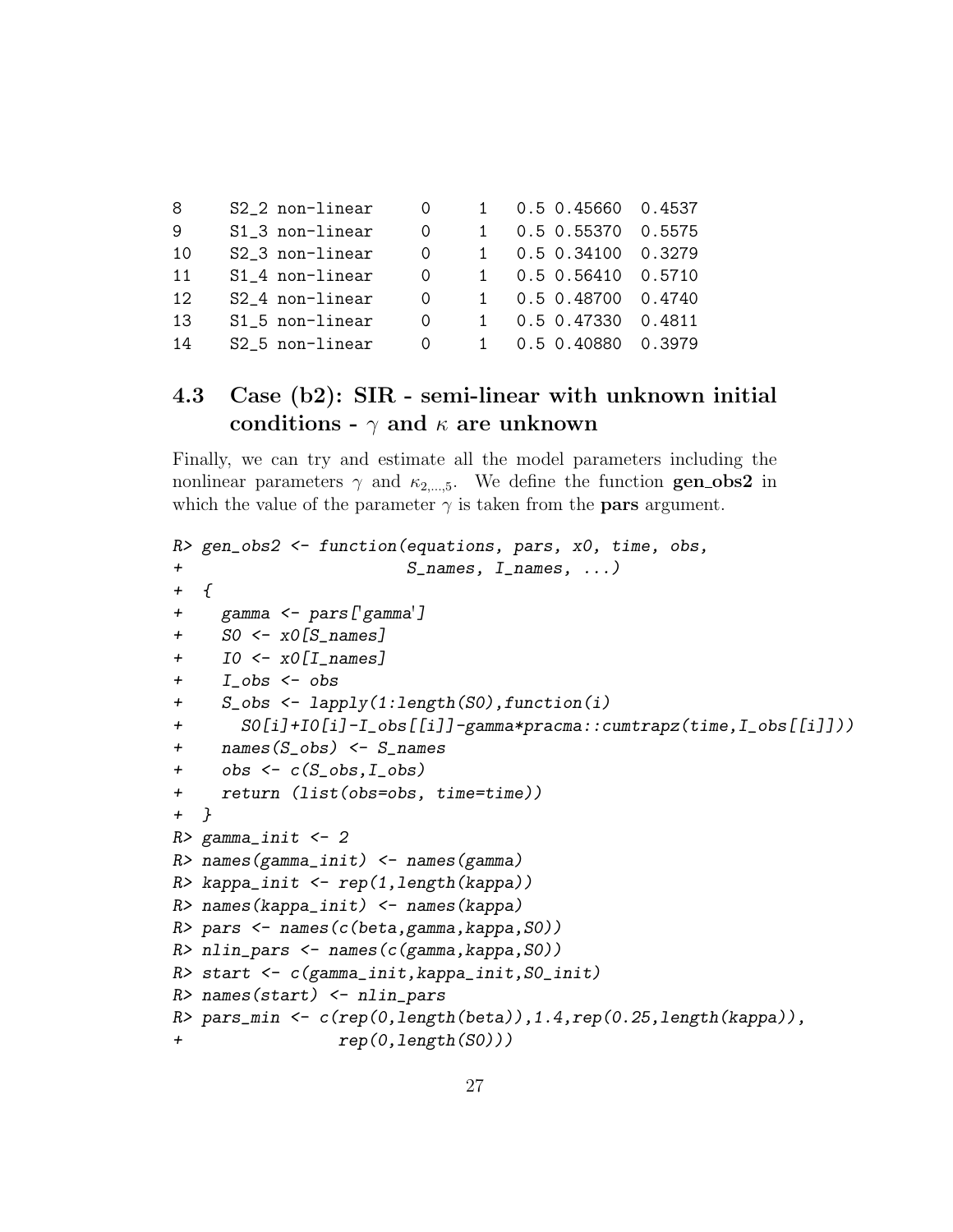```
R> pars_max <- c(rep(Inf,length(beta)),3.5,rep(4,length(kappa)),
+ rep(1,length(S0)))
R> names(pars_min) <- pars
R> names(pars_max) <- pars
R> est_sir_all <- simode(
+ equations=equations, pars=pars, time=time, obs=I_obs,
+ nlin_pars=nlin_pars, start=start, fixed=I0,
+ lower=pars_min, upper=pars_max,
+ gen_obs=gen_obs2, S_names=names(S0), I_names=names(I0))
R> summary(est_sir_all)$est
```

|    | par       |                   |      |     | type lower upper start im_est nls_est |  |
|----|-----------|-------------------|------|-----|---------------------------------------|--|
| 1  | beta1_1   | linear            | 0.00 | Inf | NA 6.60300 6.54900                    |  |
| 2  | beta2_1   | linear            | 0.00 | Inf | NA 1.75200 1.78200                    |  |
| 3  | beta1_2   | linear            | 0.00 | Inf | NA 0.05009 0.04751                    |  |
| 4  | $beta2_2$ | linear            | 0.00 | Inf | NA 3.85800 3.85200                    |  |
| 5  |           | gamma non-linear  | 1.40 | 3.5 | 2.0 2.33100 2.25700                   |  |
| 6  |           | kappa2 non-linear | 0.25 | 4.0 | 1.0 0.89450 0.97130                   |  |
| 7  |           | kappa3 non-linear | 0.25 | 4.0 | 1.0 1.15500 1.16800                   |  |
| 8  |           | kappa4 non-linear | 0.25 | 4.0 | 1.0 1.05600 1.03200                   |  |
| 9  |           | kappa5 non-linear | 0.25 | 4.0 | 1.0 1.00100 1.05400                   |  |
| 10 |           | S1_1 non-linear   | 0.00 | 1.0 | 0.5 0.56690 0.55240                   |  |
| 11 |           | S2_1 non-linear   | 0.00 | 1.0 | 0.5 0.53850 0.51820                   |  |
| 12 |           | S1_2 non-linear   | 0.00 | 1.0 | 0.5 0.52900 0.48350                   |  |
| 13 |           | S2_2 non-linear   | 0.00 | 1.0 | 0.5 0.46070 0.41450                   |  |
| 14 |           | S1_3 non-linear   | 0.00 | 1.0 | 0.5 0.55370 0.53560                   |  |
| 15 |           | S2_3 non-linear   | 0.00 | 1.0 | 0.5 0.33330 0.31070                   |  |
| 16 |           | S1_4 non-linear   | 0.00 | 1.0 | 0.5 0.54960 0.54290                   |  |
| 17 |           | S2_4 non-linear   | 0.00 | 1.0 | 0.5 0.44910 0.43600                   |  |
| 18 |           | S1_5 non-linear   | 0.00 | 1.0 | 0.5 0.48280 0.45280                   |  |
| 19 |           | S2_5 non-linear   | 0.00 | 1.0 | 0.5 0.39780 0.36290                   |  |

### 5 Additional functionalities of the package

In this section we demonstrate some additional functionalities of the package. We do that using other systems of ODEs in order to further explore the package usability.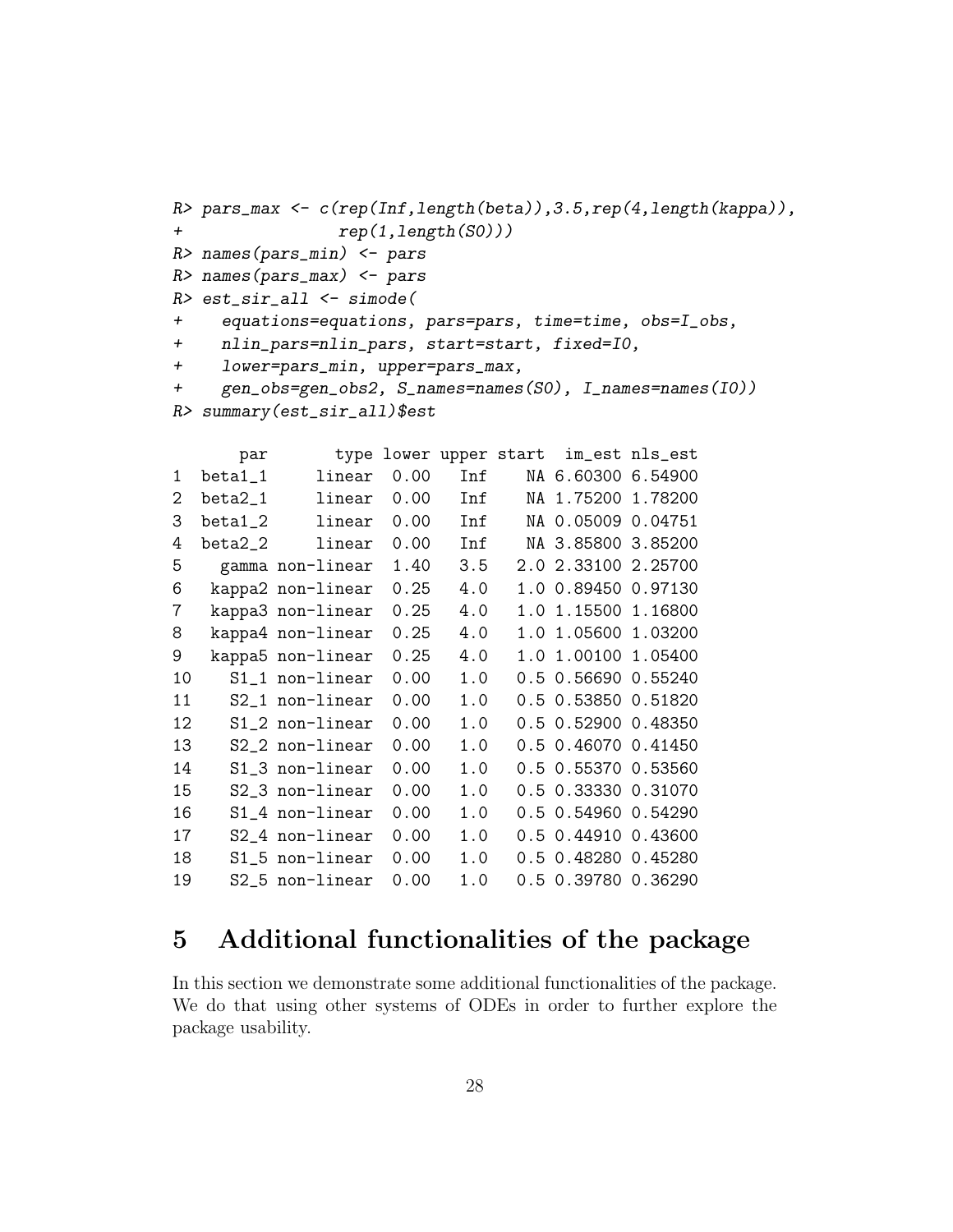#### 5.1 User defined likelihood function

Consider the case where the user has her own likelihood function to be used in the second stage of optimization, meaning after the integral-matching stage. The default optimization of the package implements in the second stage the nonlinear least squares loss function (7). This default estimation procedure suffices for the method to result in consistent estimators. However, one may prefer to implement a specific likelihood function, for example a Gaussian distribution with known or unknown variance. We demonstrate this option using as an example the FitzHugh-Nagumo spike potential equations where the ODE model is given by

$$
V'(t) = c(V(t) - V(t)^{3}/3 + R(t)),
$$
  
\n
$$
R'(t) = -(V(t) - a + bR(t))/c.
$$
\n(15)

See [5] for further explanation of this model. The above system is linear in *a, b* but nonlinear in *c*. The following code sets the equations, parameters and the 'true' values for initial conditions and parameters:

```
R> pars <- c('a', 'b', 'c')R> vars <- c('V', 'R')R > eq V <- c*(V-V^3/3+R)'R > eq_R < -1 - (V-a+b*B)/c'R> equations \leq c(eq_V,eq_R)
R> names(equations) <- vars
R > x0 \le -c(-1,1)R> names(x0) <- vars
R> theta <- c(0.2, 0.2, 3)R> names(theta) \leq pars
```
The following code generates observations from a Gaussian measurement error model:

```
R > n < -40R> time \leq seq(0,20,length.out=n)
R > model_out \leq solve_ode(equations, theta, x0, time)
R> x_det \leq model_out[, vars]
R> set.seed(1000)
R> sigma <- 0.05
R> obs \leq list()
```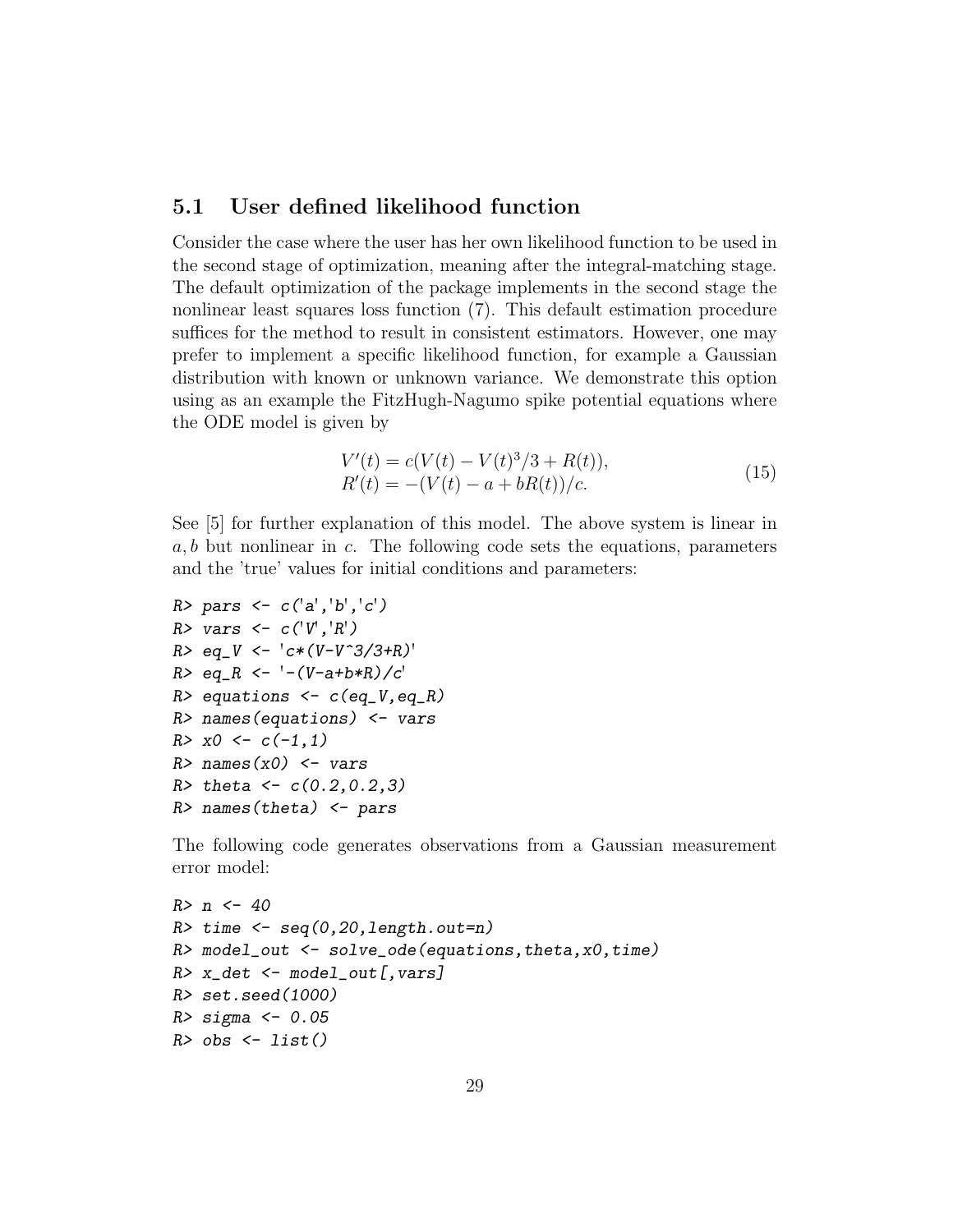```
R> for(i in 1:length(vars)) {
+ obs[[i]] <- x_det[,i] + rnorm(n,0,sigma)
+ }
R> names(obs) \leq vars
```
Here we implement a Gaussian distribution (negative-log) likelihood function, which will be passed in the call to **simode** using the **calc** nll argument. The function should receive as arguments the parameter values, time points, observations and output of the solutions of the ODEs (calculated using the estimated parameter values in the current iteration of the optimization). Additional arguments can be passed to **calc** nll by passing them in the call to simode using the ellipsis construct (in this case the parameter sigma is passed as well). Note that the user-defined likelihood will also be used in the call to profile and the calculation of confidence intervals based on the likelihood profiles. Here is the user defined (negative-log) Gaussian likelihood function,

```
R> calc_nll <- function(pars, time, obs, model_out, sigma, ...) {
+
+ -sum(unlist(lapply(names(obs),function(var) {
+ dnorm(obs[[var]],mean=model_out[,var],sd=sigma,log=T)
+ })))
+ }
```
Now we demonstrate the usage of the likelihood function defined above, where the variance is assumed to be known and therefore is given as a fixed parameter. In this example the nonlinear parameters are assumed to be known. The resulting model fits are presented in Figure 9. The parameter estimates are

```
R> lin_pars <- c('a', 'b')R> nlin_pars <- c('c')R> init_vals <-
+ rnorm(length(theta[nlin_pars]),theta[nlin_pars],0.1*theta[nlin_pars])
R> names(init_vals) <- nlin_pars
R> est_fn <- simode(
+ equations=equations, pars=pars, time=time, obs=obs,
+ fixed=x0, nlin_pars=nlin_pars, start=init_vals,
+ calc_nll=calc_nll, sigma=sigma)
R> summary(est_fn)
```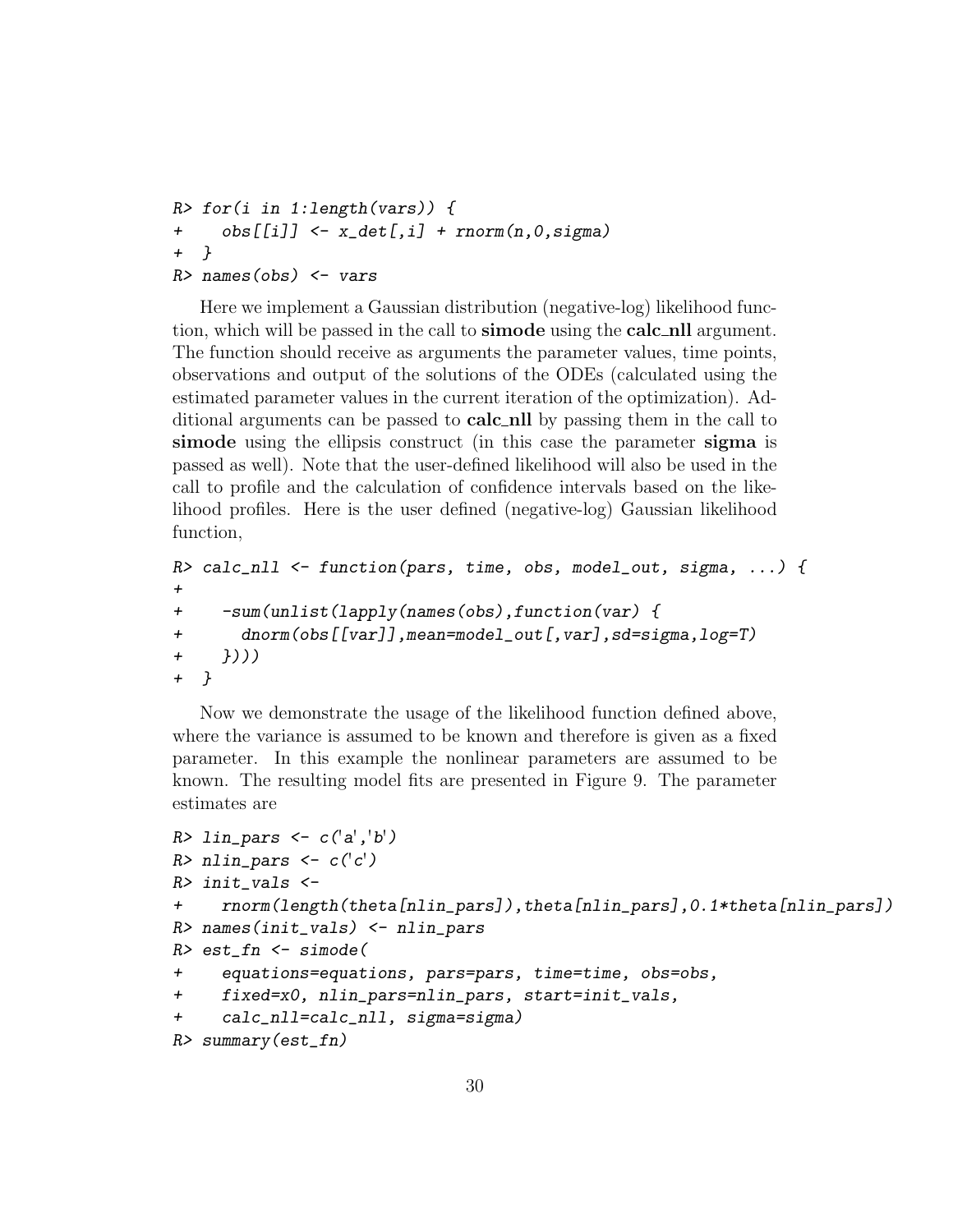```
call:
simode(equations = equations, pars = pars, time = time, obs = obs,
   nlin_pars = nlin_pars, fixed = x0, start = init_vals,
   calc\_nll = calc\_nll, sigma = sigma)equations:
             V R
"c*(V-V^3/3+R)" "-(V-a+b*R)/c"initial conditions:
V R
-1 1
parameter estimates:
 par type start im_est nls_est
1 a linear NA 0.1724 0.2040
2 b linear NA 0.2365 0.1767
3 c non-linear 3.350783 3.3050 3.0020
im-method: separable
im-loss: 6.815
nls-loss: -130.9
```
Now the above example is explored but with unknown variance which requires estimation as well. The user likelihood function has to be slightly modified as follows.

```
R> calc_nll_sig <- function(pars, time, obs, model_out, ...) {
+ sigma <- pars['sigma']
+ -sum(unlist(lapply(names(obs),function(var) {
+ dnorm(obs[[var]],mean=model_out[,var],sd=sigma,log=T)
+ })))
+ }
R> names(sigma) <- 'sigma'
R> lik_pars <- names(sigma)
R> pars_fn_sig <- c(pars, lik_pars)
```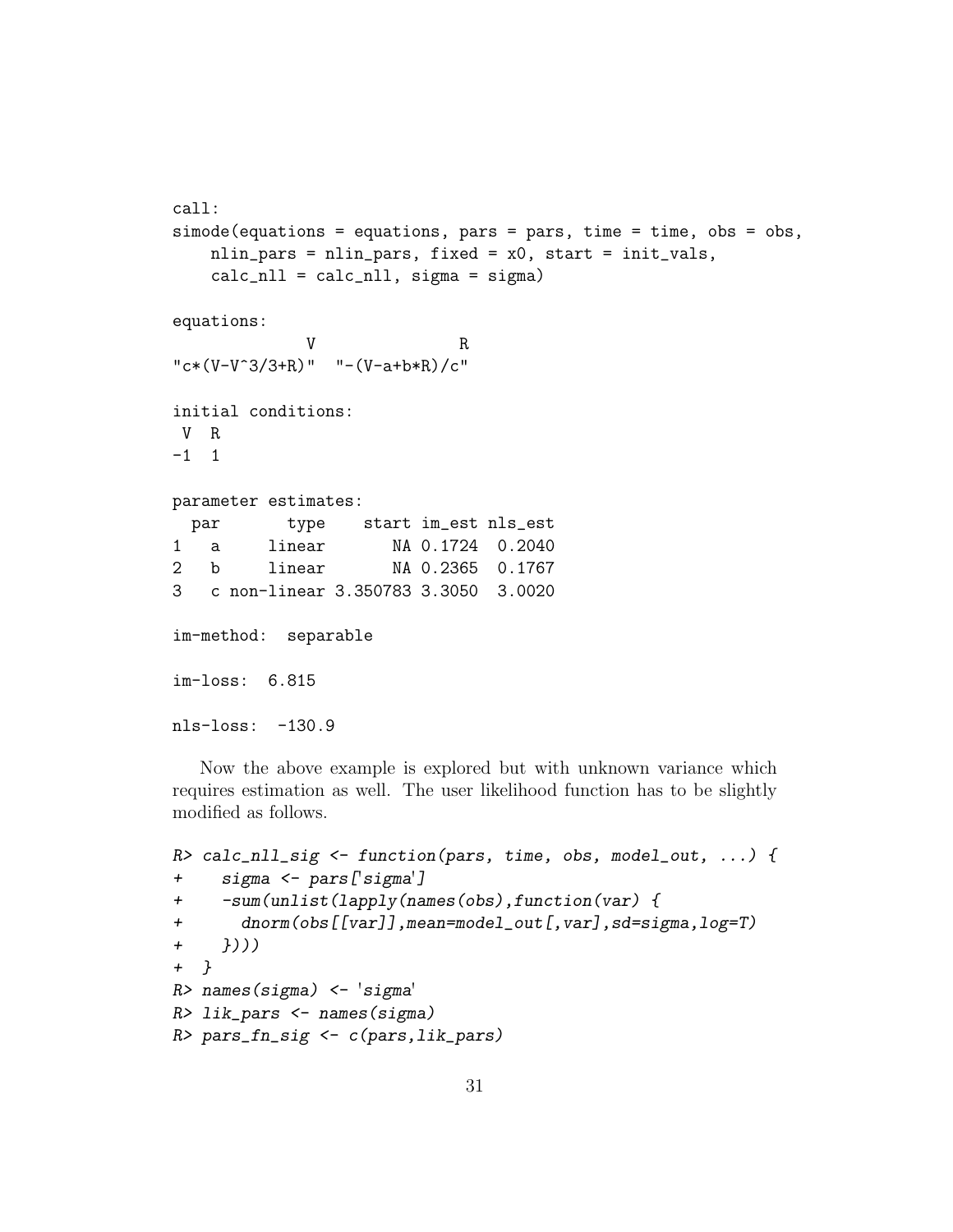$R$ > plot(est\_fn, type='fit', pars\_true=theta, mfrow=c(2,1), legend=T)



Figure 9: Solutions *V* and *R* of the FitzHugh-Nagum model (15), noisy observations and model fits.

```
R> init_vals[names(sigma)] <- 0.3
R> lower <- NULL
R> lower[names(sigma)] <- 0
R> est_fn_sig <- simode(
+ equations=equations, pars=pars_fn_sig, time=time, obs=obs,
+ fixed=x0, nlin_pars=nlin_pars, likelihood_pars=lik_pars,
+ start=init_vals, lower=lower, calc_nll=calc_nll_sig)
R> summary(est_fn_sig)$est
   par type lower start im_est nls_est
1 a linear -Inf NA 0.1724 0.20400
2 b linear -Inf NA 0.2365 0.17670
3 c non-linear -Inf 3.350783 3.3050 3.00200
4 sigma likelihood 0 0.300000 NA 0.04693
```
#### 5.2 System Decoupling

[20] demonsrated that system decoupling combined with data smoothing may lead to better reconstruction of the underlying dynamic system, and to better estimation of parameters. We implemented this functionality within the simode package. We use the ODE system of the previous example (15) for demonstrating decoupling functionality. The only difference is that we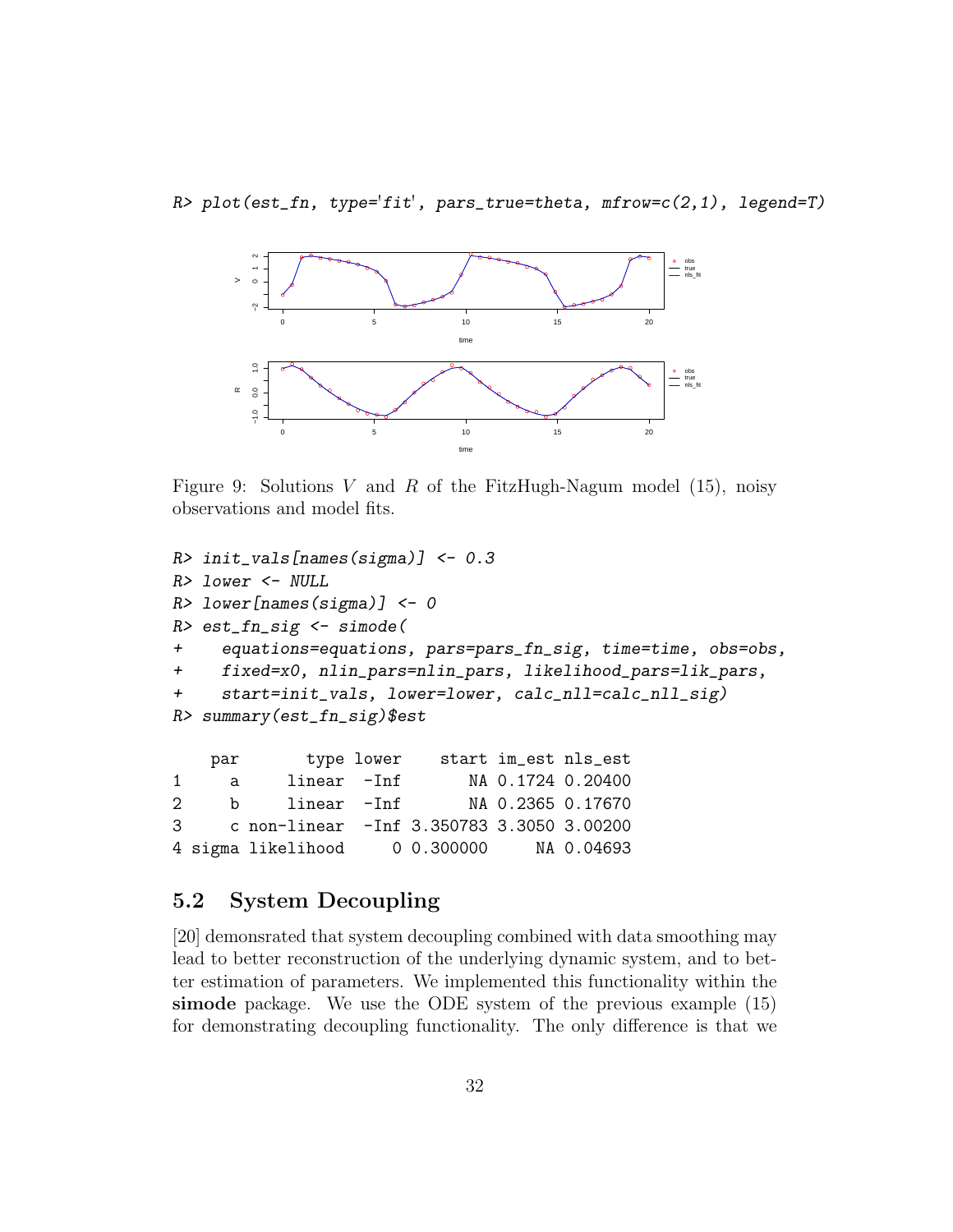now set decouple equations  $=T$  in the simode function. The resulting integral-matching estimated values are stored in the returned simode object (as usual). If there is a parameter shared across system equations, the simode function will use the mean value (across system equations) of these parameter estimates (parameter 'c' in this example). The parameter estimates for each equation before averaging are stored in the **simode** object in a matrix called im pars est mat. In this matrix, parameters that are not part of a given equation are set with NA values.

```
R> init_vals <- init_vals[nlin_pars]
R> est_fn_d <- simode(
+ equations=equations, pars=pars, time=time, obs=obs,
+ fixed=x0, nlin_pars=nlin_pars, start=init_vals,
+ calc_nll=calc_nll, sigma=sigma, decouple_equations=T)
R> est_fn_d$im_pars_est_mat
        a b c
V NA NA 1.686992
R 0.1945346 0.1707976 2.910466
R> summary(est_fn_d)$est
 par type start im_est nls_est
1 a linear NA 0.1945 0.2040
2 b linear NA 0.1708 0.1767
3 c non-linear 3.350783 2.2990 3.0020
```
#### 5.3 Monte Carlo simulations

Conducting Monte Carlo experiments for ODEs can be an intensive computational task. The simode function can be given multiple sets of observations of a system from Monte Carlo simulations and fit each of these sets separately, returning a list of simode objects with the parameter estimates obtained from each fit. We demonstrate this using as an example the predator-prey Lotka-Volterra model ([2]) given by the equations  $(X=prey, Y=predator)$ :

$$
X'(t) = \alpha X(t) - \beta X(t)Y(t),
$$
  
\n
$$
Y'(t) = \delta X(t)Y(t) - \gamma Y(t).
$$
\n(16)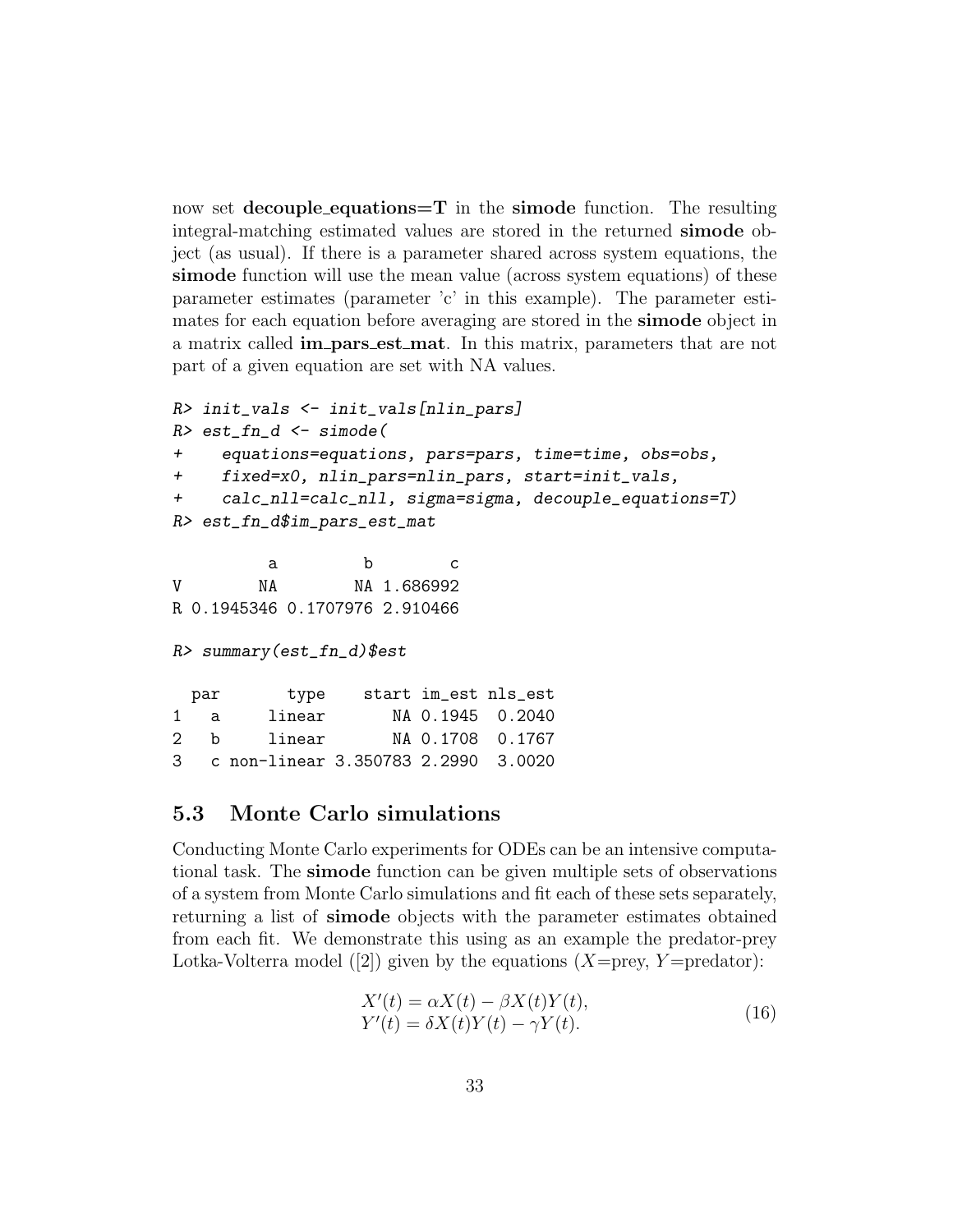The Lotka-Volterra system is linear in all of its parameters. The following code sets the equations, parameters and the 'true' values for intial conditions and parameters:

```
R> pars <- c('alpha','beta','gamma','delta')
R> vars <- c('X', 'Y')R> eq_X <- 'alpha*X-beta*X*Y'
R> eq_Y <- 'delta*X*Y-gamma*Y'
R> equations \leftarrow c(eq_X,eq_Y)
R> names(equations) \leq vars
R > x0 \leq c(0.9, 0.9)R> names(x0) <- vars
R> theta <- c(2/3, 4/3, 1, 1)R> names(theta) \leq pars
```
Next, we generate ten Monte Carlo sets of observations from a Gaussian measurement error model.

```
R > n < - 100R> time \leq seq(0,25, length.out=n)
R> model_out \leq solve_ode(equations, theta, x0, time)
R> x_det <- model_out[,vars]
R > N < - 10R> mc\_obs <- list()
R> sigma <- 0.1
R> set.seed(1000)
R > for(j in 1:N) {
+ obs <- list()
+ for(i in 1:length(vars)) {
+ obs[[i]] <- rnorm(n,x_det[,i],sigma)
+ }
+ names(obs) <- vars
+ mc_obs[[j]] <- obs
+ }
```
To fit the ten sets of Monte Carlo simulations in one call to simode, simply set obs to the list with the Monte Carlo observations ( $mc_{\sim}$ obs in this case) and set the argument **obs\_sets** to the number of Monte Carlo sets. We set the control parameter **obs\_sets\_fit** in **simode.control** to 'separate'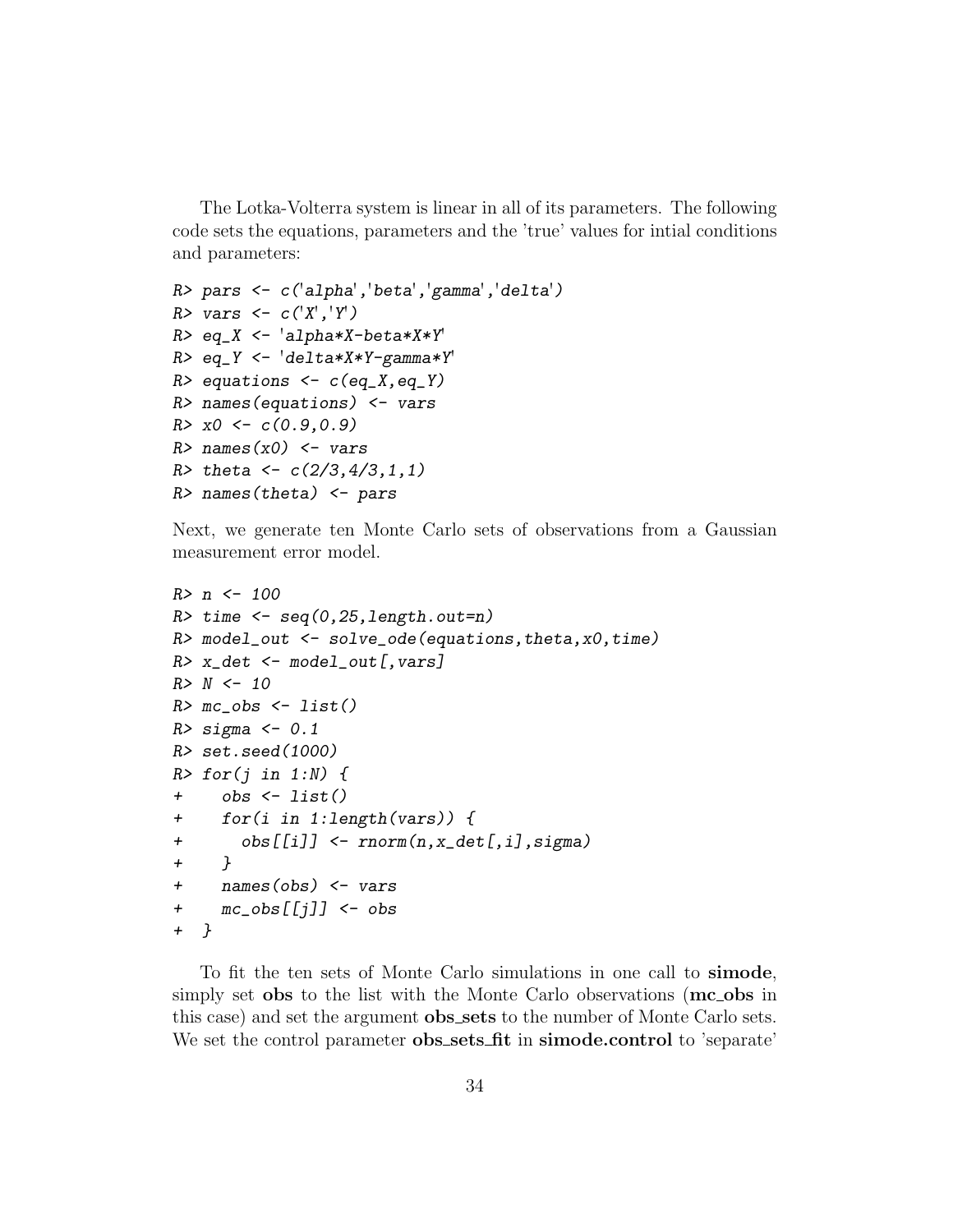(the default) to indicate we want to fit each observation set separately. By default, the sets will be fitted sequentially. To fit them in parallel, set the control parameter parallel in simode.control to true:

```
R> lv_mc \leq simode(
+ equations=equations, pars=c(pars,vars), time=time, obs=mc_obs,
+ obs_sets=N, simode_ctrl=simode.control(parallel=T))
R> summary(lv_mc,sum_mean_sd=T,pars_true=c(theta,x0),digits=2)$est
   par true im_mean im_sd im_bias im_rmse nls_mean nls_sd nls_bias
1 alpha 0.67 0.65 0.039 -0.017 0.042 0.68 0.0230 0.013
2 beta 1.30 1.30 0.073 -0.033 0.081 1.40 0.0400 0.067
```

|                | 3 gamma 1.00 | $0.92$ $0.030$ $-0.080$ | 0.081 | 0.98 0.0340     | $-0.020$ |
|----------------|--------------|-------------------------|-------|-----------------|----------|
|                | 4 delta 1.00 | $0.93$ $0.032$ $-0.070$ | 0.080 | 0.98 0.0340     | $-0.020$ |
| 5              | X 0.90       | $0.84$ 0.047 $-0.060$   | 0.075 | $0.91$ $0.0290$ | 0.010    |
| 6              | Y 0.90       | $0.86$ 0.050 $-0.040$   | 0.061 | 0.90 0.0089     | 0.000    |
|                | nls_rmse     |                         |       |                 |          |
| $1 \quad$      | 0.0270       |                         |       |                 |          |
| $\overline{2}$ | 0.0530       |                         |       |                 |          |
| 3              | 0.0380       |                         |       |                 |          |
| 4              | 0.0370       |                         |       |                 |          |
| 5              | 0.0310       |                         |       |                 |          |
|                |              |                         |       |                 |          |

6 0.0086

The returned **list.simode** object has its own implementation of plot(). Setting the parameter  $plot_mean\_sd=T$  the function plots the mean and standard deviation of the fitted curves (not shown here), or parameter estimates as in Figure 10, obtained from the multiple fits.

#### 5.4 Multiple Subjects

There are cases where it is reasonable to consider a model where some parameters are assumed to be the same for all experimental subjects while other parameters are specific to an individual subject; see [31] for an example of mixed-effects modeling. While this is possible to do by defining a large ODE model where each individual has his own equations within this model, here we present an easier way to handle such a scenario using the simode package. We consider the Lotka-Volterra system (two equations)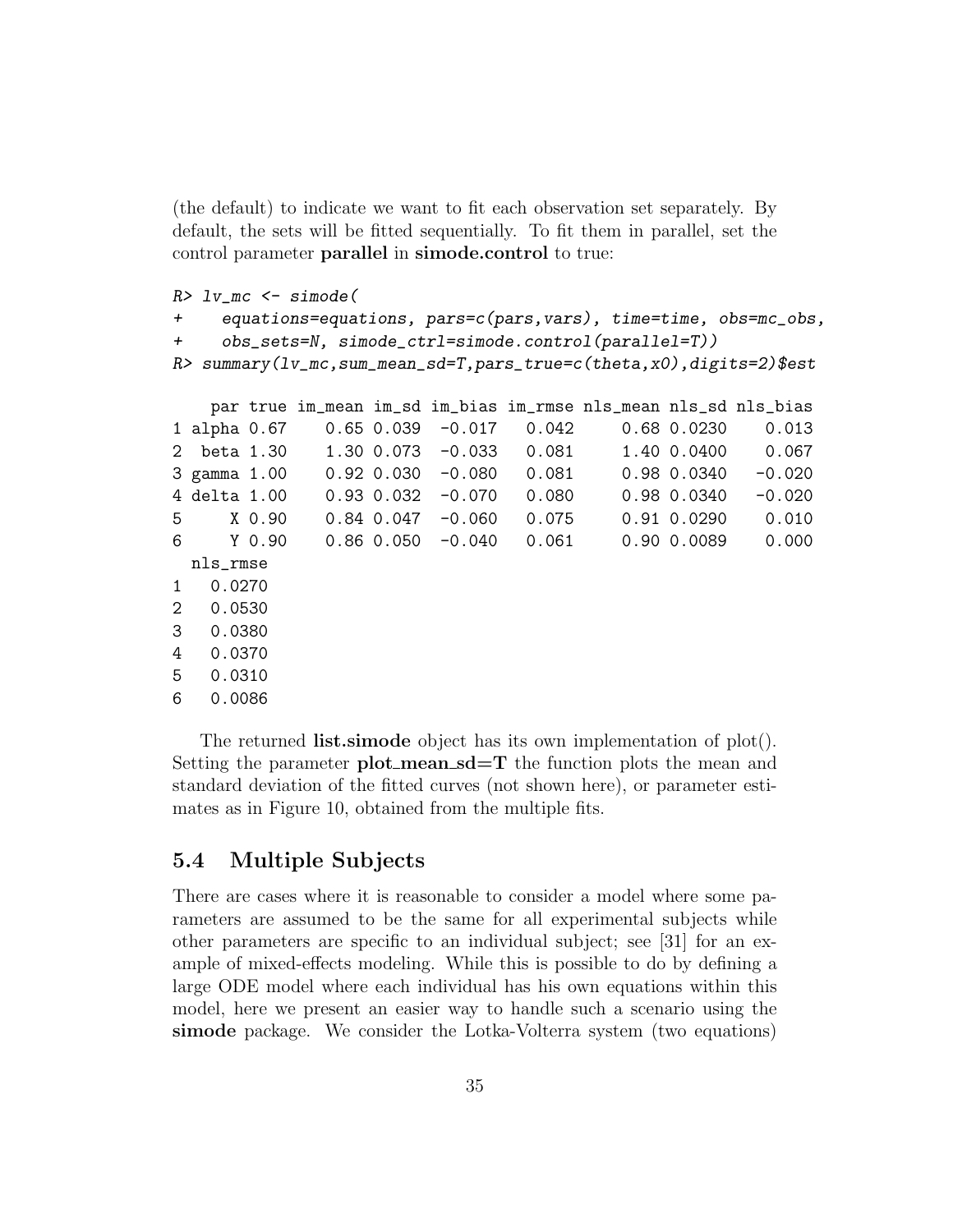```
R> plot(lv_mc, type='est', show='both', plot_mean_sd=T,
        pars\_true=c(theta,x0), legend=T)
```


Figure 10: Mean and standard deviation of the parameter estimates from ten Monte-Carlo simulations of the Lotka-Volterra model (16).

with *N* individuals. We assume that all individuals share the same system parameter values, whereas each individual has its own initial values. Hence, we would like to use the information from all individuals for estimating the system parameters. We call **simode** with the parameter **obs** containing a list of length *N* (where each member of this list is another list containing the observations for this specific subject), and set the parameter **obs\_sets** to *N*. We set the control parameter **obs\_sets\_fit** in **simode.control** to 'separate  $x_0$ ' to indicate we want to fit the same parameter values to all subjects but allow different initial conditions. Running simode returns an object of class list.simode, where each simode object contains the estimates for one individual. The parameter estimates in this case will be the same in each of the objects while the initial conditions estimates may be different. In the example below we set  $N = 5$ . Note that one can use the decoupling option here as well by setting **decouple\_equations=T**. In this case, the decoupling is designed such that the parameters of each equation will be estimated using the relevant data from all individuals together.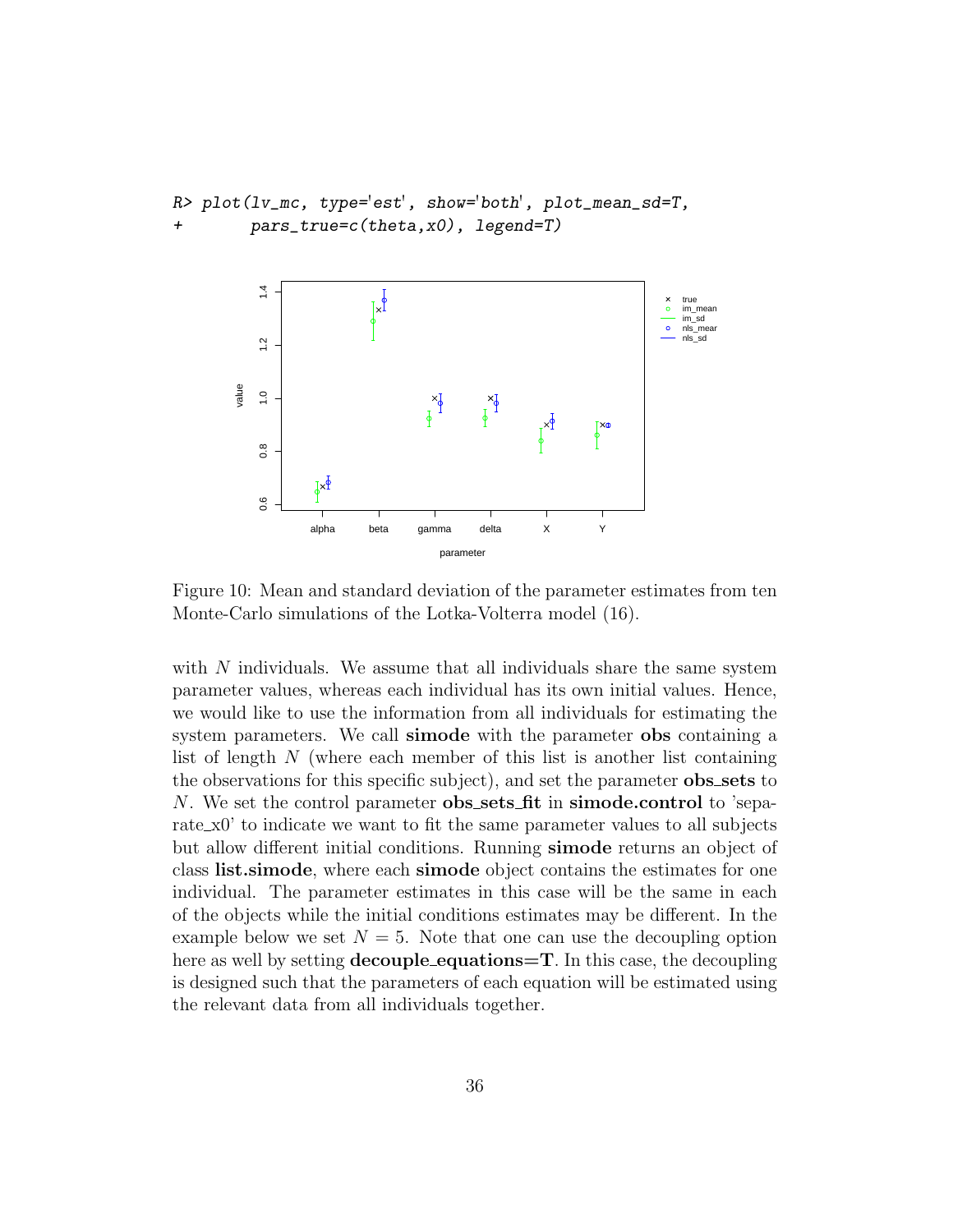```
R> pars <- c('alpha','beta','gamma','delta')
R> vars <- c('X', 'Y')R> eq_X <- 'alpha*X-beta*X*Y'
R> eq_Y <- 'delta*X*Y-gamma*Y'
R> equations \leftarrow c(eq_X,eq_Y)
R> names(equations) \leq vars
R> theta <- c(2/3, 4/3, 2, 1)R> names(theta) \leq pars
R > n <- 100
R> time \leq seq(0,25,length.out=n)
R > N < -5R> set.seed(1000)
R > sigma <- 0.05
R> obs \leftarrow list()
R> x0_vals <- matrix(NA, N, 2)
R> colnames(x0_vals) \leq vars
R > for(j in 1:N) {
+ x0 <-rnorm(length(vars),0.9,0.2)
+ x0[x0<0] <- 0
+ x0<sub>-</sub>vals[j,] <- x0+ model_out <- solve_ode(equations,theta,x0_vals[j,],time)
+ x_det <- model_out[,vars]
+ obs1 \leftarrow list()
+ for(i in 1:length(vars)) {
+ obs1[[i]] <- rnorm(n,x_det[,i],sigma)
+ }
+ names(obs1) <- vars
+ \circbs[[j]] <- \circbs1
+ }
R> simode_fits_multi <- simode(
+ equations=equations, pars=c(pars,vars), time=time,
+ obs=obs, obs_sets=N, decouple_equations=T,
+ simode_ctrl=simode.control(obs_sets_fit='separate_x0'))
R> x0_vals
             X Y
```

```
[1,] 0.8108443 0.6588287
[2,] 0.5635475 0.8533498
```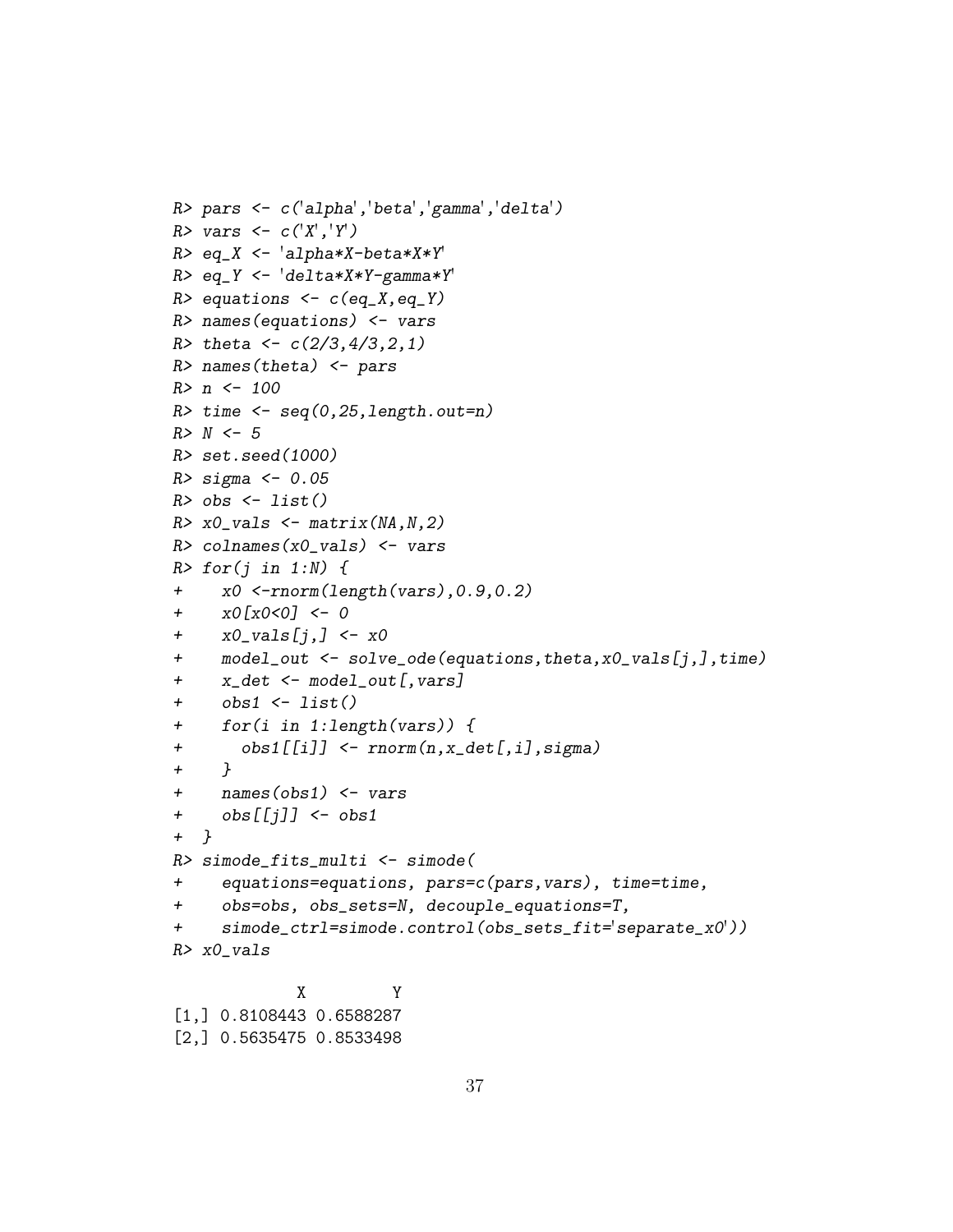[3,] 1.0050157 0.9853895 [4,] 0.7877634 1.1521071 [5,] 1.0325663 0.6240693

R> summary(simode\_fits\_multi)

\$im\_est

alpha beta gamma delta X Y [1,] 0.6733 1.339 1.971 0.9832 0.9479 0.6576 [2,] 0.6733 1.339 1.971 0.9832 0.6742 0.7109 [3,] 0.6733 1.339 1.971 0.9832 0.8376 1.0550 [4,] 0.6733 1.339 1.971 0.9832 0.8087 1.0640 [5,] 0.6733 1.339 1.971 0.9832 0.8821 0.6594

#### \$nls\_est

alpha beta gamma delta X Y [1,] 0.6656 1.335 2.007 1.004 0.8107 0.6624 [2,] 0.6656 1.335 2.007 1.004 0.5640 0.8557 [3,] 0.6656 1.335 2.007 1.004 1.0120 0.9946 [4,] 0.6656 1.335 2.007 1.004 0.7907 1.1580 [5,] 0.6656 1.335 2.007 1.004 1.0350 0.6333

\$im\_loss [1] 8.829

\$nls\_loss [1] 2.377

attr(,"class") [1] "summary.list.simode"

#### 5.5 Models with an external input function

The ODE equations given to **simode** can include any function of time (e.g., forcing functions) using the reserved symbol 't'. To demonstrate this we expand the predator-prey Lotka-Volterra model from the previous section to include seasonal forcing of the predation rate, using two additional parameters that control the amplitude  $(\epsilon)$  and phase  $(\omega)$  of the forcing: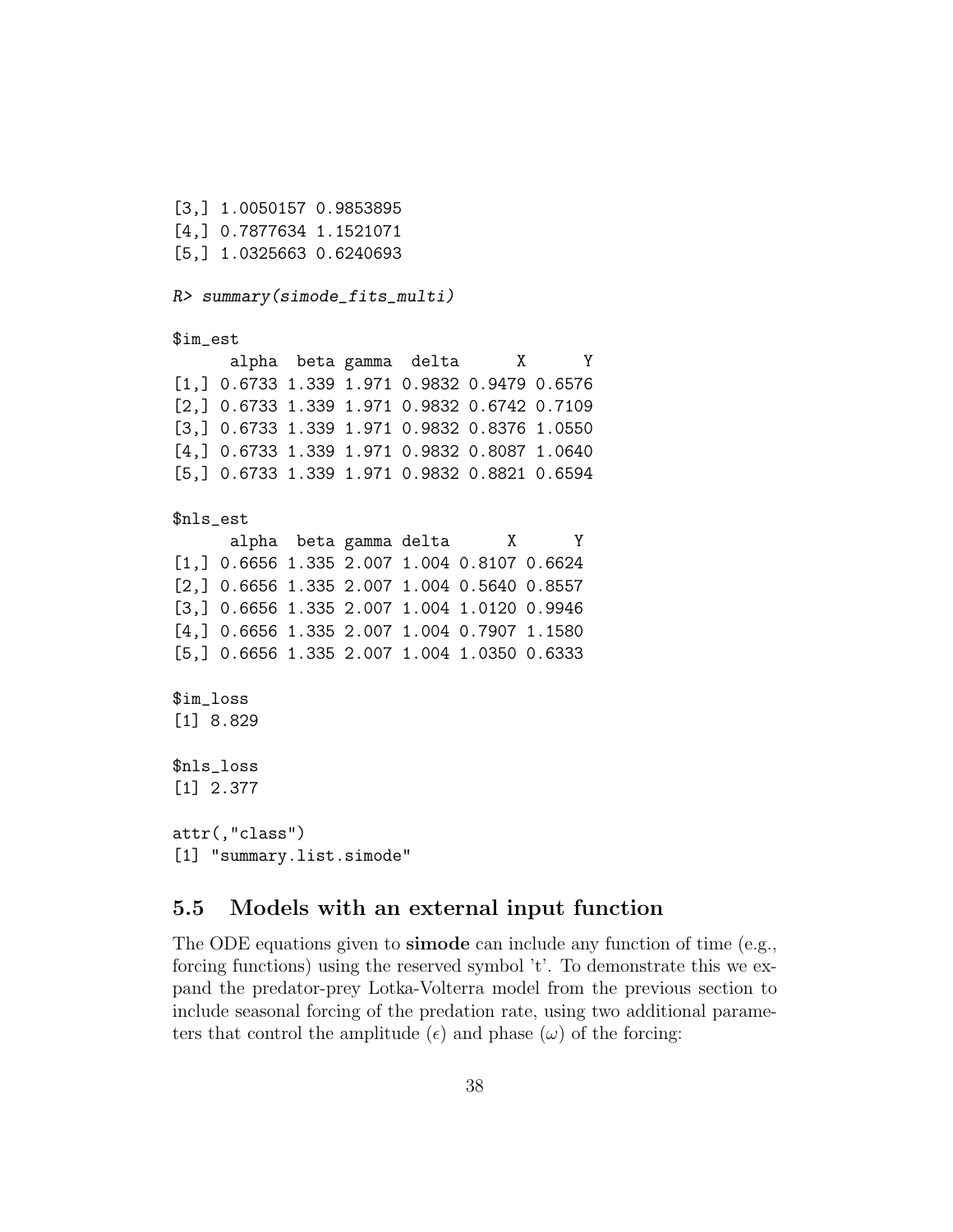$$
X'(t) = \alpha X(t) - \beta(1 + \epsilon \sin(2\pi(t/T + \omega)))X(t)Y(t),
$$
  
\n
$$
Y'(t) = \delta(1 + \epsilon \sin(2\pi(t/T + \omega)))X(t)Y(t) - \gamma Y(t).
$$
\n(17)

The parameter T sets the periodic time scale and is assumed to be known. The following code sets the equations, parameters and the 'true' values for the initial conditions and parameters assuming  $T = 50$ :

```
R> pars <- c('alpha','beta','gamma','delta','epsilon','omega')
R> vars <- c('X', 'Y')R> eq_X <- 'alpha*X-beta*(1+epsilon*sin(2*pi*(t/50+omega)))*X*Y'
R> eq_Y <- 'delta*(1+epsilon*sin(2*pi*(t/50+omega)))*X*Y-gamma*Y'
R> equations \leftarrow c(eq_X,eq_Y)
R> names(equations) <- vars
R > x0 \leftarrow c(0.9, 0.9)R> names(x0) <- vars
R> theta <- c(2/3, 4/3, 1, 1, 0.2, 0.5)R> names(theta) \leq pars
```
The following code generates observations from a Gaussian measurement error model:

```
R > n < - 100R> time \leq seq(1,50,length.out=n)
R> model_out <- solve_ode(equations,theta,x0,time)
R> x_det \leq model_out[, vars]
R> set.seed(1000)
R> sigma <- 0.1
R> obs \leftarrow list()
R> for(i in 1:length(vars)) {
+ obs[[i]] \leftarrow x\_det[, i] + rnorm(n, 0, sigma)+ }
R> names(obs) \leq vars
```
Attempting to fit the model assuming all parameters are linear fails, as the parameter  $\omega$  is nonlinear in these equations:

```
R> lv_force <- simode(
+ equations=equations, pars=pars, fixed=c(x0), time=time, obs=obs)
```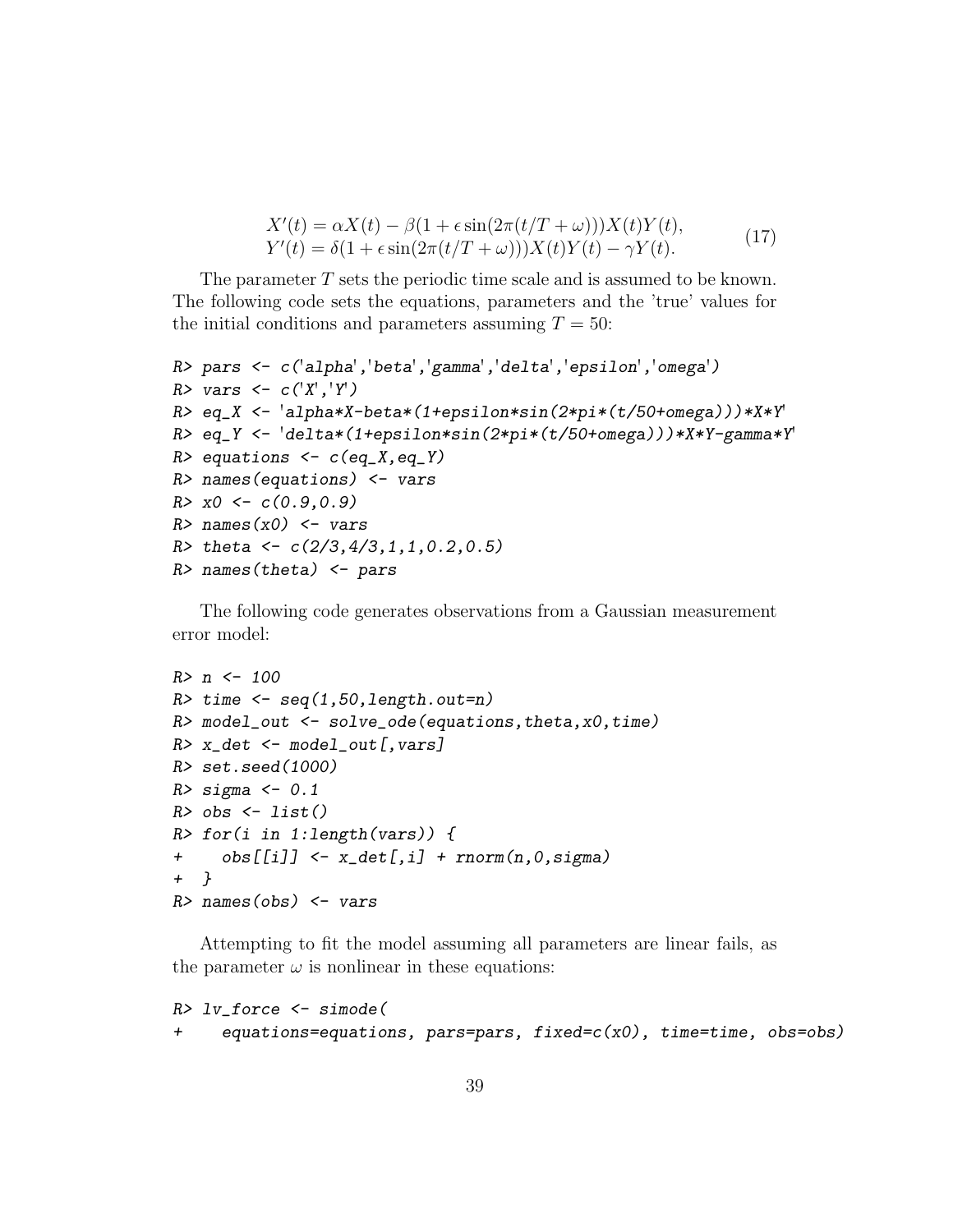Problem in eq.1 [X] - parameter [omega] should be set as non-linear Problem in eq.2 [Y] - parameter [omega] should be set as non-linear

Once  $\omega$  is defined as nonlinear we encounter a new message:

```
R> nlin_pars <- c('omega')
R> nlin_init <- 0
R> names(nlin_init) <- nlin_pars
R> lv_force \leq simode(
+ equations=equations, pars=pars, fixed=c(x0), time=time,
     + obs=obs, nlin_pars=nlin_pars, start=nlin_init)
Problem in eq.1 [X] - parameter [beta] or [epsilon] should be
set as non-linear
Problem in eq.2 [Y] - parameter [delta] or [epsilon] should be
set as non-linear
```
Setting  $\epsilon$  as nonlinear we can now proceed with the fit. The package enables the user to modify the optimization methods as is possible in the usual R implementation of optim function. Here we use the simplex ('Nelder-Mead') method instead of the gradient-based 'BFGS' method (the default), which yields the model fits presented in Figure 11.

```
R> nlin_pars <- c('epsilon','omega')
R > nlin_init <- c(0.3, 0.3)R> names(nlin_init) <- nlin_pars
R> pars_min <- c(0,0)R> names(pars_min) <- nlin_pars
R> pars_max <- c(1,1)R> names(pars_max) <- nlin_pars
R> lv_force1 <- simode(
     equations=equations, parse-pars, fixed=c(x0), time = time, obs = obs,+ nlin_pars=nlin_pars, start=nlin_init, lower=pars_min, upper=pars_max,
+ simode_ctrl=simode.control(im_optim_method='Nelder-Mead',
                                nls_optim_method='Nelder-Mead'))
R> summary(lv_force1)$est
```
par type lower upper start im\_est nls\_est 1 alpha linear -Inf Inf NA 0.6288 0.7175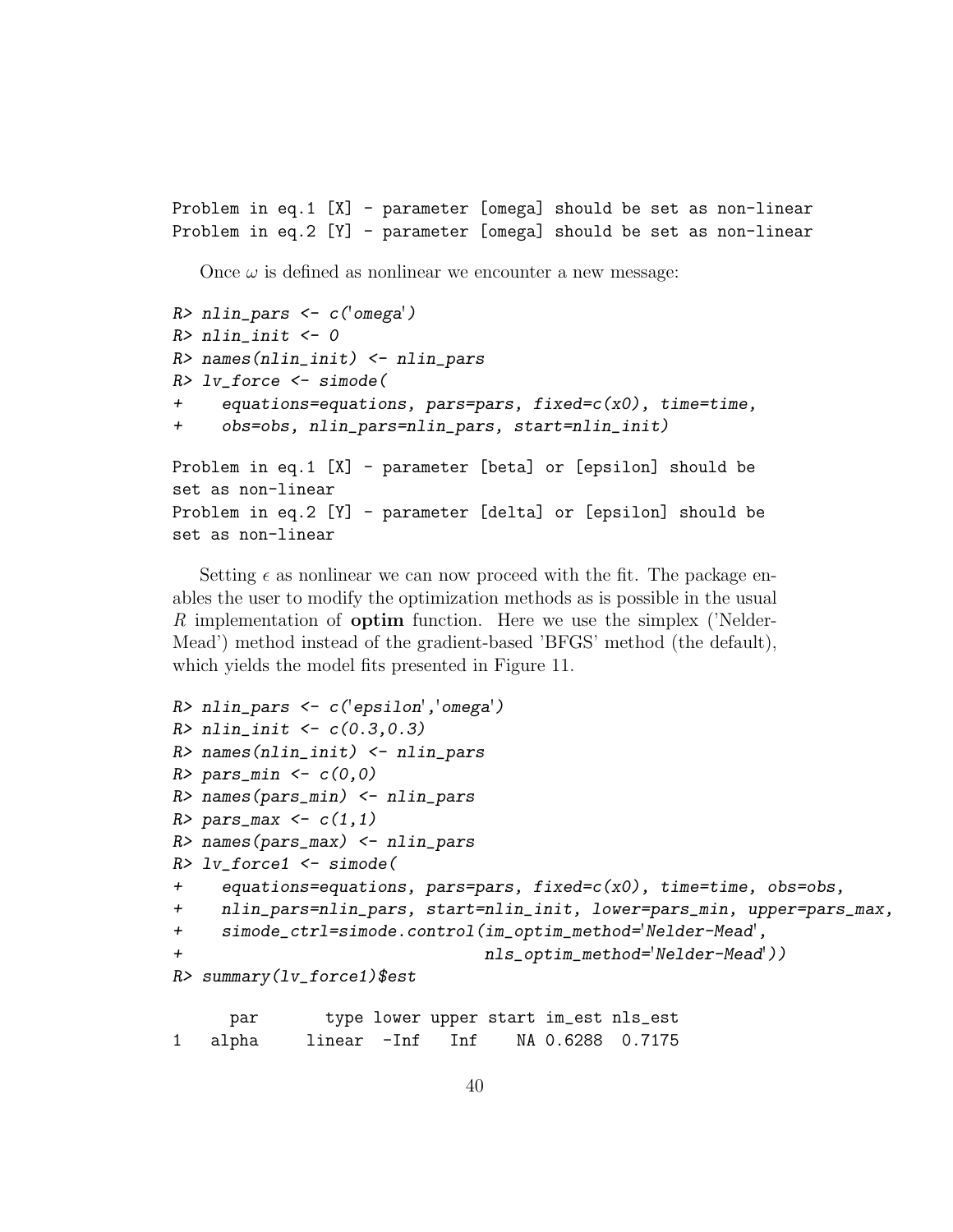

Figure 11: Model fits according to the Lotka-Volterra equations (17) using simplex ('Nelder-Mead') optimization method.

| $2^{\circ}$ | beta    | linear -Inf Inf      |   | NA 1.2210 1.3860    |  |
|-------------|---------|----------------------|---|---------------------|--|
|             | 3 gamma | linear -Inf Inf      |   | NA 0.9469 0.9269    |  |
|             | 4 delta | linear -Inf Inf      |   | NA 0.9388 0.9138    |  |
|             |         | 5 epsilon non-linear | 0 | 1 0.3 0.1709 0.1732 |  |
|             |         | 6 omega non-linear   | 0 | 1 0.3 0.5174 0.4875 |  |

The above example is based on an explicit input function  $sin(t)$ . However, one can think of cases where we would like to use a general input, not necessarily for which there is a closed form. In such a case one would incorporate the external input by adding it to the list of observations (the obs parameter) and referencing it in the equations using the same name:

```
R> pars <- c('alpha','beta','gamma','delta','epsilon')
R> vars <- c('X', 'Y')R> eq_X <- 'alpha*X-beta*(1+epsilon*seasonality)*X*Y'
R> eq_Y <- 'delta*(1+epsilon*seasonality)*X*Y-gamma*Y'
R> equations \leftarrow c(eq_X,eq_Y)
R> names(equations) <- vars
R > x0 \leftarrow c(0.9, 0.9)R> names(x0) <- vars
R> theta <- c(2/3, 4/3, 1, 1, 0.2)R> names(theta) <- pars
R > n < - 100R> time \leq seq(1,50,length.out=n)
```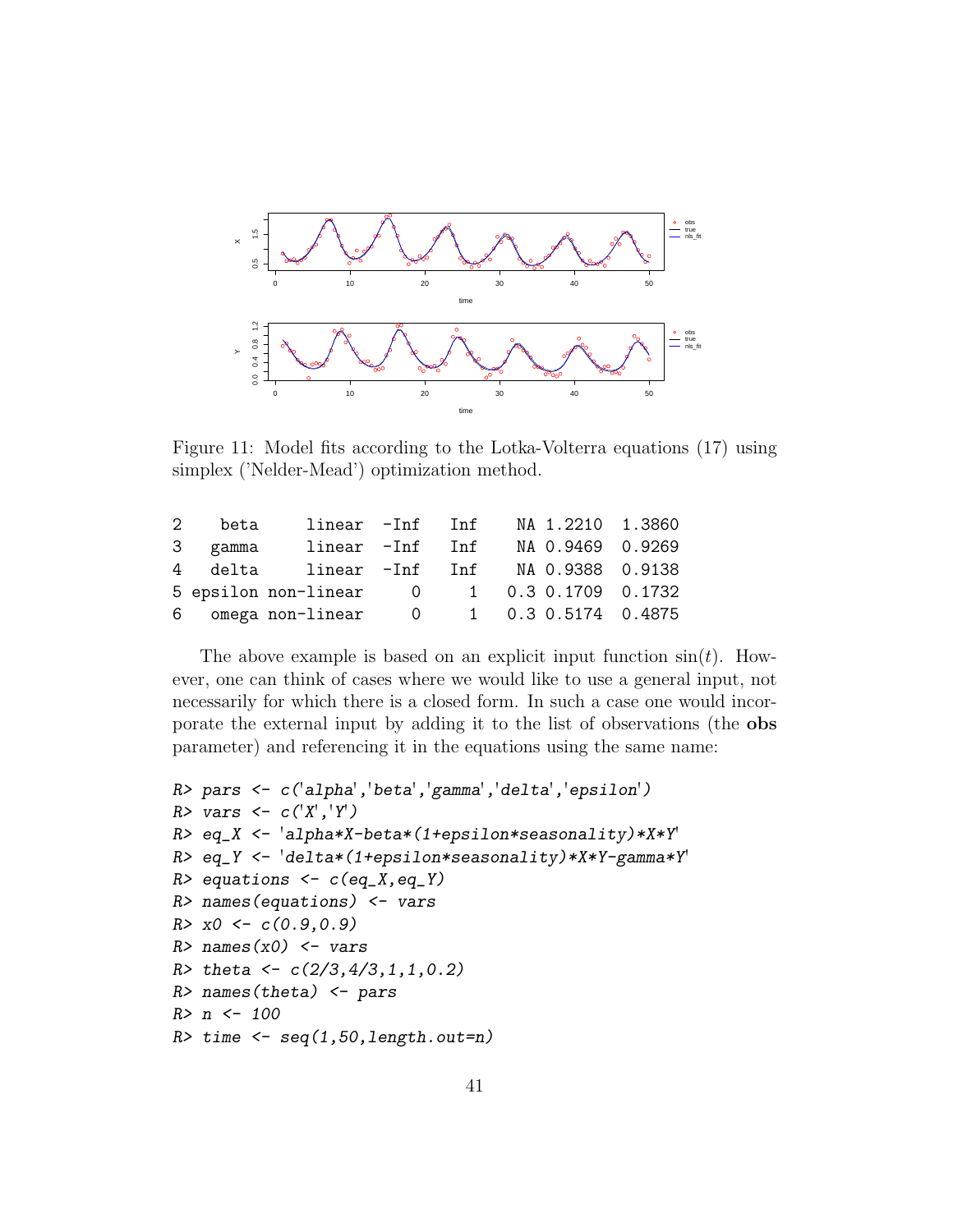```
R> seasonality \left\langle -\operatorname{rep}(c(\operatorname{rep}(0,10),\operatorname{rep}(1,10)),5)\right\rangleR> xvars <- list(seasonality=seasonality)
R> model_out <- solve_ode(equations,theta,x0,time,xvars)
R > x<sub>_det</sub> \leftarrow model_out[, vars]
R> set.seed(1000)
R> sigma <- 0.1
R> obs \leq list()
R> for(i in 1:length(vars)) {
+ obs[[i]] <- x_det[,i] + rnorm(n,0,sigma)
+ }
R> names(obs) <- vars
R> nlin_pars <- c('epsilon')
R> nlin_init <- 0.2
R> names(nlin_init) <- nlin_pars
R> lv_force2 <- simode(
+ equations=equations, pars=pars, fixed=x0, time=time,
+ obs=c(obs,xvars), nlin_pars=nlin_pars, start=nlin_init)
R> summary(lv_force2)$est
      par type start im_est nls_est
1 alpha linear NA 0.6824 0.6737
2 beta linear NA 1.3090 1.3460
3 gamma linear NA 0.9576 0.9912
4 delta linear NA 0.9413 0.9906
5 epsilon non-linear 0.2 0.3137 0.2012
```
### 6 Summary

In this paper we describe the **simode**  $R$  package: Separable Integral Matching for Ordinary Differential Equations, for conducting statistical inference for ordinary differential equations. The package implements a "two-stage" approach where in the first stage fast estimates of the ODEs parameters are calculated, while the second stage applies nonlinear least squares optimization starting from the estimates obtained. The first stage involves the minimization of an integral criterion function (so called "two-step" approach in the literature) and takes into account separability of parameters and ODEs equations, if such a mathematical feature exists. The package can handle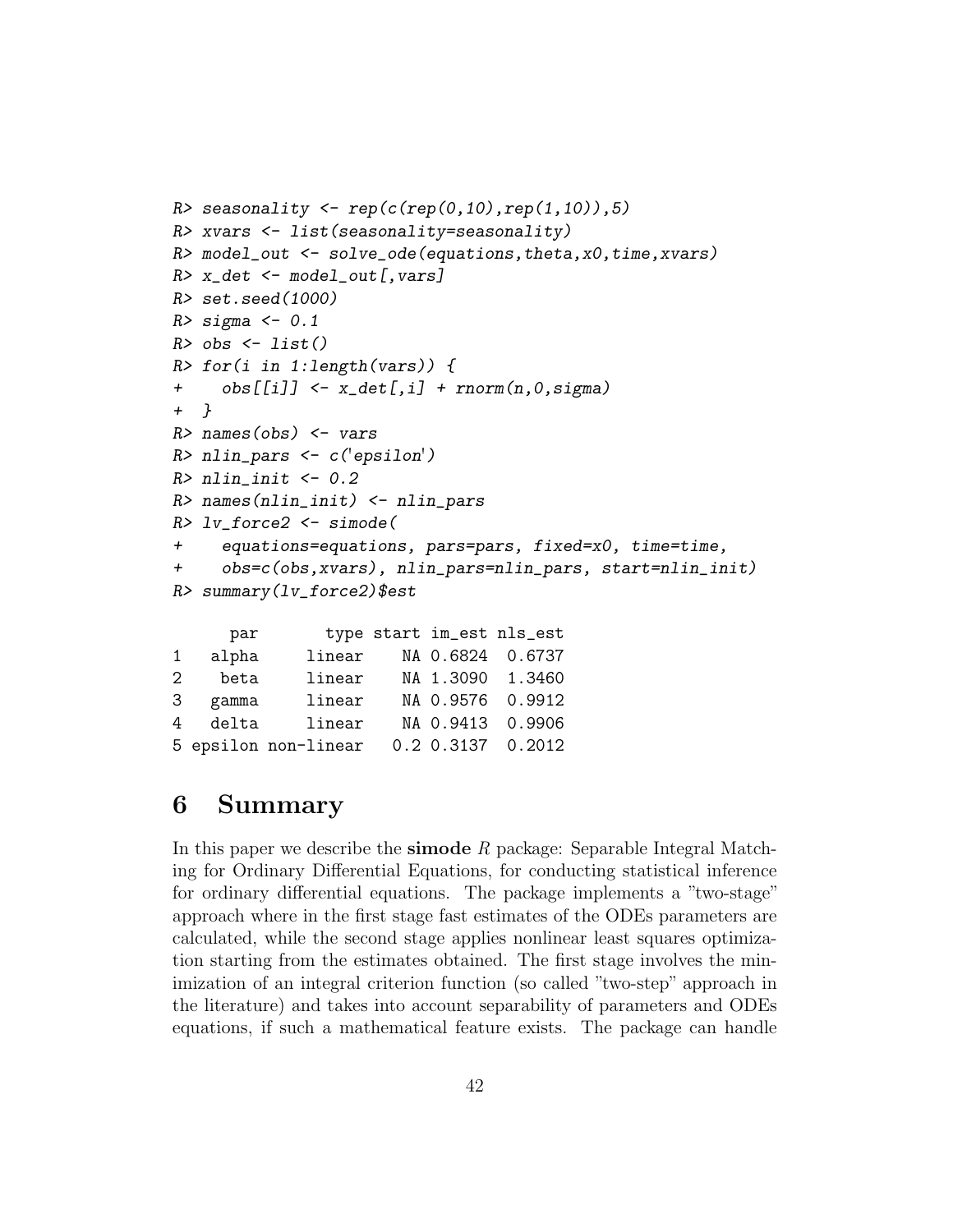several real-life scenarios such as partially observed systems, multiple subjects, models with an external input function, and user defined likelihood function. The package enables both splines and kernel smoothing methods. In addition, we implemented automatic system decoupling which in many cases leads to more stable numerical optimization. Furthermore, it is not mandatory for the user to know which parameters are linear and which are not. This added simode feature makes it very useful for handling ODEs with linear features in case the mathematical knowledge for characterizing them is lacking. Confidence intervals for the ODEs parameters can be calculated as well using profile likelihood, hence a full estimation pipeline is implemented. Finally, simode supports parallel Monte Carlo simulations. All above simode package functionalities are demonstrated using a variety of ODEs models: a biochemical system (S-system), SIR-type (Susceptible-Infected-Recovered), FitzHugh-Nagumo spike potential equations, and Lotka-Volterra. All the numerical examples presented in the paper are implemented as demos in the simode package. Future abilities are now developed, among them the use of kernel smoothing with automatic bandwidth selection as in [17], and a computational efficient parameter estimation for high dimensional systems of ordinary differential equations.

# Acknowledgments

This research was supported by the Israeli Science Foundation grant no. 387/15, and by a Grant from the GIF, the German-Israeli Foundation for Scientific Research and Development number I-2390-304.6/2015.

# References

- [1] R Core Team. R: A Language and Environment for Statistical Computing. Vienna, Austria; 2017. Available from: https://www.R-project. org/.
- [2] Edelstein-Keshet L. Mathematical models in biology. Classics in Applied Mathematics. vol. 46. Society for Industrial and Applied Mathematics; 2005.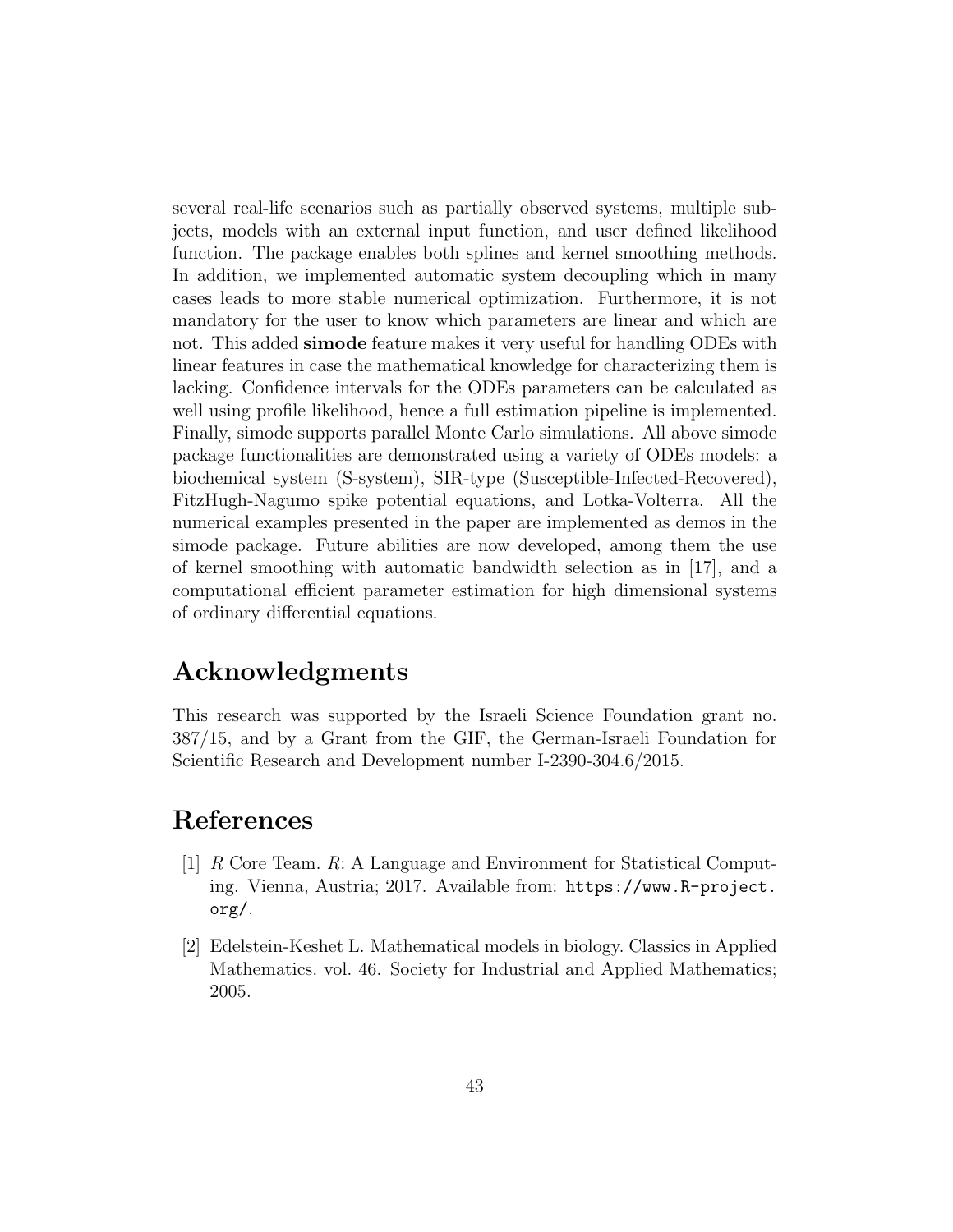- [3] Voit EO. Computational analysis of biochemical systems: a practical guide for biochemists and molecular biologists. Cambridge University Press; 2000.
- [4] Anderson RM, May RM, Anderson B. Infectious diseases of humans: dynamics and control. vol. 28. Wiley Online Library; 1992.
- [5] Hooker G, Ramsay JO, Xiao L, et al. CollocInfer: Collocation Inference in Differential Equation Models. Journal of Statistical Software. 2015;.
- [6] Ramsay JO, Hooker G, Campbell D, Cao J. Parameter estimation for differential equations: a generalized smoothing approach. Journal of the Royal Statistical Society: Series B (Statistical Methodology). 2007;69(5):741–796.
- [7] Raue A, Steiert B, Schelker M, Kreutz C, Maiwald T, Hass H, et al. Data2Dynamics: a modeling environment tailored to parameter estimation in dynamical systems. Bioinformatics. 2015;31(21):3558–3560.
- [8] Mikkelsen FV, Hansen NR. Learning Large Scale Ordinary Differential Equation Systems. arXiv preprint arXiv:171009308. 2017;.
- [9] Wood SN. Statistical inference for noisy nonlinear ecological dynamic systems. Nature. 2010;466(7310):1102.
- [10] Wilkinson D. Stochastic Modelling for Systems Biology (3rd edition). Chapman and Hall/CRC; 2018.
- [11] King A, Nguyen D, Ionides E. Statistical Inference for Partially Observed Markov Processes via the R Package pomp. Journal of Statistical Software, Articles.  $2016;69(12):1-43$ . Available from: https: //www.jstatsoft.org/v069/i12.
- [12] Wu H, Miao O, Warnes GR, Wu C, LeBlanc A, Dykes C, et al. Dediscover: a computation and simulation tool for hiv viral fitness research. In: BioMedical Engineering and Informatics, 2008. BMEI 2008. International Conference on. vol. 1. IEEE; 2008. p. 687–694.
- [13] Dattner I, Klaassen CAJ. Optimal rate of direct estimators in systems of ordinary differential equations linear in functions of the parameters. Electron J Statist. 2015;9(2):1939–1973. Available from: http://dx. doi.org/10.1214/15-EJS1053.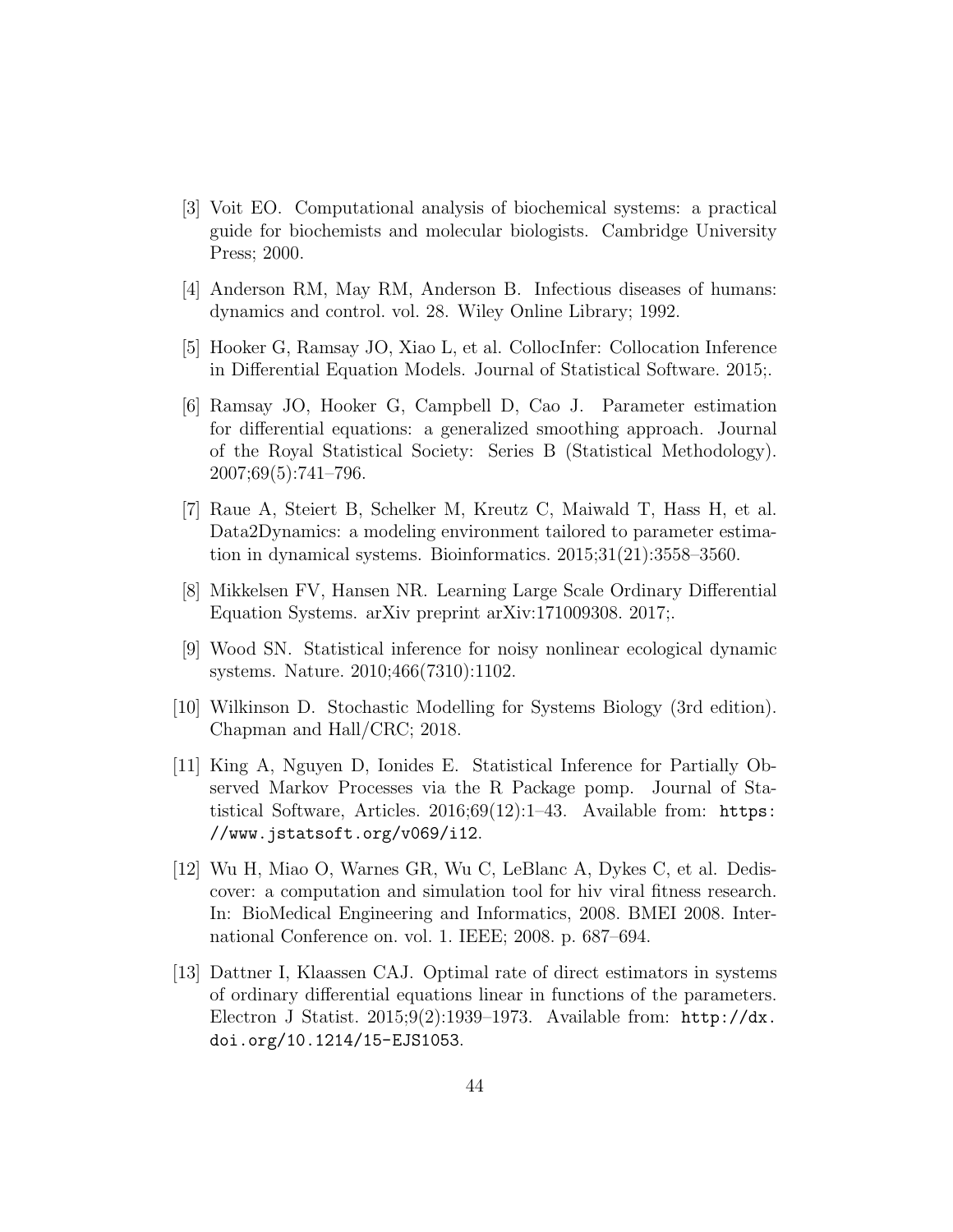- [14] Dattner I. A model-based initial guess for estimating parameters in systems of ordinary differential equations. Biometrics. 2015;71(4):1176– 1184.
- [15] Dattner I, Miller E, Petrenko M, Kadouri DE, Jurkevitch E, Huppert A. Modelling and parameter inference of predator–prey dynamics in heterogeneous environments using the direct integral approach. Journal of The Royal Society Interface. 2017;14(126):20160525.
- [16] Yaari R, Dattner I, Huppert A. A two-stage approach for estimating the parameters of an age-group epidemic model from incidence data. Statistical Methods in Medical Research. 2018;27(7):1999– 2014. PMID: 29260611. Available from: https://doi.org/10.1177/ 0962280217746443.
- [17] Dattner I, Gugushvili S. Application of one-step method to parameter estimation in ODE models. Statistica Neerlandica. 2018;72(2):126–156.
- [18] Vujačić I, Dattner I, González J, Wit E. Time-course window estimator for ordinary differential equations linear in the parameters. Statistics and Computing. 2015;25(6):1057–1070.
- [19] Vujačić I, Dattner I. Consistency of direct integral estimator for partially observed systems of ordinary differential equations. Statistics & Probability Letters. 2018;132:40–45.
- [20] Voit EO, Almeida J. Decoupling dynamical systems for pathway identification from metabolic profiles. Bioinformatics. 2004;20(11):1670–1681.
- [21] Gugushvili S, Klaassen CAJ.  $\sqrt{n}$ -consistent parameter estimation for systems of ordinary differential equations: bypassing numerical integration via smoothing. Bernoulli. 2012;18:1061–1098.
- [22] Bellman R, Roth RS. The use of splines with unknown end points in the identification of systems. Journal of Mathematical Analysis and Applications. 1971;34(1):26–33.
- [23] Varah J. A spline least squares method for numerical parameter estimation in differential equations. SIAM Journal on Scientific and Statistical Computing. 1982;3(1):28–46.